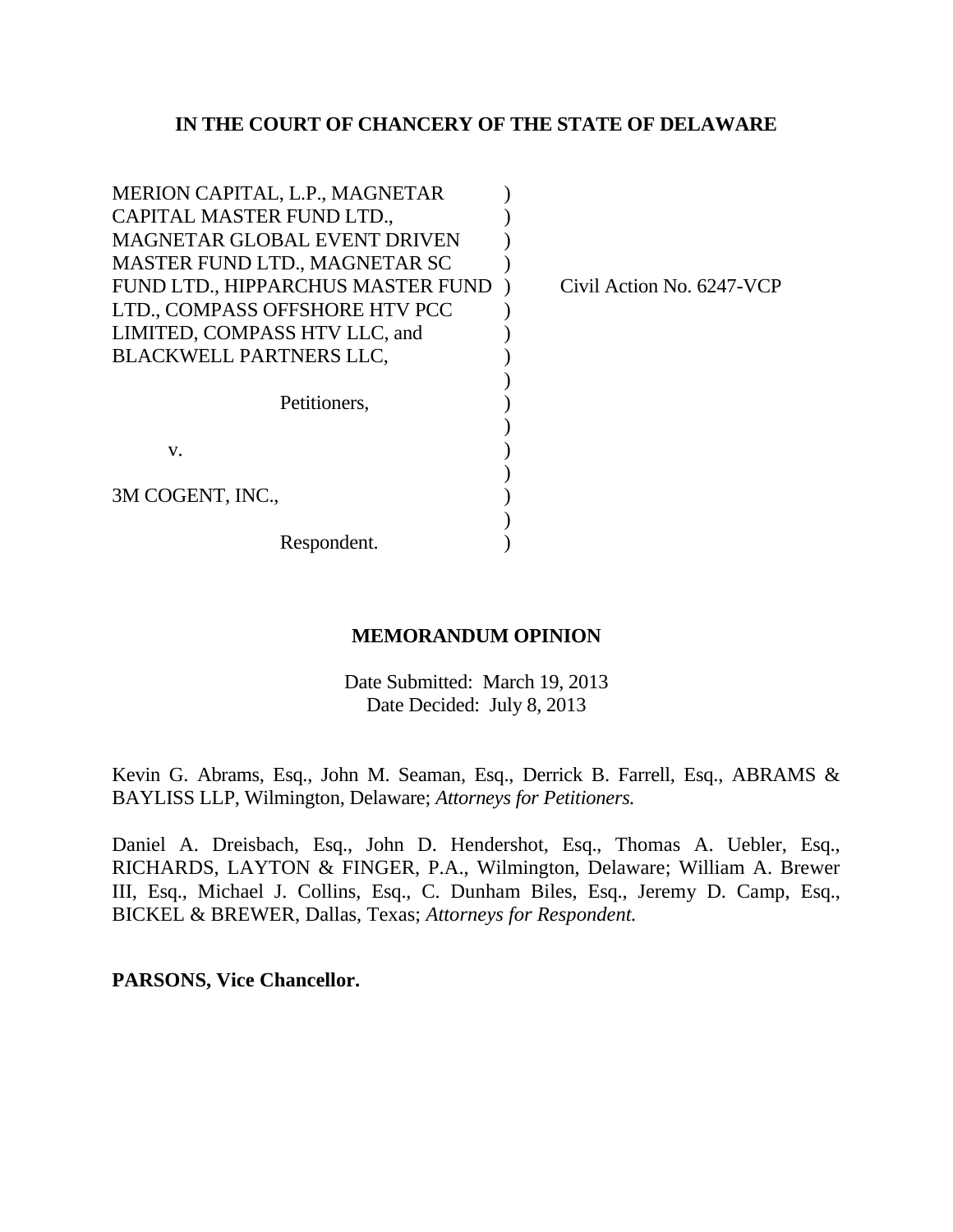This is the post-trial decision in an appraisal brought pursuant to 8 *Del. C.* § 262 and arising out of a merger in which a global technology conglomerate and its acquisition subsidiary acquired a biometrics technology company at a price of \$10.50 per share. Relying upon a discounted cash flow ("DCF") analysis, the petitioners claim that each share of the biometrics company's common shares was worth \$16.26 as of the merger date. By contrast, the respondent contends that the biometrics company's common shares were worth only \$10.12 apiece as of the merger date. For the reasons set forth below, the Court concludes that, as of the merger date, the fair value of the biometrics company was approximately \$963.4 million or \$10.87 per share.

## **I. BACKGROUND**

## **A. The Parties**

Respondent, 3M Cogent, Inc. ("3M Cogent"), formerly known as Cogent, Inc. ("Cogent" or the "Company"), is a Delaware corporation that provides biometric<sup>1</sup> technology. Specifically, Cogent offers automated fingerprint identification systems (―AFIS‖) technology and other fingerprint biometrics solutions to government, immigration, and law enforcement agencies.

Petitioners are Merion Capital, L.P., Magnetar Capital Master Fund Ltd., Magnetar Global Event Driven Master Fund Ltd., Magnetar SC Fund Ltd., Hipparchus Master Fund Ltd., Compass Offshore HTV PCC Limited, Compass HTV LLC, and

<sup>1</sup> "Biometrics" is defined as "the measurement and analysis of unique physical characteristics (as fingerprint or voice patterns) especially as a means of verifying personal identity." Merriam–Webster's Collegiate Dictionary 124 (11th ed. 2004).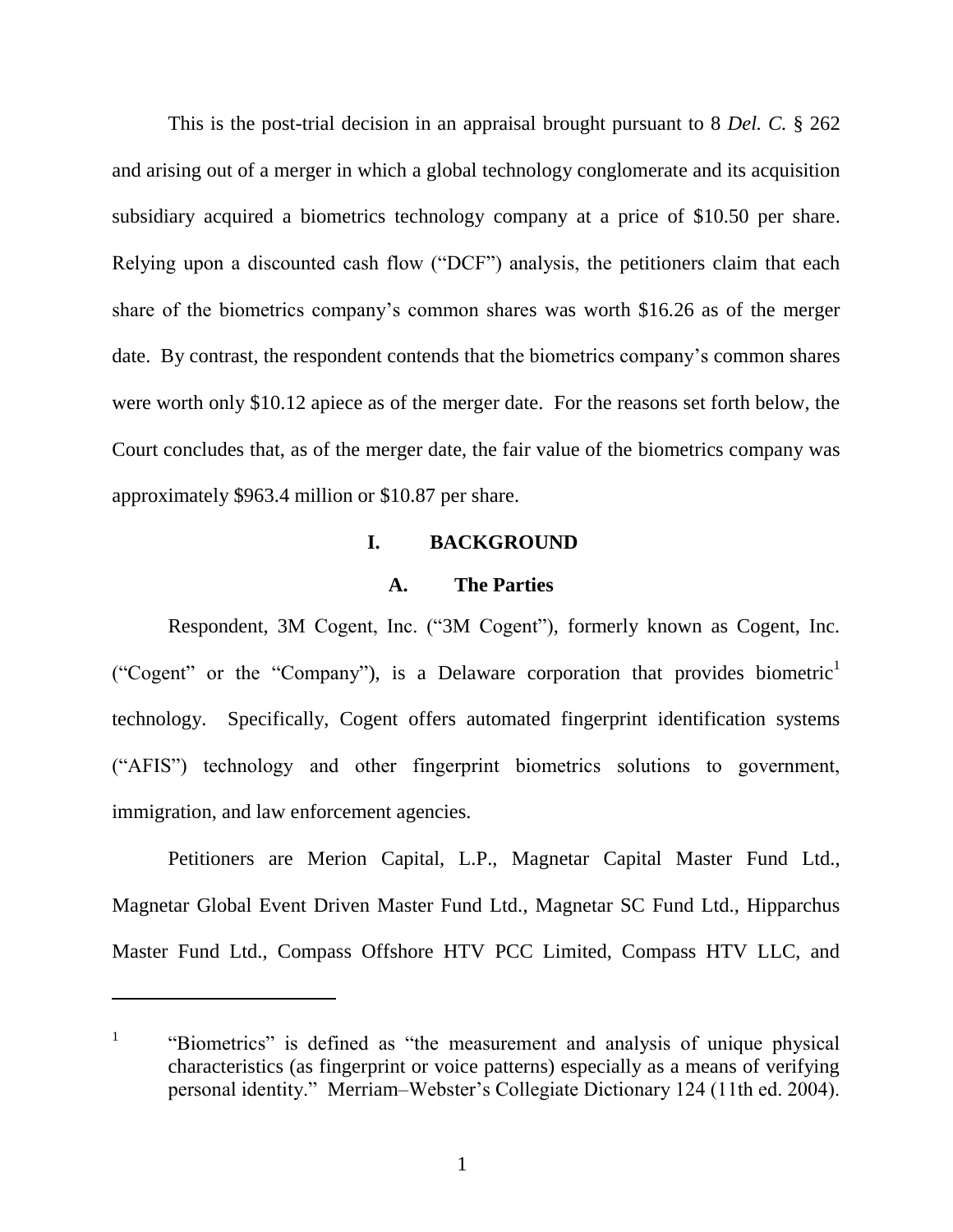Blackwell Partners LLC (collectively, the "Petitioners"). At the time of the merger, Petitioners beneficially owned 5,835,109 shares of Cogent common stock (the "Shares").<sup>2</sup> Petitioners dissented from the merger and perfected their appraisal rights.

Nonparty 3M Company ("3M") is a diversified technology conglomerate with a global presence in the following businesses: industrial and transportation; health care; consumer and office; safety, security, and protection services; display and graphics; and electro and communications.<sup>3</sup> 3M acquired Cogent (or the "Company") through its acquisition subsidiary, nonparty Ventura Acquisition Corporation ("Ventura").

## **B. Facts**

### **1. The business**

Cogent was founded by Ming Hsieh in 1990. From 1990 until 2004, Cogent operated as a private company and was profitable during that entire period.<sup>4</sup> Ultimately, Cogent went public on September 23, 2004, and thereafter was publicly traded on the NASDAQ Global Select Market under the symbol "COGT."<sup>5</sup> At all relevant times, Hsieh was the President, Chairman, and Chief Executive Officer ("CEO") of Cogent, and

<sup>&</sup>lt;sup>2</sup> Unless otherwise noted, the facts are drawn from the stipulated facts section of the parties' Joint Pre-Trial Order (Feb. 4, 2013).

<sup>3</sup> 3M Co., 2012 Annual Report (10-K) at 3 (Feb. 14, 2013), *available at* http://media.corporate-ir.net/media\_files/irol/80/80574/Annual\_Report\_2012.pdf.

<sup>4</sup> Tr. 427 (Hsieh). References in this form are to the trial transcript. Where the identity of the testifying witness is not clear from the text, it is indicated parenthetically after the cited page of the transcript.

<sup>5</sup> *Id.*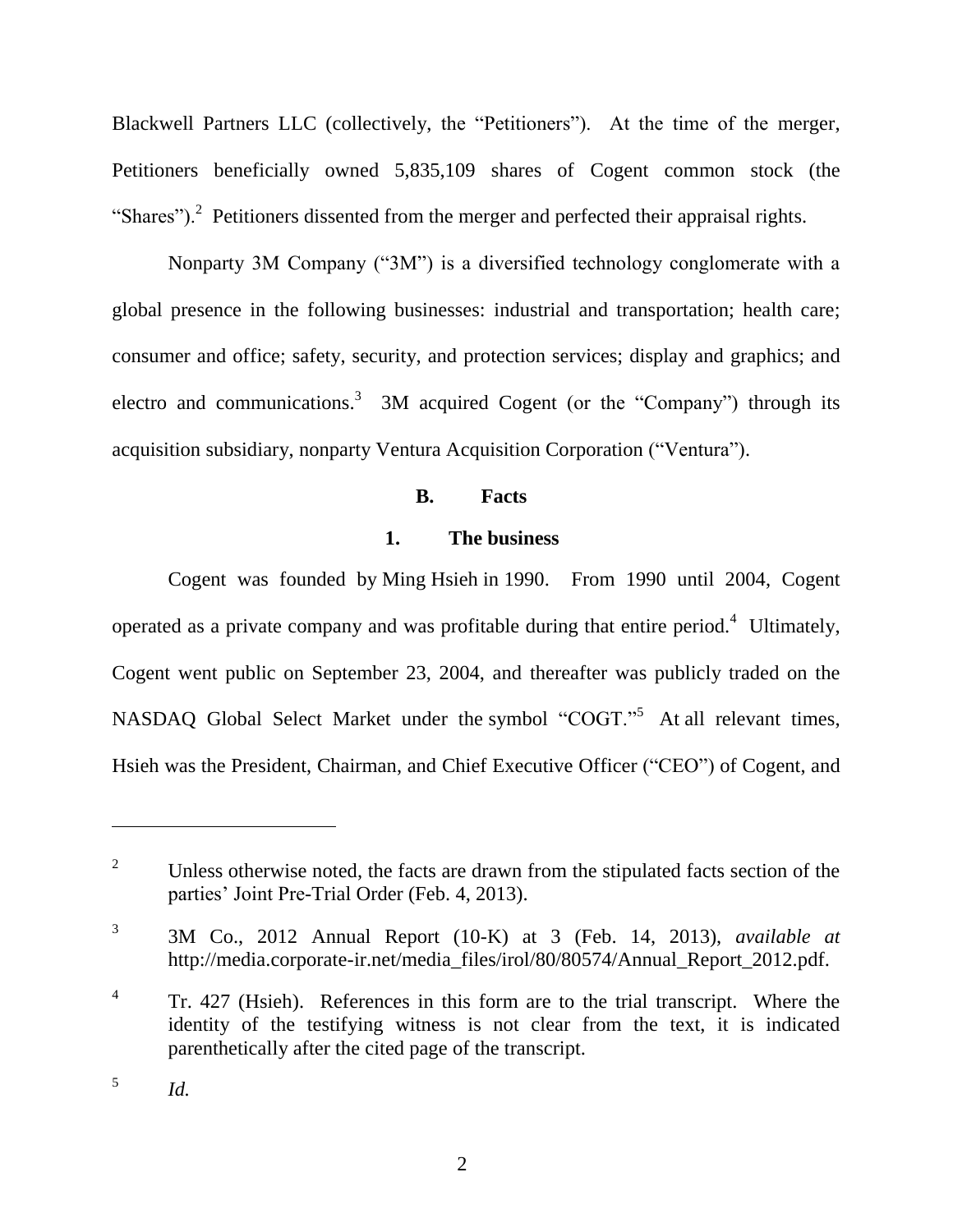Paul Kim was the Chief Financial Officer. Before the merger, Cogent's Board of Directors (the "Board") consisted of four members: Hsieh, John Bolger, John Stenbit, and Kenneth Thornton.

### **2. The transaction**

In or around 2008, Cogent retained Credit Suisse to assist in the investigation and evaluation of potential strategic alternatives, including a sale of the Company. As part of that engagement, Credit Suisse contacted over twenty-five potential strategic and financial partners about the prospect of acquiring  $Cogent<sup>6</sup>$  Cogent also retained Goldman Sachs to pursue potential strategic alternatives with NEC, a competitor of Cogent. As a result of efforts by Cogent and its advisers, in 2010, 3M, Danaher Corporation ("Danaher"), Roper Industries ("Roper"), and NEC Corporation ("NEC") expressed interest in acquiring the Company.<sup>7</sup>

Around that time, Cogent had direct meetings with executives of 3M in which Cogent and its advisors informed 3M that other potential suitors were in discussions with Cogent.<sup>8</sup> In May 2010, 3M expressed interest in pursuing a strategic transaction with Cogent at a price range of \$9.25 to \$10.25 per share.<sup>9</sup>

<sup>6</sup> JX 122 at 3.

 $7$  Bolger Dep. 53–66; JX 157 at 17. In Cogent's proxy statement, NEC was "Company D," Danaher was "Company G," and Roper was "Company E."

<sup>8</sup> JX 157 at 17.

<sup>9</sup> *Id.* at 18.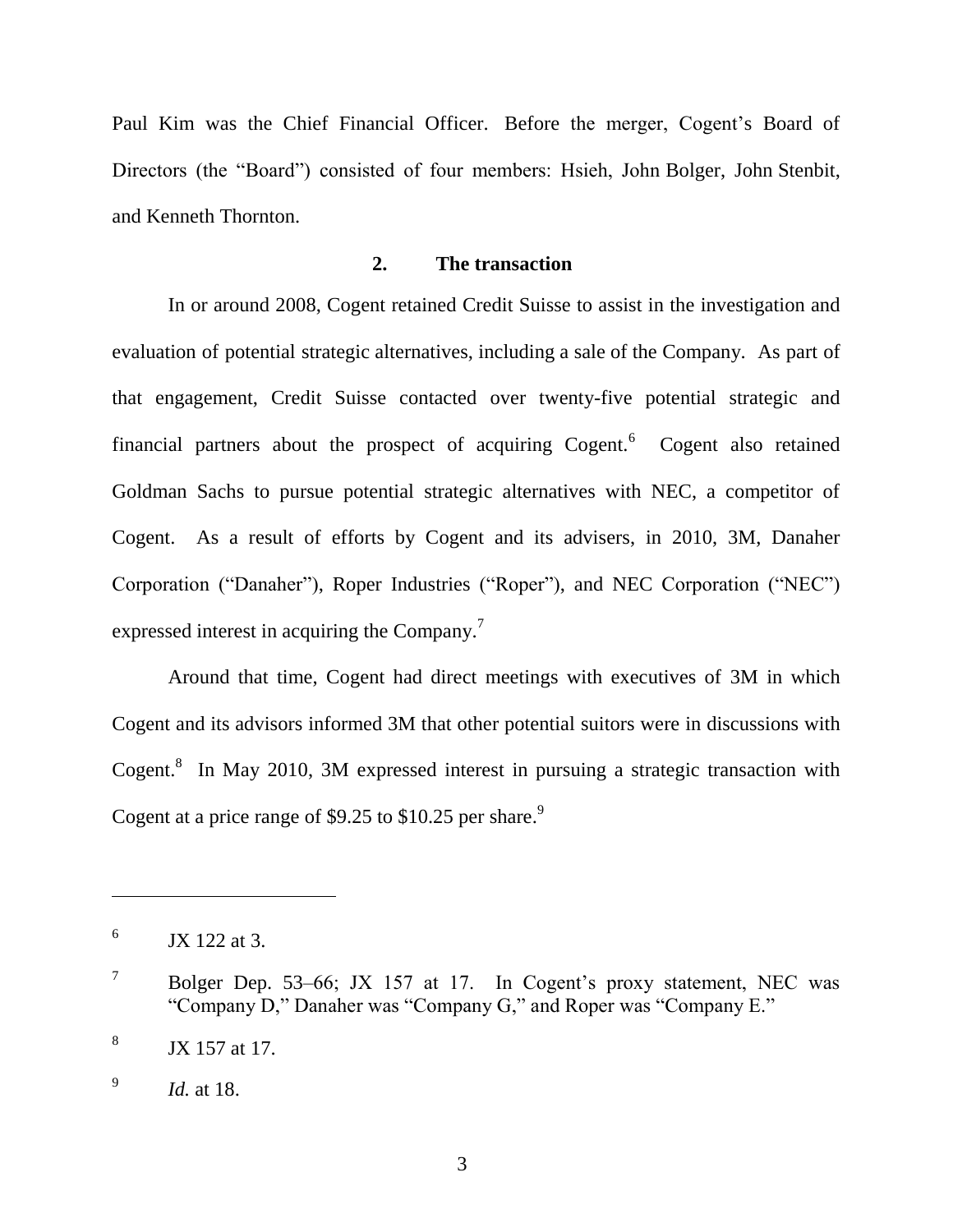Shortly after 3M's verbal offer, Kim prepared financial projections for 2010–2015 (the "Five-Year Projections").<sup>10</sup> Up until that time, Cogent had not prepared projections beyond one year.<sup>11</sup> Credit Suisse compiled the projections, but relied on information supplied by Kim, Hsieh, and Mary Jane Abalos, Cogent's vice president of finance.<sup>12</sup> According to Kim, the Five-Year Projections were "bottom-up" projections that did not rely on industry analysts or reports.<sup>13</sup>

On July 2, 2010, after further discussions and due diligence with potential acquirers, Cogent received two nonbinding indications of interest: one from 3M to acquire Cogent for \$10.50 per share and the other from Danaher to acquire Cogent at a range of \$10.00 to \$10.50.<sup>14</sup> Although Roper and Danaher eventually dropped out of the process, NEC and 3M remained interested in pursuing a strategic transaction with Cogent. $15$ 

In August 2010, 3M submitted a nonbinding written proposal to acquire Cogent for \$10.50 per share.<sup>16</sup> The Board met on August 15, 2010, and instructed their advisor,

<sup>12</sup> *Id.* at 389–90, 408–09.

<sup>&</sup>lt;sup>10</sup> JX 165. The Five-Year Projections include the latter part of 2010.

 $11$  Tr. 404–05 (Kim).

<sup>13</sup> *Id.* at 395.

 $14$  JX 157 at 18-19.

<sup>15</sup> *Id.* at 19–20.

<sup>16</sup> *Id.* at 20.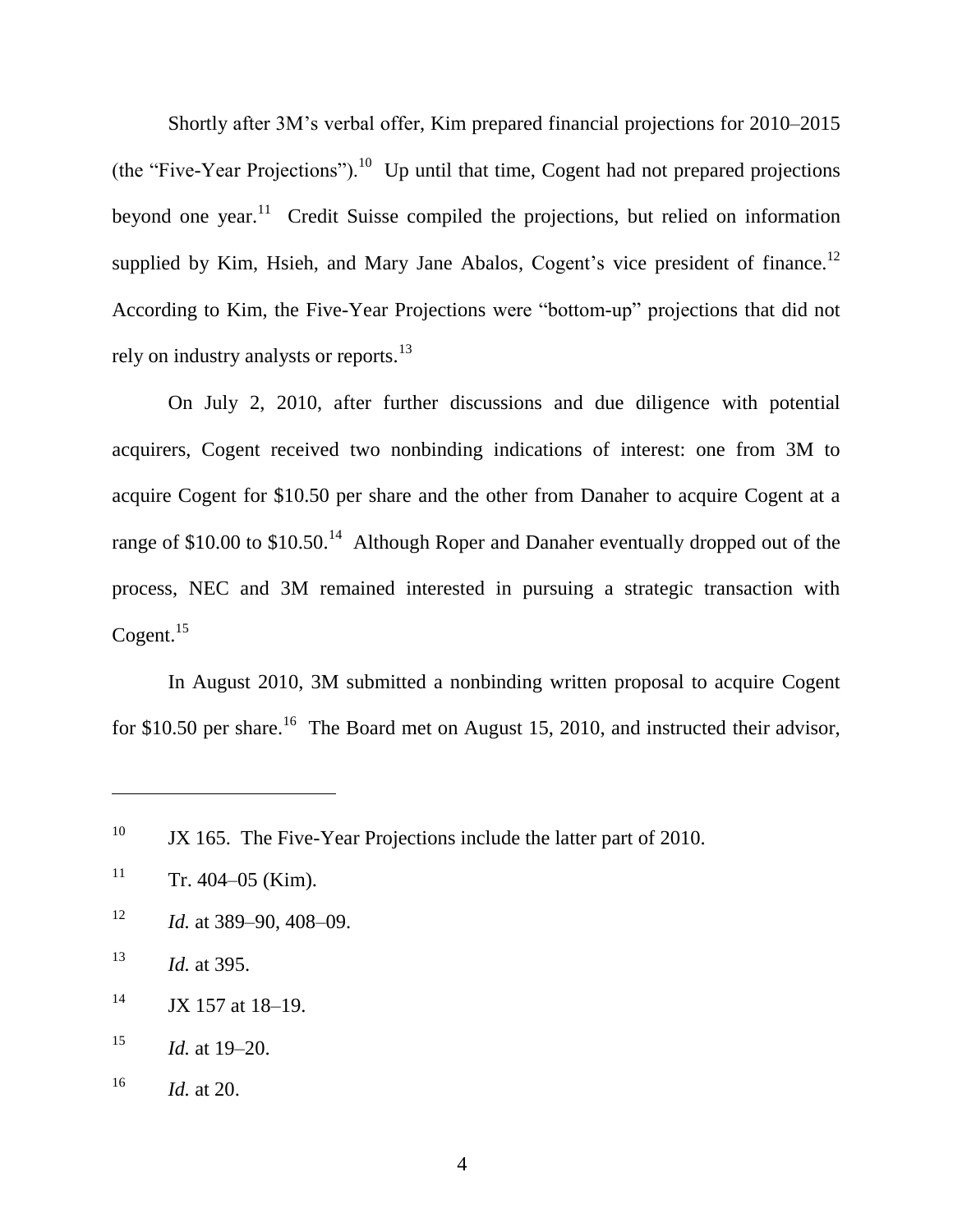Credit Suisse, to inform 3M that its proposal was not acceptable and to negotiate with 3M on price and terms.<sup>17</sup> Cogent also leveraged the offer from 3M to pressure NEC to speed up its bid.<sup>18</sup> Ultimately, NEC submitted a nonbinding indication of interest to acquire Cogent within the range of \$11.00 to \$12.00 per share.<sup>19</sup> In a letter dated August 19, 2010, 3M advised Cogent that its bid would expire on August  $20^{20}$  That day, the Board met to determine how to proceed. After considering updates on the ongoing discussions with NEC, the Board approved the negotiation of a definitive merger with 3M, rejected the condition of exclusivity requested in 3M's letter, and instructed Credit Suisse to continue discussions with NEC. $^{21}$ 

Finally, on August 29, 2010, the Board held another special meeting at which it considered further updates on the discussions with NEC.<sup>22</sup> Based on NEC's need to complete its due diligence, the existence of antitrust and regulatory issues with NEC, and Credit Suisse's opinion that the proposed merger with 3M was fair, the Board unanimously determined that it was in the best interest of Cogent to enter into the

- $18$  JX 157 at 20–21.
- <sup>19</sup> *Id.* at 20.
- <sup>20</sup> *Id.* at 20–21*.*
- $^{21}$  *Id.*

<sup>22</sup> *Id.* at 23.

<sup>&</sup>lt;sup>17</sup> *Id.* at 20–21.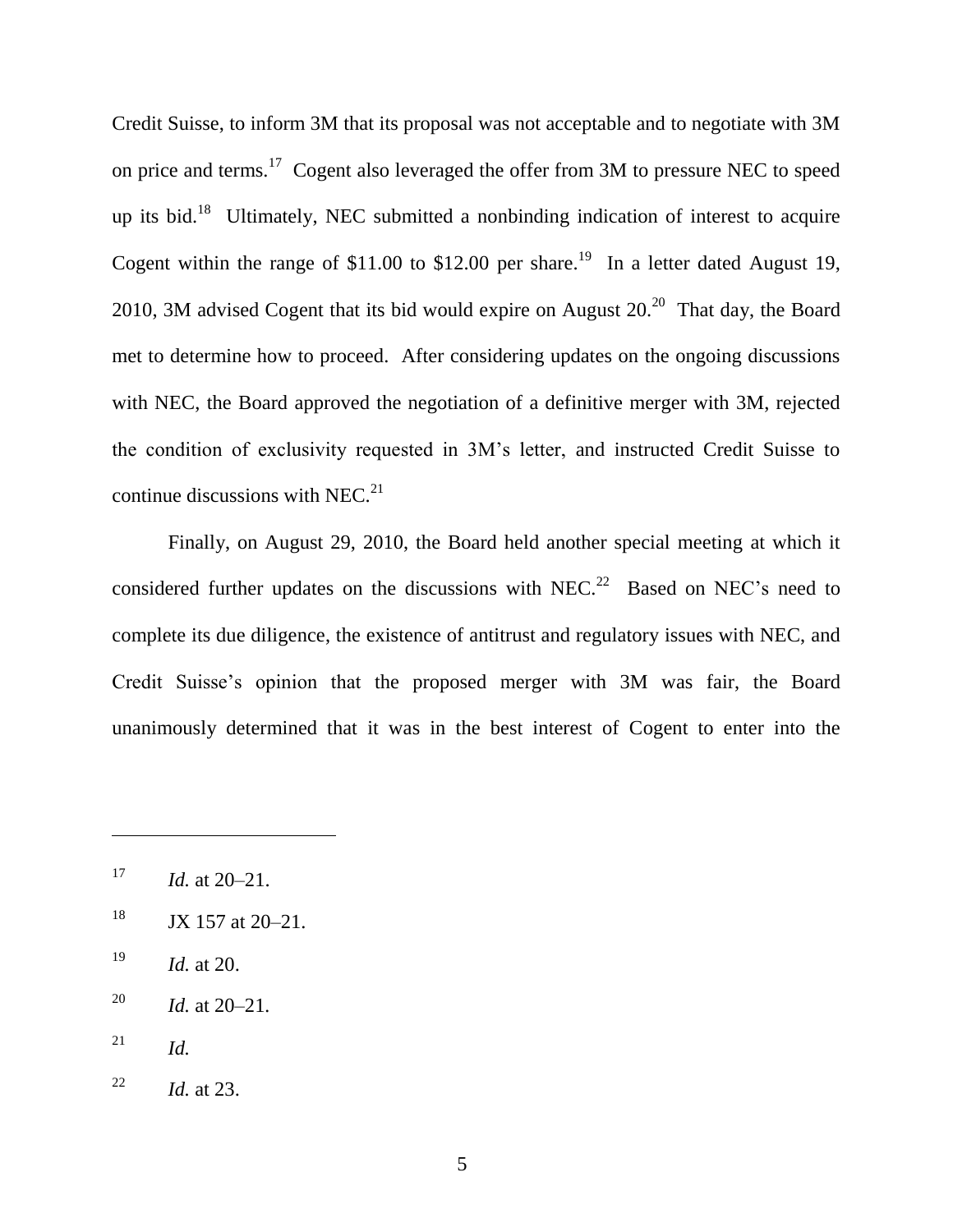proposed merger agreement with 3M, and resolved to recommend that the shareholders approve the merger. $^{23}$ 

The next day, Cogent and 3M publicly announced the merger. On September 10, 2010, 3M commenced a tender offer to acquire all of the issued and outstanding common stock of Cogent for \$10.50 per share. The initial tender offer closed on October 7, 2010, after which 3M controlled a majority of Cogent's outstanding shares. Because Cogent did not have enough shares to complete a short-form merger, on October 8, 2010, 3M commenced a subsequent tender offering at the same price, \$10.50 per share. On October 26, 2010, the subsequent offering closed, and 3M controlled 73% of Cogent's outstanding common shares or approximately 64.9 million common shares. On December 1, 2010 (the "Merger Date"), the stockholders of Cogent approved the merger pursuant to 8 *Del. C.* § 251 (the "Merger"). As a result, Cogent became a wholly owned subsidiary of 3M and thereafter was renamed 3M Cogent, Inc.

## **C. Procedural History**

Following the Merger, Petitioners filed their Verified Petition for Appraisal on March 4, 2011. From November 28 through November 30, 2012, I presided over a threeday trial in this action. After extensive post-trial briefing, counsel presented their final arguments on March 19, 2013. This Memorandum Opinion constitutes my post-trial findings of fact and conclusions of law.

<sup>&</sup>lt;sup>23</sup> *Id.* The trading price at closing on the last trading day before the announcement of the merger was \$8.92 per share.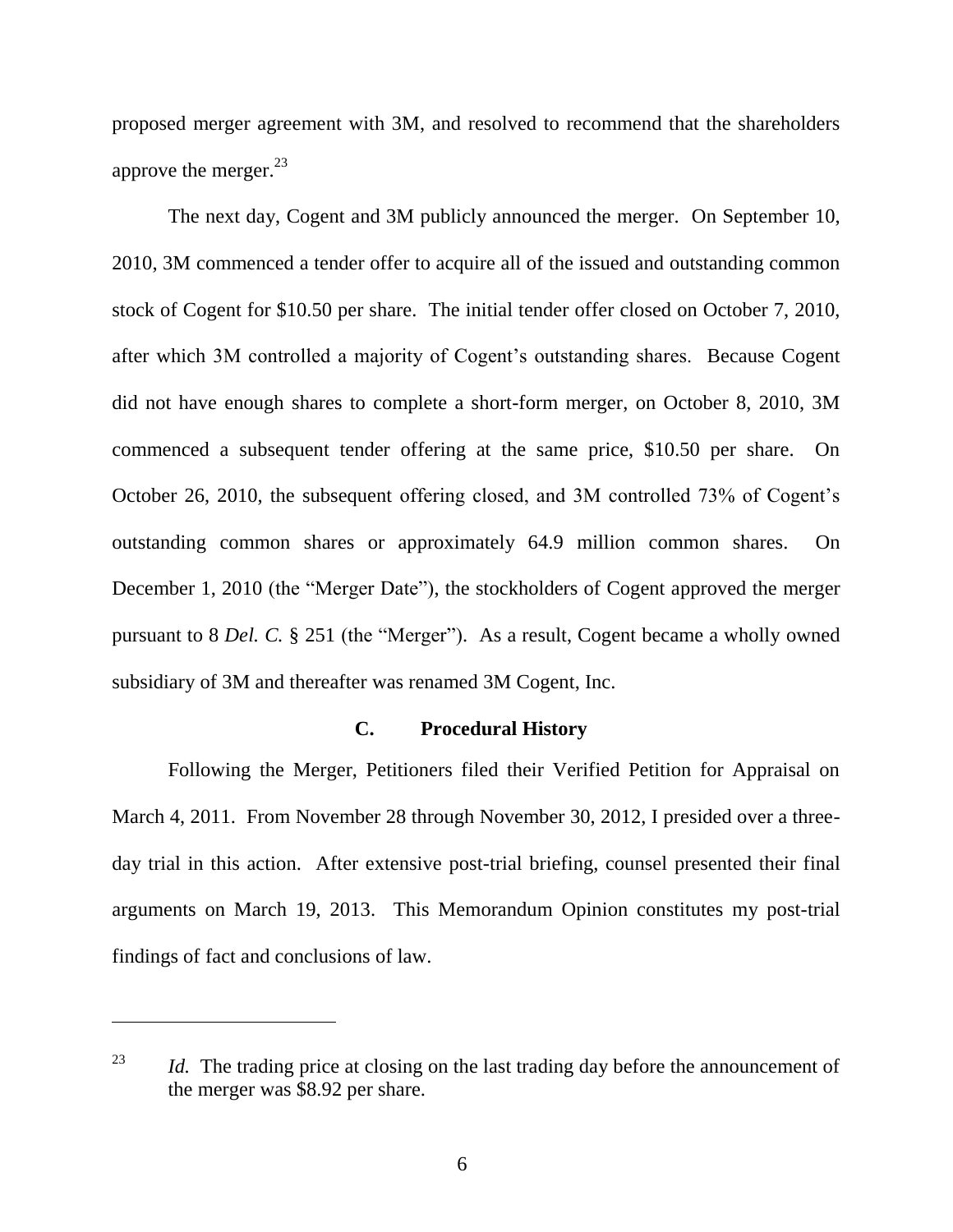#### **D. Parties' Contentions**

Petitioners contend that the fair value of Cogent was \$16.26 per share. In support of this valuation, Petitioners rely on their expert, Dr. Bernard C. Bailey, a Ph.D. in management and Chairman and CEO of Authentix Inc., a Carlyle Group portfolio company and global leader in authentication technology.<sup>24</sup> In valuing the Company, Bailey performed a DCF analysis, a comparable companies analysis, and a comparable transactions analysis. Bailey relied, however, only on his DCF analysis in reaching his valuation opinion because (1) Bailey believed there were no truly comparable companies or transactions to compare to Cogent and (2), to the extent there were any potentially comparable companies and transactions, he lacked sufficient data from which to draw comparisons.

3M Cogent claims that Cogent's fair value was \$10.12 per share. In support of its valuation contentions, Respondent relies on the expert testimony and reports of Henry F. Owsley and Stephen M. Schiller (collectively, the "Gordian Experts"), a partner and managing director of Gordian Group, LLC ("Gordian Group"), respectively.<sup>25</sup> The Gordian Experts valued the Company using a DCF analysis, a comparable companies

<sup>24</sup> *See* JX 2 Ex. 1. Bailey holds a Ph.D. in management from Case Western Reserve University, an M.B.A. from George Washington University, an M.S. in engineering from University of California, Berkeley, and an M.S. in systems management from the University of Southern California. Bailey also is a U.S. Naval Academy graduate. *Id.*

<sup>&</sup>lt;sup>25</sup> JX 1 app. A; JX 3 app. A. Gordian Group is a financial advisory firm specializing in complex capital raising and mergers and acquisitions activities, as well as the restructuring of financially distressed businesses. JX 1 app. A; JX 3 app. A.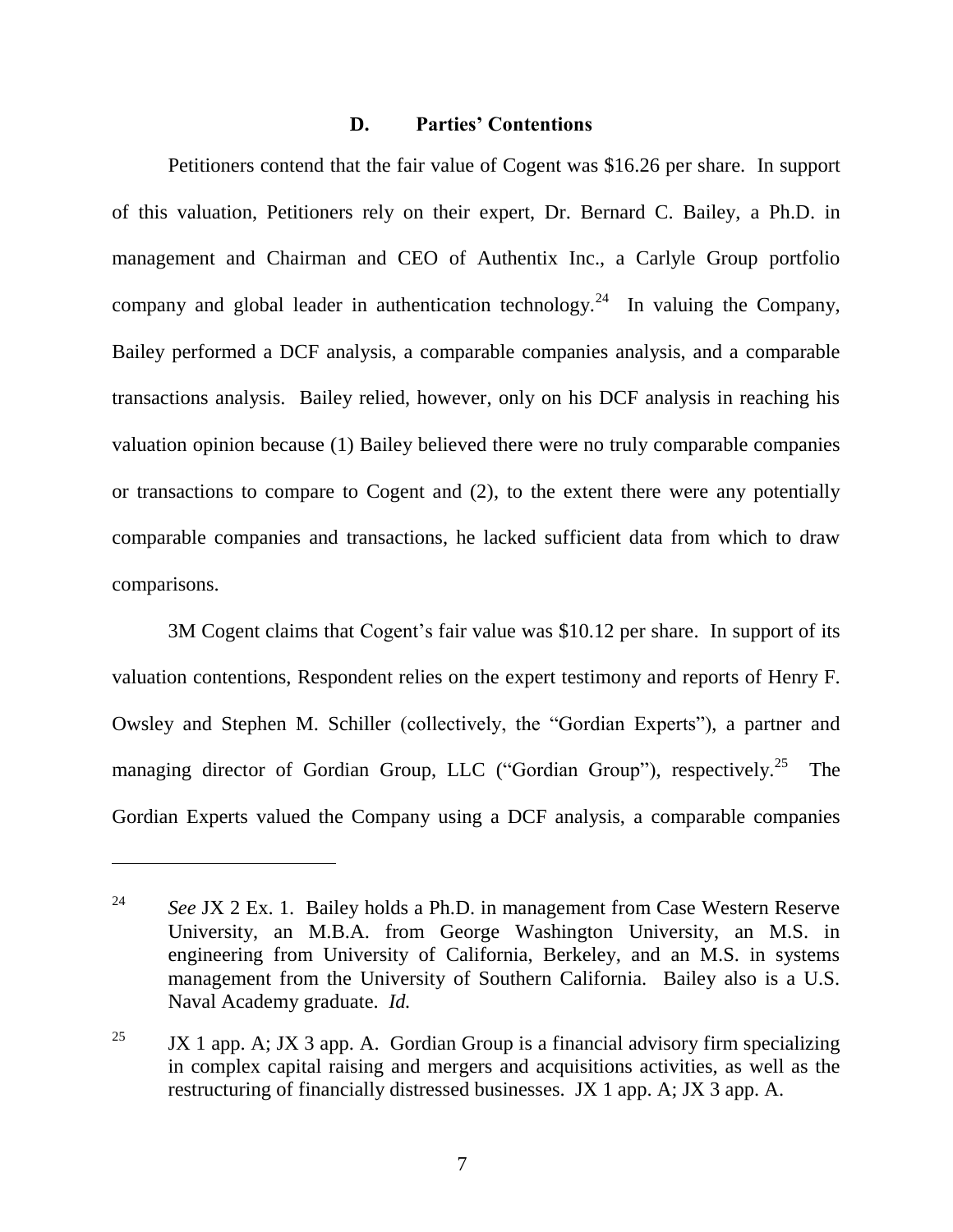analysis, and a comparable transactions analysis, giving each analysis equal, *i.e.*, onethird, weight.

## **II. ANALYSIS**

## **A. Standard**

Under Section 262 of the Delaware General Corporation Law, stockholders who meet certain requirements are entitled to an appraisal by the Court of Chancery of the fair value of their shares of stock.<sup>26</sup> During such an appraisal proceeding, the Court of **Chancery** 

> shall determine the fair value of the shares exclusive of any element of value arising from the accomplishment or expectation of the merger or consolidation, together with interest, if any, to be paid upon the amount determined to be the fair value. In determining such fair value, the Court shall take into account all relevant factors.<sup>27</sup>

The Court's task is to perform an independent evaluation of "fair value."<sup>28</sup> "It is within the Court of Chancery's discretion to select one of the parties' valuation models as its general framework, or fashion its own, to determine fair value in the appraisal

<sup>26</sup> 8 *Del. C.* § 262. There is no dispute that Petitioners are entitled to an appraisal under Section 262.

<sup>27</sup> *Id.* § 262(h); *see also Tri-Cont'l Corp. v. Battye*, 74 A.2d 71, 72 (Del. 1950) (―[M]arket value, asset value, dividends, earning prospects, the nature of the enterprise and any other facts which were known or which could be ascertained as of the date of merger and which throw any light on future prospects of the merged corporation are not only pertinent to an inquiry as to the value of the dissenting stockholders' interest, but must be considered by the agency fixing the value.").

<sup>28</sup> *Golden Telecom, Inc. v. Global GT LP*, 11 A.3d 214, 217 (Del. 2010).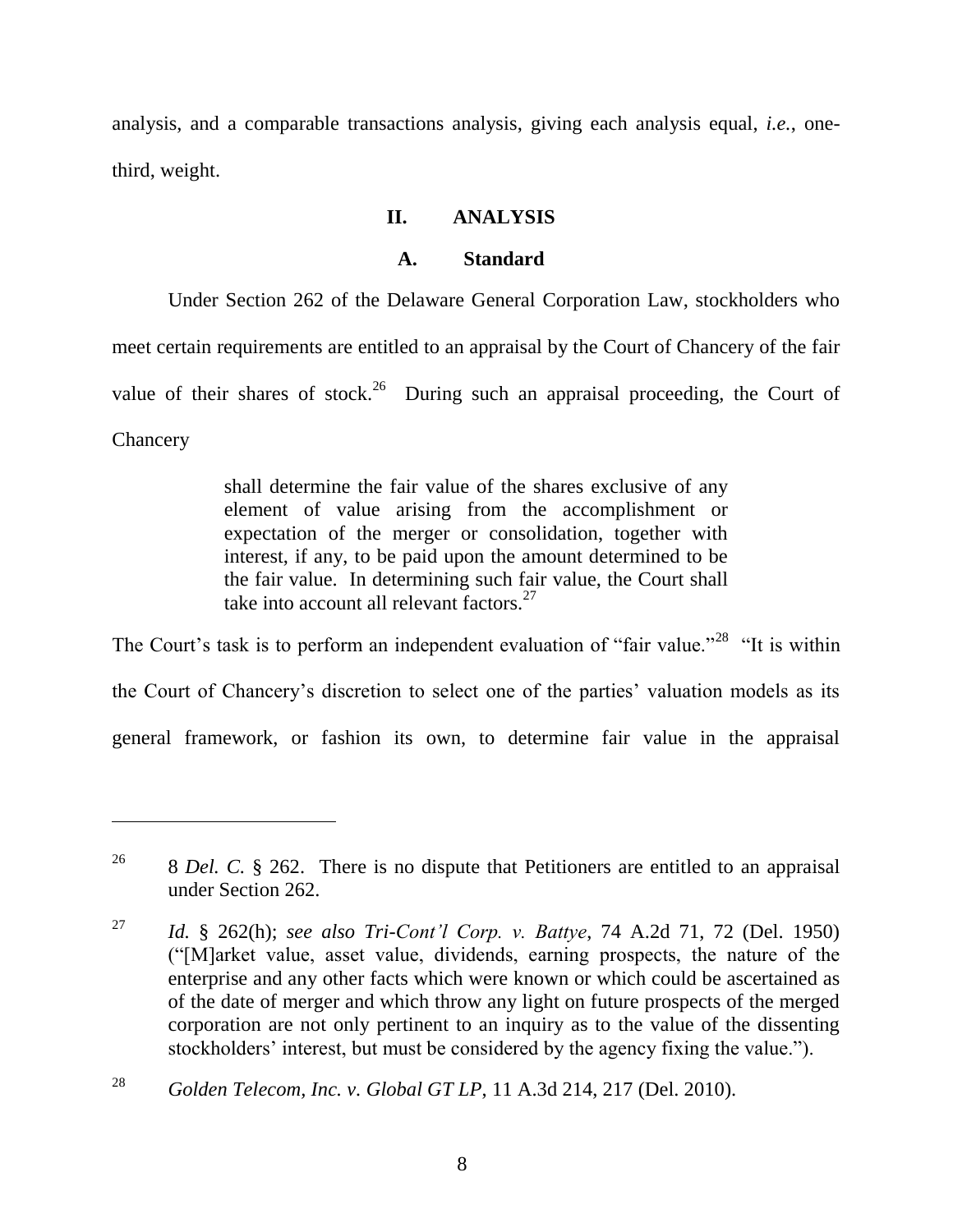proceeding."<sup>29</sup> Fair value in the context of an appraisal proceeding is the "value to a stockholder of the firm as a going concern, as opposed to the firm's value in the context of an acquisition or other transaction.<sup>30</sup> "Only the speculative elements of value that may arise from the 'accomplishment or expectation' of the merger," that is, any synergistic value, should be excluded from a fair value calculation on the date of the merger.<sup>31</sup> "One of the most important factors to consider is the very 'nature of the enterprise' subject to the appraisal proceeding. $^{332}$ 

In an appraisal proceeding, both sides have the burden of proving their respective valuations by a preponderance of the evidence.<sup>33</sup> If neither party satisfies its burden, however, the Court must use its own independent judgment to determine the fair value of the shares.<sup>34</sup> The Court may consider "proof of value by any techniques or methods which are generally considered acceptable in the financial community and otherwise admissible in court."<sup>35</sup> Among the techniques that Delaware courts have relied on to

<sup>29</sup> *Cede & Co. v. Technicolor, Inc.*, 684 A.2d 289, 299 (Del. 1996).

<sup>30</sup> *Golden Telecom, Inc.*, 11 A.3d at 217.

<sup>31</sup> *Weinberger v. UOP, Inc.*, 457 A.2d 701, 713 (Del. 1983); *see also Technicolor*, 684 A.2d at 299.

<sup>32</sup> *Rapid-American Corp. v. Harris*, 603 A.2d 796, 805 (Del. 1992).

<sup>33</sup> *M.G. Bancorp., Inc. v. LeBeau*, 737 A.2d 513, 520 (Del. 1999).

<sup>34</sup> *Gonsalves v. Straight Arrow Publ'rs, Inc.*, 701 A.2d 357, 362 (Del. 1997); *Taylor v. Am. Specialty Retailing Gp.*, 2003 WL 21753752, at \*2 (Del. Ch. July 25, 2003).

<sup>35</sup> *Weinberger*, 457 A.2d at 713.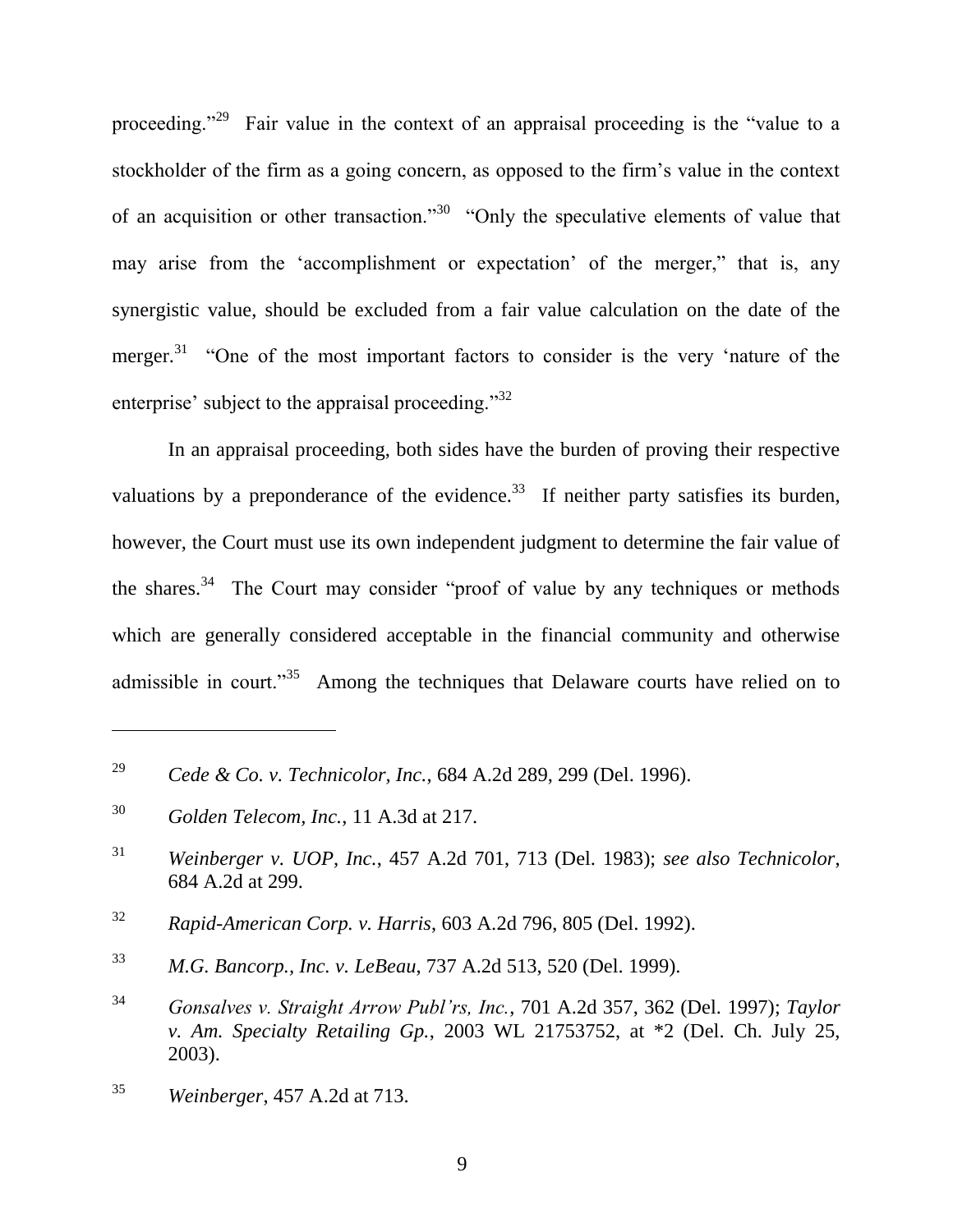determine the fair value of shares are the DCF approach, the comparable transactions approach, and comparable companies analyses.<sup>36</sup>

# **B. Merger Price as Indication of "Fair Value"**

Respondent seeks to have this Court rely on the merger price as evidence of the fair value of Petitioners' shares. But, the cases that Respondent cites in support of that proposition<sup>37</sup> pre-date the Supreme Court's statements on this issue in *Golden Telecom*, *Inc. v. Global GT LP*. 38

In *Golden Telecom*, the Supreme Court stated:

Section 262(h) unambiguously calls upon the Court of Chancery to perform an independent evaluation of "fair"

<sup>36</sup> *See Dobler v. Montgomery Cellular Hldg. Co.*, 2004 WL 2271592, at \*8 (Oct. 4, 2004); *see also Cede & Co. v. JRC Acq. Corp.*, 2004 WL 286963, at \*2 (Del. Ch. Feb. 10, 2004) (utilizing the DCF approach); *Gentile v. Singlepoint Fin., Inc.*, 2003 WL 1240504, at \*6 (Del. Ch. Mar. 5, 2003) (utilizing the comparable transactions approach); *Borruso v. Commc'ns Telesystems Int'l*, 753 A.2d 451, 455 (Del. Ch. 1999) (utilizing the comparable company approach).

<sup>37</sup> *Highfields Capital, Ltd. v. AXA Fin., Inc.*, 939 A.2d 34, 42 (Del. Ch. 2007)  $("If ... the transaction giving rise to the appraisal resulted from an arm's-length)$ process between two independent parties, and if no structural impediments existed that might materially distort 'the crucible of objective market reality,' a reviewing court should give substantial evidentiary weight to the merger price as an indicator of fair value."); *Union Illinois 1995 Inv. Ltd. P'ship v. Union Fin. Gp., Ltd.*, 847 A.2d 340, 357 (Del. Ch. 2004) ( $\degree$ [O]ur case law recognizes that when there is an open opportunity to buy a company, the resulting market price is reliable evidence of fair value.‖); *Van de Walle v. Unimation, Inc.*, 1991 WL 29303, at \*17–18 (Del. Ch. Mar. 7, 1991) ("The most persuasive evidence of the fairness of the . . . merger price is that it was the result of arm's-length negotiations between two independent parties, where the seller . . . was motivated to seek the highest available price, and a diligent and extensive canvass of the market had confirmed that no better price was available.").

<sup>38</sup> 11 A.3d 214 (Del. 2010).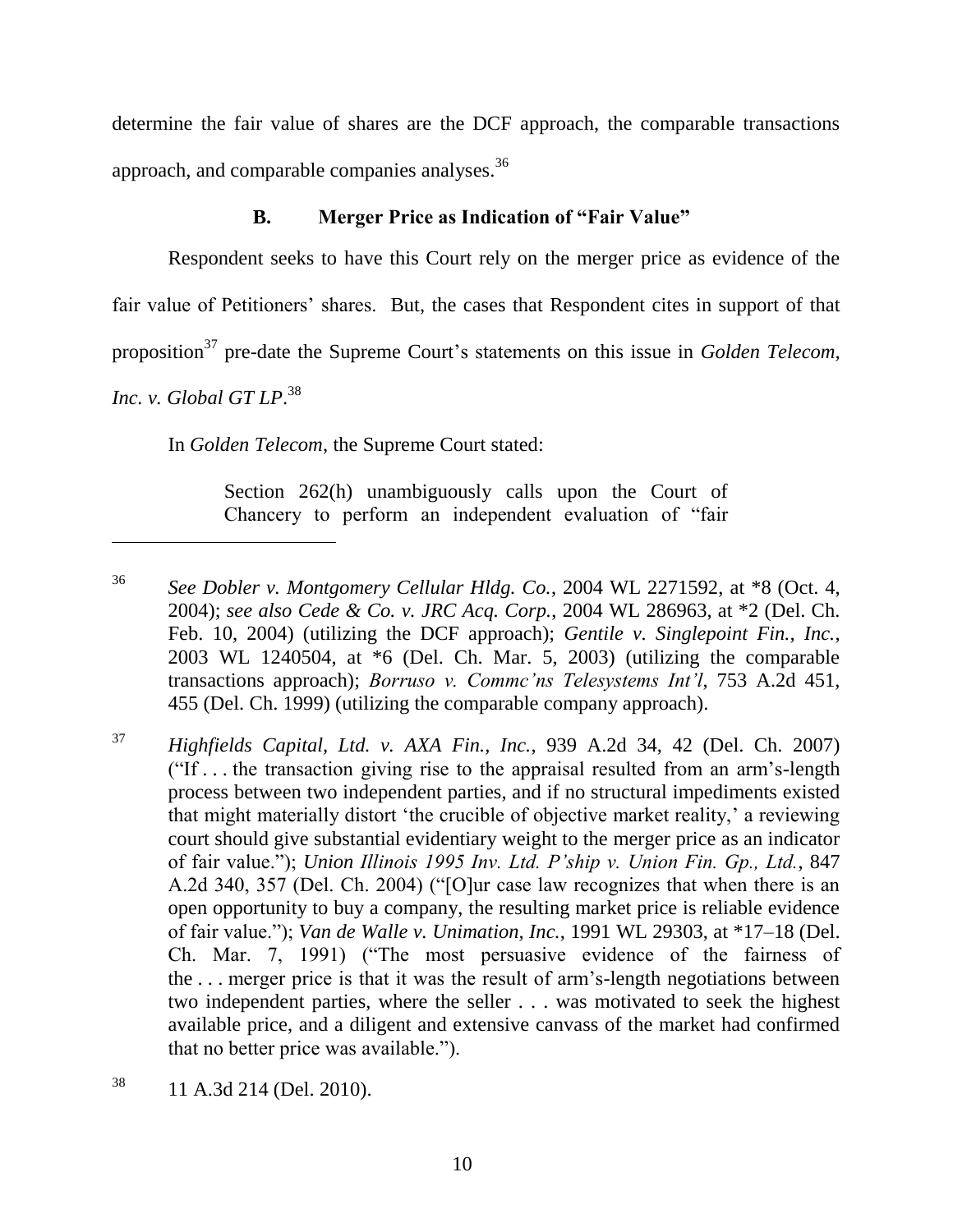value" at the time of a transaction. It vests the Chancellor and Vice Chancellors with significant discretion to consider "all relevant factors" and determine the going concern value of the underlying company. Requiring the Court of Chancery to defer—conclusively or presumptively—to the merger price, even in the face of a pristine, unchallenged transactional process, would contravene the unambiguous language of the statute and the reasoned holdings of our precedent. It would inappropriately shift the responsibility to determine "fair" value" from the court to the private parties. Also, while it is difficult for the Chancellor and Vice Chancellors to assess wildly divergent expert opinions regarding value, inflexible rules governing appraisal provide little additional benefit in determining "fair value" because of the already high costs of appraisal actions. Appraisal is, by design, a flexible process. Therefore, we reject [respondent's] contention that the Vice Chancellor erred by insufficiently deferring to the merger price, and we reject its call to establish a rule requiring the Court of Chancery to defer to the merger price in any appraisal proceeding. $39$ 

More recently, Chancellor Strine refused to give any weight to merger price, stating:

[Respondent] makes some rhetorical hay out of its search for other buyers. But this is an appraisal action, not a fiduciary duty case, and although I have little reason to doubt [respondent's] assertion that no buyer was willing to pay Dimensional \$25 million for the preferred stock and an attractive price for [respondent's] common stock in 2009, an appraisal must be focused on [respondent's] going concern value. Given the relevant legal standard, the trial record did not focus extensively on the quality of marketing [respondent] by Dimensional or the utility of the "go shop" provision contained in the merger agreement . . . .

Instead, the testimony at trial focused mostly on the question that is relevant under *Cavalier Oil* and its progeny, which is the going concern value of [respondent] as of the date of the [m]erger. In this opinion, I concentrate on answering the key

<sup>39</sup> *Id.* at 217–18.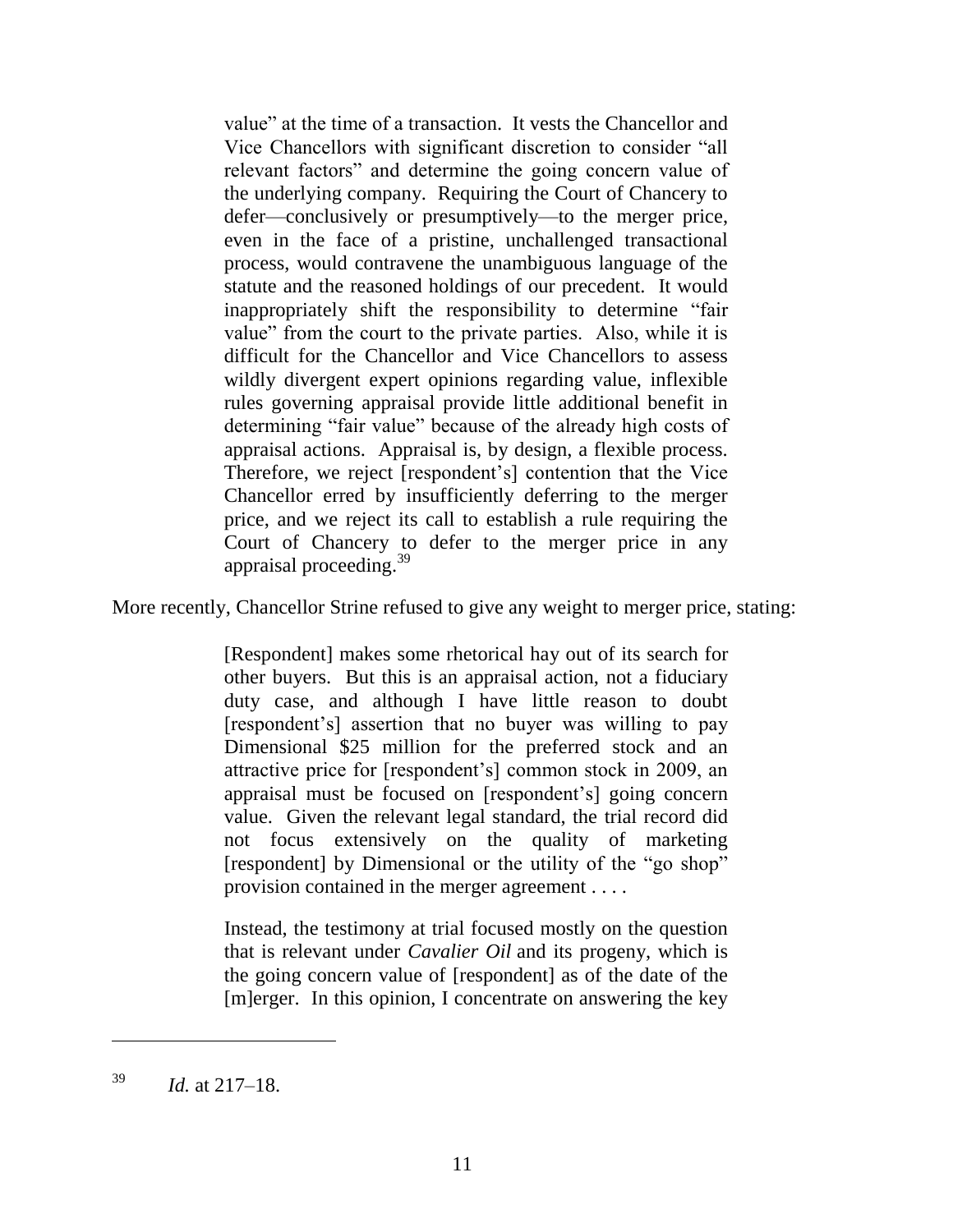questions raised by the parties relevant to determining that value, which are: (i) whether the preferred stock should be valued at the \$25 million liquidation preference value or on an as-converted basis in determining the value to subtract from [respondent's] equity value to derive a value for its common stock; and (ii) the enterprise value of [respondent] as a going concern on the Merger date. $40<sup>40</sup>$ 

Here, both sides have presented expert testimony as to the going concern value of Cogent on the Merger Date. Indeed, Respondent did not seek to use the merger price of \$10.50 per share, but instead relies on the Gordian Experts' analyses to arrive at a lower price of  $$10.12<sup>41</sup>$  Respondent and its experts also did not attempt to adjust the merger price to remove the "speculative elements of value that may arise from the 'accomplishment or expectation' of the merger.<sup> $342$ </sup> In other words, Respondent asks this Court to rely on a merger price that it has not relied on itself and that is not adjusted to produce the going concern value of Cogent. Those deficiencies render the merger price largely irrelevant to this case. Accordingly, I focus primarily on the evidence presented by the experts as to the going concern value of Cogent on the Merger Date, *i.e.*, the experts' technical analyses presented in their expert reports and in their testimony at trial.

<sup>40</sup> *In re Orchard Enters., Inc.*, 2012 WL 2923305, at \*5 (Del. Ch. July 18, 2012) (citing *Cavalier Oil Corp. v. Harnett*, 564 A.2d 1137 (Del. 1989)), *aff'd*, 2013 WL 1282001 (Del. 2013) (ORDER).

<sup>41</sup> *See* JX 1 at 33, Ex. 13.

<sup>42</sup> *Weinberger v. UOP, Inc.*, 457 A.2d 701, 713 (Del. 1983).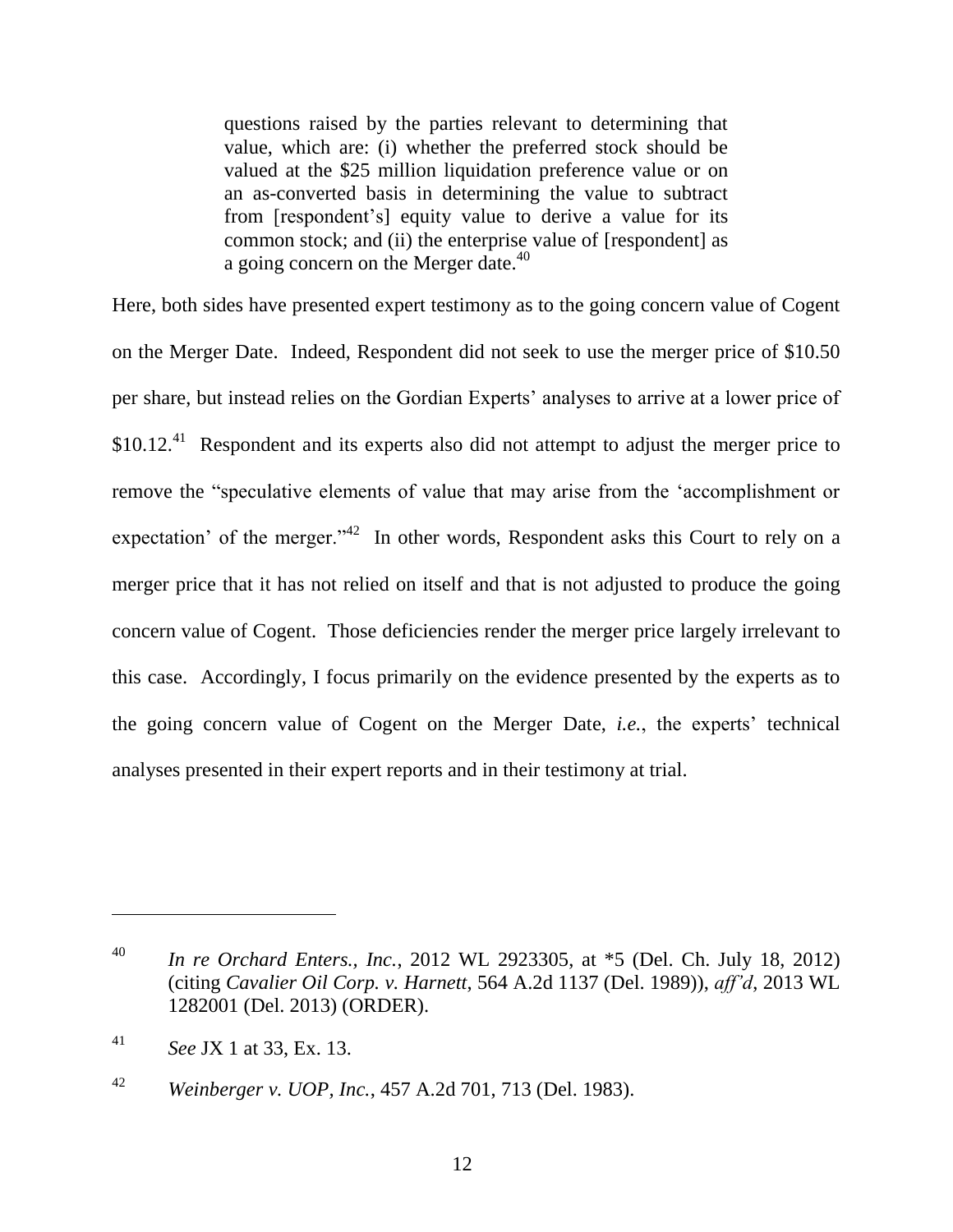## **C. Which Valuation Method?**

<span id="page-13-0"></span>As previously indicated, Petitioners relied solely on a DCF analysis to support their argument that the fair value of a Cogent common share on the date of the Merger was \$16.26. By contrast, 3M Cogent's experts gave nearly equal weight to their DCF analysis, comparable companies analysis, and comparable transactions analysis in coming to a per common share value for Cogent of \$10.12.

Generally speaking, "it is preferable to take a more robust approach involving multiple techniques—such as a DCF analysis, a comparable transactions analysis (looking at precedent transaction comparables), and a comparable companies analysis (looking at trading comparables/multiples)—to triangulate a value range, as all three methodologies individually have their own limitations.<sup> $343$ </sup> A comparable or market-based approach endeavors to draw inferences about a company's future expected cash flows from the market's expectations about comparable companies.<sup>44</sup> "[T]he utility of a market-based method depends on actually having companies that are sufficiently comparable that their trading multiples provide a relevant insight into the subject company's own growth prospects."<sup>45</sup> When there are a number of corporations competing in a similar industry, these methods are most reliable. On the other hand, when the "comparables" involve companies that offer different products or services, are

<sup>45</sup> *Id.*

<sup>43</sup> *Muoio & Co. v. Hallmark Entm't Invs. Co.*, 2011 WL 863007, at \*20 (Del. Ch. Mar. 9, 2011), *aff'd*, 35 A.3d 419, 2011 WL 6396487 (Del. 2011) (ORDER).

<sup>44</sup> *In re Orchard Enters., Inc.*, 2012 WL 2923305, at \*9 (Del. Ch. July 18, 2012).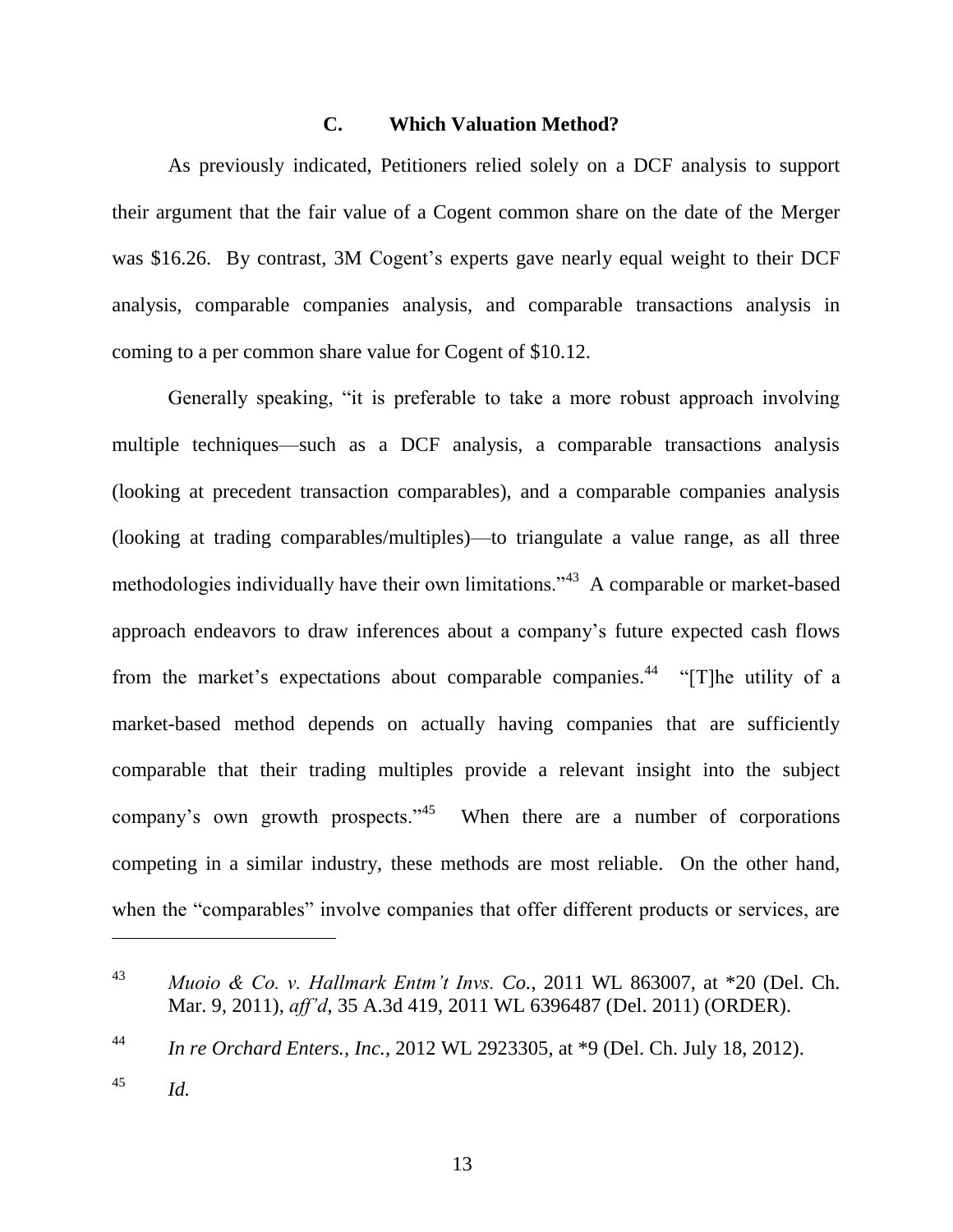at a different stage in their growth cycle, or have vastly different multiples, a comparable companies or comparable transactions analysis is inappropriate.<sup>46</sup> Therefore, I must examine the experts' respective selections of comparable companies and transactions to evaluate their reliability.

#### **1. Comparable companies analysis**

<span id="page-14-0"></span>The comparable companies method of valuing a company's equity involves several steps including: (1) finding comparable, publicly traded companies that have reviewable financial information; (2) calculating the ratio between the trading price of the stocks of each of those companies and some recognized measure reflecting their income such as revenue, EBIT, or EBITDA; (3) correcting these derived ratios to account for differences, such as in capital structure, between the public companies and the target company being valued; and, finally, (4) applying the average multiple of the comparable companies to the relevant income measurement of the target company, here  $Cogent.<sup>47</sup>$ 

The Gordian Experts conducted a comparable companies analysis that began with the selection of ten companies. $48$  The Gordian Experts then determined multiples by dividing the enterprise value for each company by: (i) last twelve months ( $"LTM"$ ) revenue and EBITDA; and (ii) estimated forward revenue and EBITDA, as determined by public filings and other publicly available information. Next, the Gordian Experts

<sup>46</sup> *Id.*

<sup>47</sup> *Andaloro v. PFPC Worldwide, Inc.*, 2005 WL 2045640, at \*16 (Del. Ch. Aug. 19, 2005) (citing *Agranoff v. Miller*, 791 A.2d 880, 892 (Del. Ch. 2001)).

 $48$  JX 1 at 17–18, 66–78.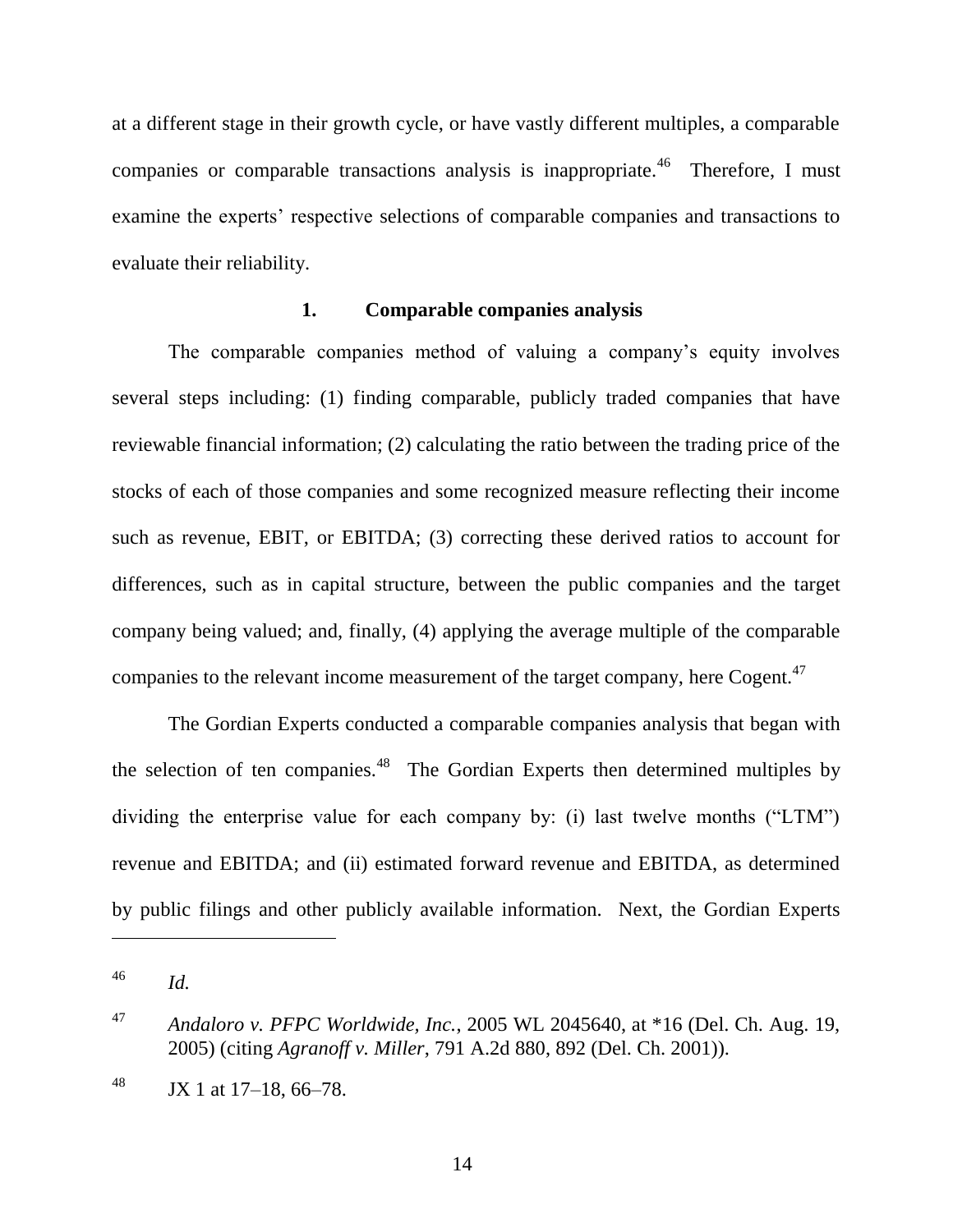applied a range of multiples to Cogent's LTM and estimated forward revenue and EBITDA to determine an estimated enterprise value for Cogent. Ultimately, the Gordian Experts' analysis yielded an estimated enterprise value of Cogent of \$296.3 million.

Here, Petitioners attack Respondent's first expert, Owsley, and his comparable companies analysis, claiming the analysis is "unreliable, unsupported and flawed."<sup>49</sup> Specifically, Petitioners note that the Gordian Experts' comparable companies analysis suffers from: (1) a paucity of data; (2) a selection of companies with either no profits, a different risk profile, no government-focused customer base, or no business in the biometrics industry; and (3) a generalized lack of consistent methodology.

―The burden of proof on the question [of] whether the comparables are truly comparable lies with the party making that assertion," here the Respondent.<sup>50</sup> I find that Respondent and its Gordian Experts have not satisfied that burden.

As an initial matter, six of the ten comparable companies the Gordian Experts identified were significantly smaller than Cogent. Those companies each had enterprise values of less than \$50 million,<sup>51</sup> while Cogent's enterprise value was \$398.5 million.<sup>52</sup> This Court has rejected the use of companies as comparables where those companies

<sup>49</sup> Pet'rs' Opening Br. 40.

<sup>50</sup> *ONTI, Inc. v. Integra Bank*, 751 A.2d 904, 916 (Del. Ch. 1999).

 $51$  Those companies are (1) Authentec, Inc., (2) Aware, Inc., (3) BgenuineTec, (4) BIO-Key International, Inc., (5) Intellicheck Mobilisa, Inc., and (6) Precise Biometrics.

<sup>52</sup> *See* JX 1 app. G at 69.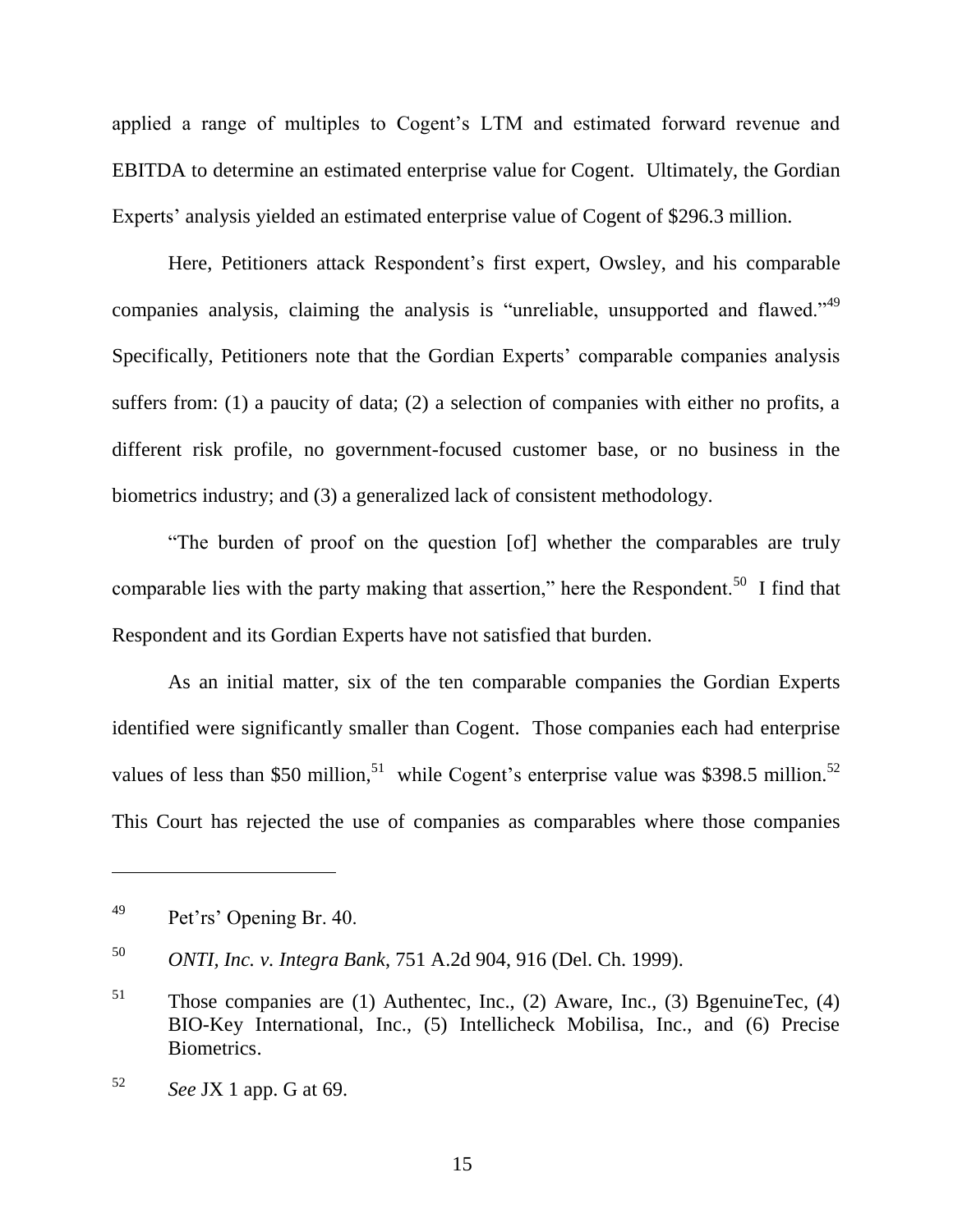were significantly different in size than the appraised company.<sup>53</sup> That is because, as further discussed in Section [II.D.2.d](#page-47-0) *infra* concerning the equity size premium, greater risk is typically associated with equity in a small company.<sup>54</sup> In that regard, it would be inappropriate to compare a company with an enterprise value of \$14.7 million, as was the case with BIO-Key International, Inc., to a company, such as Cogent, with an enterprise value more than 25 times higher.

Moreover, not one of those same six "comparable" companies had generated a profit.<sup>55</sup> At trial, Schiller, who replaced Owsley as Respondent's expert, acknowledged that the type of companies that have revenue multiples but not EBITDA multiples tend to be "companies in the early stage of their growth and maturity" and "companies that are growing rapidly."<sup>56</sup> In contrast, Cogent had been profitable from 1990 until 2005.<sup>57</sup> In

- <sup>54</sup> *See* Tr. 227–28 (Bailey).
- <sup>55</sup> *See* JX 1 at 70.
- <sup>56</sup> Tr. 598.

<sup>57</sup> Tr. 427 (Hsieh).

<sup>53</sup> *See, e.g.*, *In re PNB Hldg. Co. S'holders Litig.*, 2006 WL 2403999, at \*25 n.125 (Del. Ch. Aug. 18, 2006) (rejecting comparable companies analysis where the ―comparable publicly-traded companies all were significantly larger than [the subject company], with one having total assets of \$587 million as compared to [the subject company's] assets of \$216 million"); *Gilbert v. MPM Enters., Inc.*, 709 A.2d  $663$ ,  $672$  (Del. Ch. 1997) (stating that comparable companies whose "median asset value  $\ldots$  was nearly three times that of [the appraised company]" had "unreasonably skewed the results of this analysis"), *aff'd*, 731 A.2d 790 (Del. 1999); *Rosenblatt v. Getty Oil Co*, 1983 WL 8936, at \*26 (Del. Ch. Sept. 19, 1983) (rejecting analysis that used "smaller oil and gas producing companies as opposed to a major integrated company such as [the appraised company]‖), *aff'd*, 493 A.2d 929 (Del. 1985).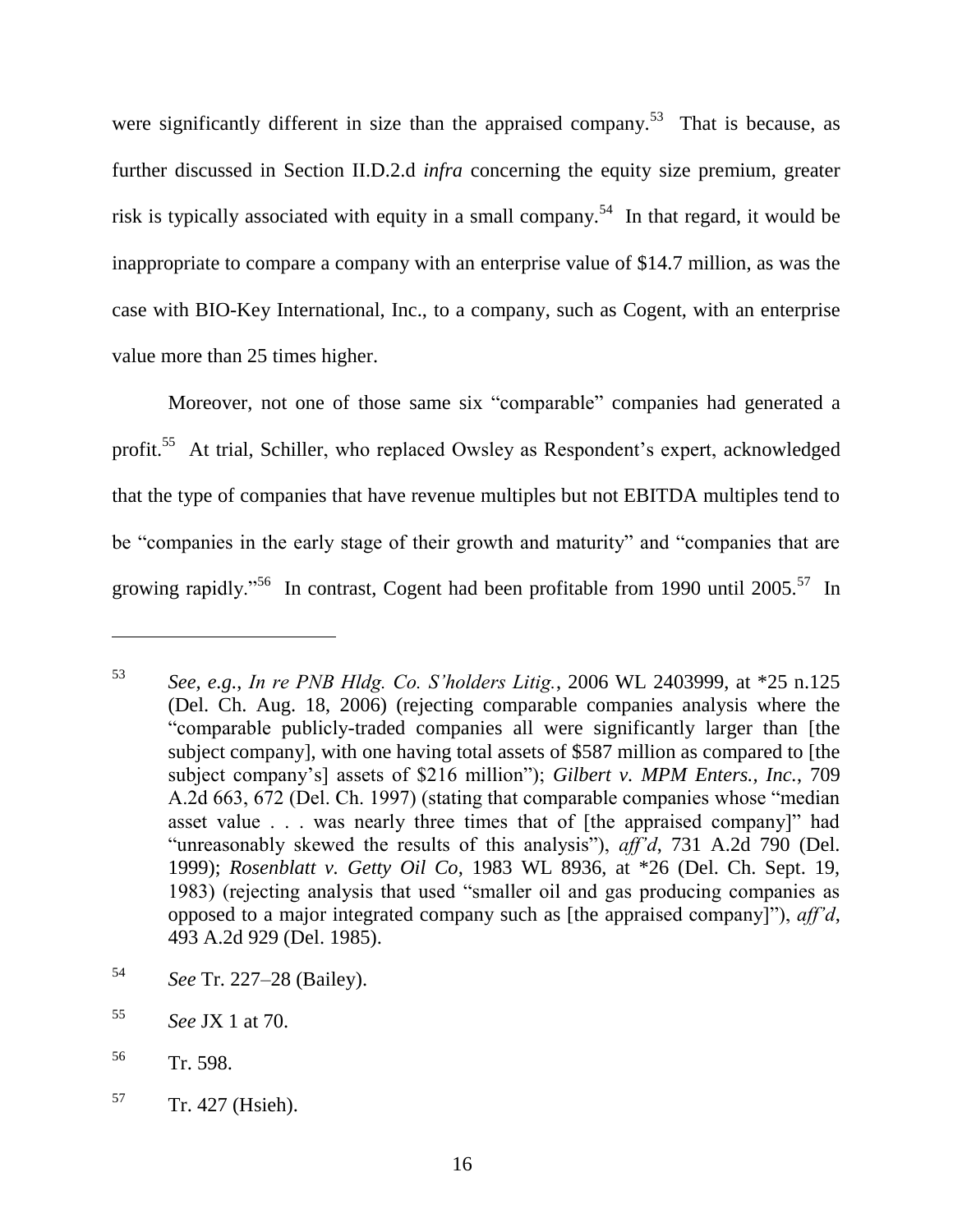that regard, Schiller acknowledged that companies that had never turned a profit "are not close comparables" to  $Cogent.<sup>58</sup>$ 

The Gordian Experts also failed to select comparable companies from the same business or industry as Cogent. For example, five of the companies selected by Owsley had no biometrics business at all.<sup>59</sup> Bailey, Petitioners' expert, also notes that of the ten comparable companies selected by the Gordian Experts, only one—BIO-Key International—listed Cogent as a competitor in its annual report.<sup>60</sup>

Finally, the Gordian Experts' failure to identify L-1 as a comparable company to Cogent before trial causes me some concern. L-1 competed directly against Cogent in a number of markets, including the LiveScan market.<sup>61</sup> Indeed, Schiller admitted that L-1 "was one of the closer comparables to Cogent." $62$  Nonetheless, the Gordian Experts excluded L-1 based on their mistaken belief that a roughly contemporaneous L-1 transaction had closed before the Merger. $^{63}$  Importantly, L-1 had very positive financials

<sup>58</sup> Tr. 599 (Schiller). This comment applies to six of Respondent's ten comparable companies.

 $59$  Tr. 615 (Schiller) ( $^{\circ}$ Q. So half of your entire comparable companies analysis is based on companies which do no biometrics business at all; is that right? A. Yes. And as we have discussed, we judged that they were businesses that people would look at in a similar way to biometrics businesses.").

 $^{60}$  JX 4 at 8.

 $61$  Tr. 102–03 (Bailey).

 $62$  Tr. 604 (Schiller).

<sup>63</sup> *Id.*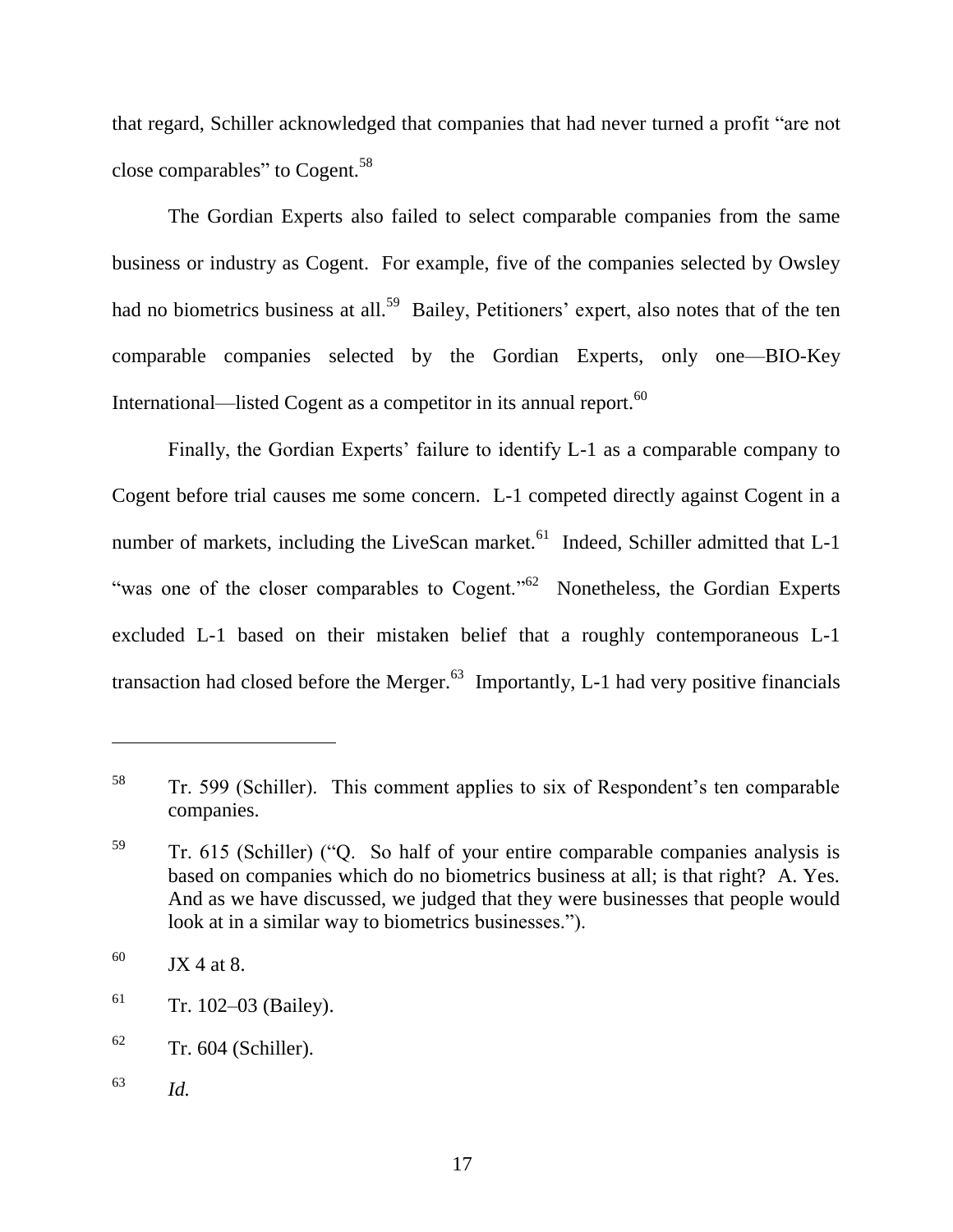that probably would have increased the values generated by the Gordian Experts' comparable companies analysis.<sup>64</sup> In that sense, therefore, the Gordian Experts' analysis likely underestimates the value of Cogent.

Based on the problems identified in this subsection, I find the Gordian Experts' comparable companies analysis to be unreliable. Furthermore, because Respondent has not met its burden of proof to show that the selected companies are truly comparable, I accord no weight to that analysis.

### **2. Comparable transactions analysis**

A comparable transactions analysis "involves identifying similar transactions, quantifying those transactions through financial metrics, and then applying the metrics to the company at issue to ascertain a value.<sup>565</sup> As with the comparable companies analysis, ―[t]he utility of the comparable transactions methodology is directly linked to the ‗similarity between the company the court is valuing and the companies used for comparison."<sup>66</sup>

Here, the Gordian Experts began their analysis with the selection of eighteen transactions.<sup>67</sup> They then calculated multiples by dividing the enterprise value (as

<sup>64</sup> *Id.* at 607–08; JX 152.

<sup>65</sup> *Highfields Capital, Ltd. v. AXA Fin., Inc.*, 939 A.2d 34, 54 (Del. Ch. 2007) (citing *In re U.S. Cellular Operating Co.*, 2005 WL 43994, at \*17 (Del. Ch. Jan. 6, 2005)).

<sup>66</sup> *Id.* (quoting *In re U.S. Cellular Operating Co.*, 2005 WL 43994, at \*17).

 $^{67}$  JX 1 app. H.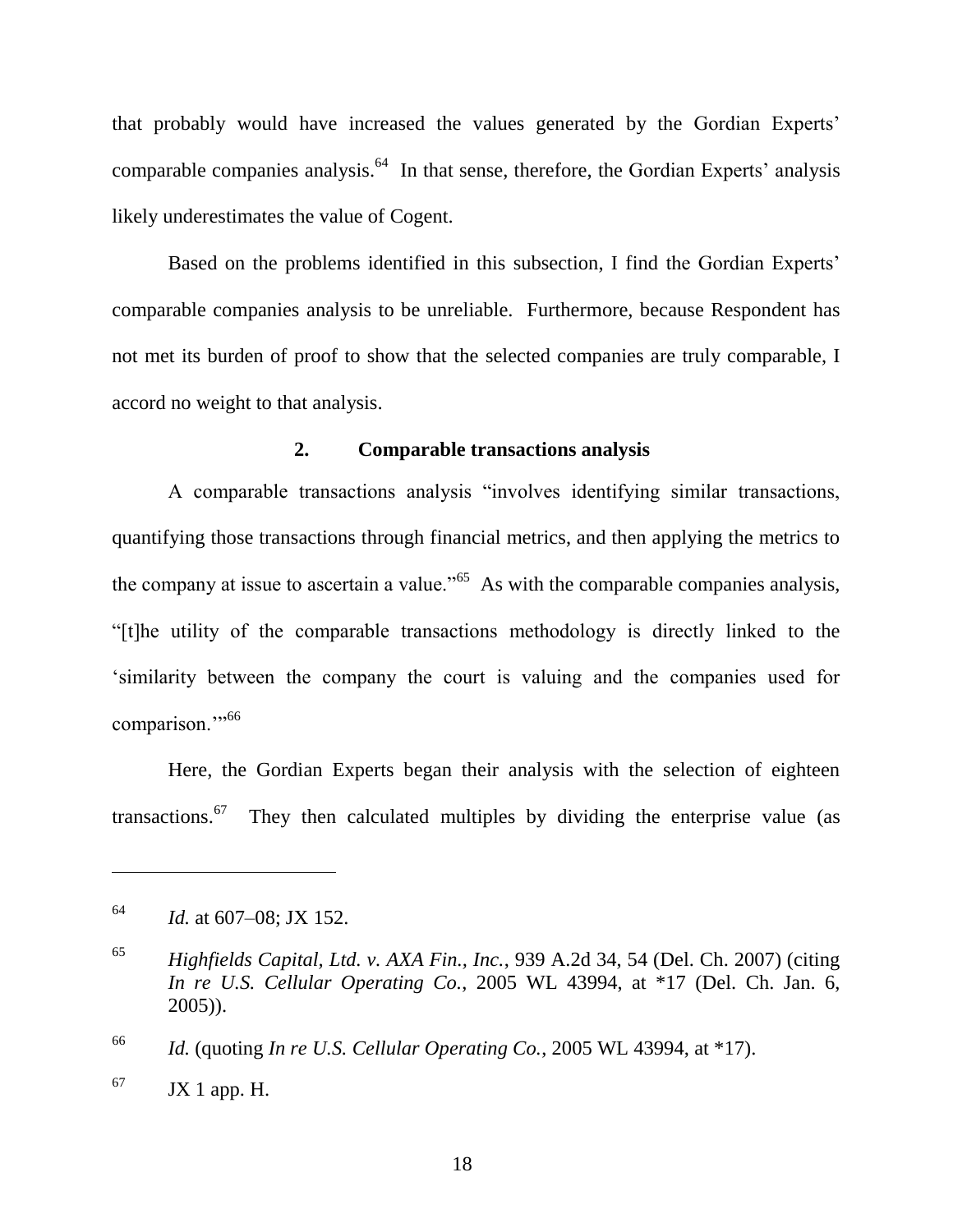determined by the terms of the relevant transactions) for each company involved by: (i) LTM revenue and EBITDA; and (ii) estimated forward revenue and EBITDA.<sup>68</sup> Next, the Gordian Experts arrived at multiple ranges by eliminating the top and bottom quartile.<sup>69</sup> Finally, they applied a 20% discount to the multiples they obtained to take into account the need to eliminate any control or synergy premiums.<sup>70</sup>

Petitioners' expert Bailey criticized the Gordian Experts for using revenue multiples on the ground that they are less reliable than EBITDA multiples. At trial, Bailey explained that "it's inappropriate to use a revenue multiple as a multiple for trying to value [Cogent], because it was a very profitable cash-flow-positive company operating in a robust industry."<sup>71</sup>

In an expert report he submitted in another case, Owsley similarly criticized the use of revenue multiples, stating that "[w]hile it is true that many analysts regularly examine revenue multiples[,] I believe that such multiples are inherently more suspect due to their relatively higher level of variance (once low and negative earners are

 $^{68}$  JX 1 at 22.

<sup>69</sup> *Id.*

<sup>70</sup> Bailey did not challenge Respondent's 20% discount. Based on that implied acceptance, and this Court's previous observation that because "merger and acquisition data undoubtedly contains post-merger value, such as synergies with the acquiror, that must be excluded from appraisal value," it appears that some discount would be appropriate. *See Kleinwort Benson Ltd. v. Silgan Corp.*, 1995 WL 376911, at  $*4$  (Del. Ch. June 15, 1995).

 $T1$  Tr. 242 (Bailey).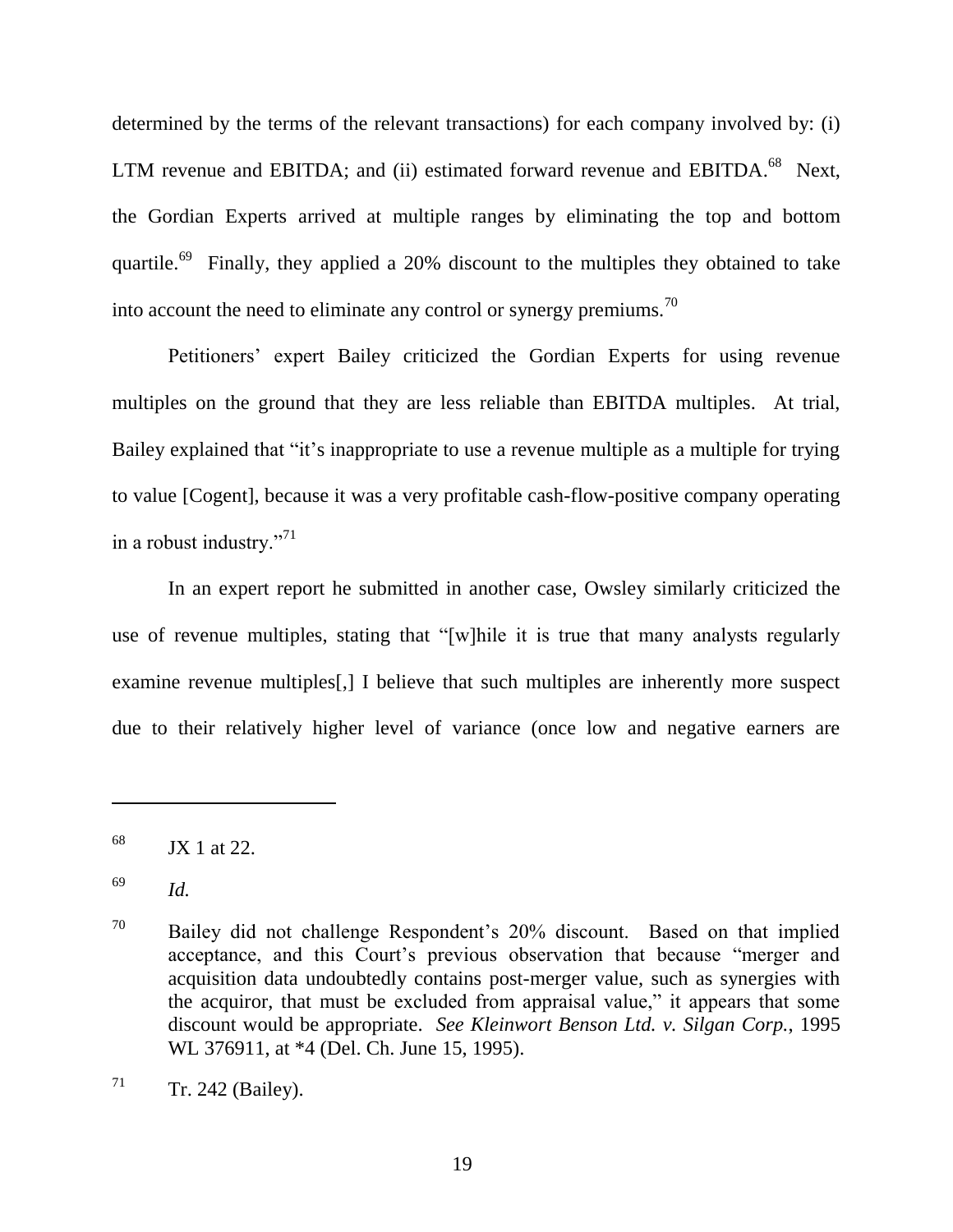eliminated) than EBITDA multiples. $172$  Owsley's inconsistent and contradictory positions undermine the Gordian Experts' credibility on this point, which they admitted was a "judgment call."<sup>73</sup> Based on these facts and Bailey's reasoning, I find that Respondent has not met its burden of showing that the Gordian Experts' use of a revenue multiples approach is reliable. Therefore, I accord no weight to that part of Respondent's analysis.

Petitioners contend that the remainder of the Gordian Experts' comparable transactions analysis, *i.e.*, the LTM and forward EBITDA multiples, is flawed because there are insufficient data points to support any meaningful conclusions. For the thirtysix potential EBITDA multiples identified, the Gordian Experts were able to provide only eight meaningful multiples. That number is even smaller after one eliminates the first and fourth quartiles. This Court has found comparable transactions analyses that used as few as five transactions and two transactions to be unreliable.<sup>74</sup> Indeed, "[i]f it turns out

<sup>72</sup> Expert Report of Henry Owsley, *In re Spansion Inc.*, No. 09-10690, 2009 WL 8179260, at ¶ 46 (D. Del. Bank. 2009).

 $T^3$  Tr. 534 (Schiller).

<sup>74</sup> *See In re John Q. Hammons Hotels Inc. S'holder Litig.*, 2011 WL 227634, at \*5 (Del. Ch. Jan. 14, 2011) ("[C]omparable transactions analysis was based on a set of only five transactions, which is too small a sample set in the circumstances of this case to draw meaningful conclusions."); *In re U.S. Cellular Operating Co.*, 2005 WL 43994, at \*18 (Del. Ch. Jan. 6, 2005) ("Indeed, with that in mind, the Court found only two of the twenty transactions Harris identified actually to be comparable. Therefore, Petitioners and Harris have failed to persuade me that their approach, based on the price per subscriber acquired, is sufficiently reliable that it should be used instead of Sanders' more established approach."). *But see id.* at \*18–19 (relying on an analysis of only five comparable transactions).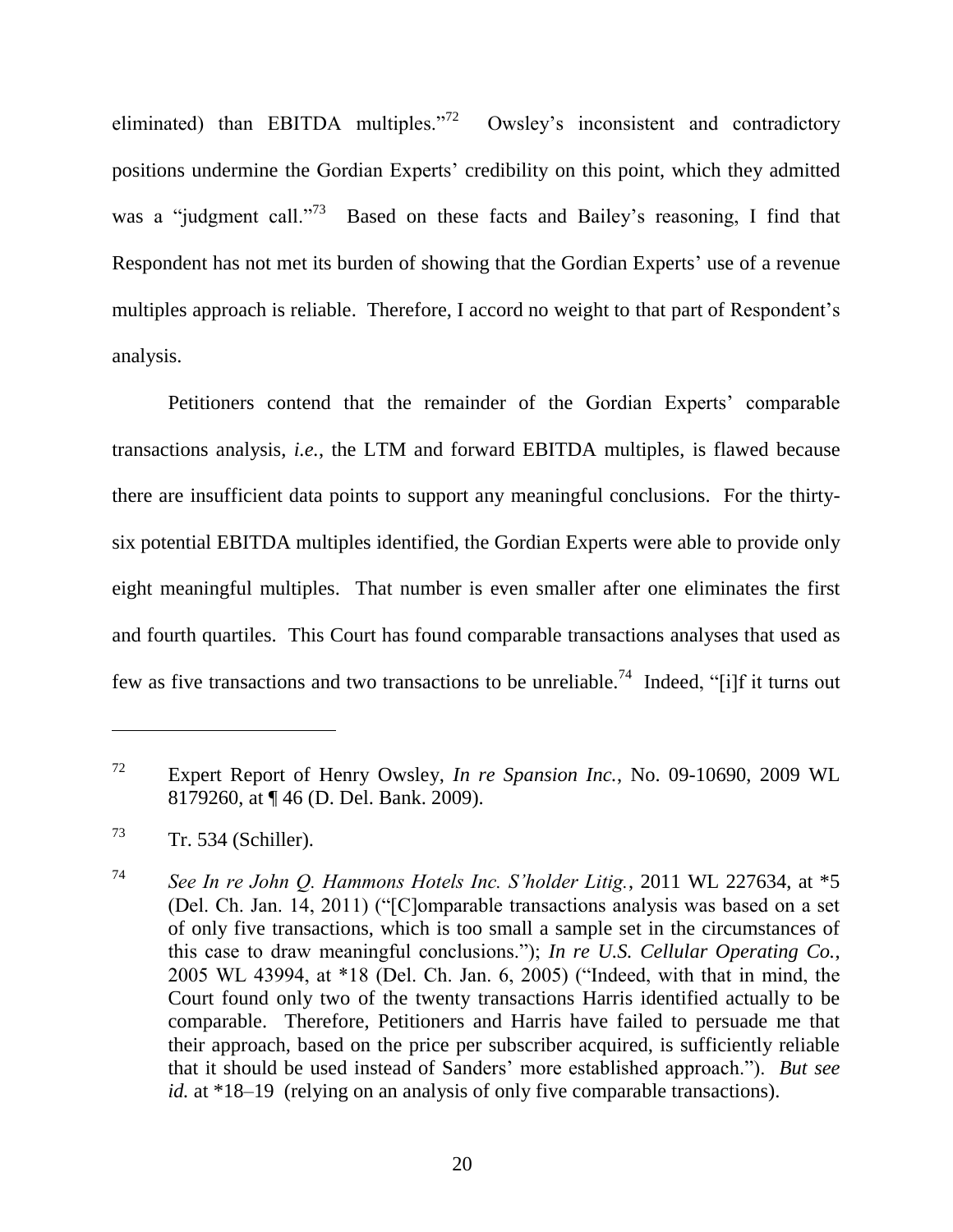that very few data points are available for a particular valuation multiple, that problem may lead to abandon [ing] that multiple or [] put [ting] relatively little weight on it."<sup>75</sup> The dearth of data points here undermines the reliability of the EBITDA multiples.

This conclusion is buttressed by the high dispersion of the data points the Gordian Experts did obtain. "The extent to which the valuation multiples are tightly clustered or widely dispersed tends to indicate the extent to which the market focuses on that particular valuation multiple in pricing companies in the particular industry."<sup>76</sup> Here, the dispersion was "extremely large."<sup>77</sup> For example, while the mean of the forward EBITDA multiple was 25.4x, the standard deviation was  $25.1x$ <sup>78</sup> Thus, because there are so few data points and the results are so widely dispersed, Respondent has failed to show that its EBITDA multiples analysis is reliable.

For all of these reasons, I accord no weight to Respondent's comparable transactions analysis.

## **3. Delaware Rules of Evidence 702 and 705**

<span id="page-21-0"></span>Petitioners also raised an evidentiary challenge to Schiller's testimony and rebuttal report. According to Petitioners, Schiller's testimony lacks a factual basis and should be

<sup>75</sup> Shannon Pratt, *Valuing a Business: The Analysis and Appraisal of Closely Held Companies* 321 (5th ed. 2008).

<sup>76</sup> *Id.* at 322.

 $77$  Tr. 250–52 (Bailey).

 $^{78}$  *Id.*; JX 4 at 15.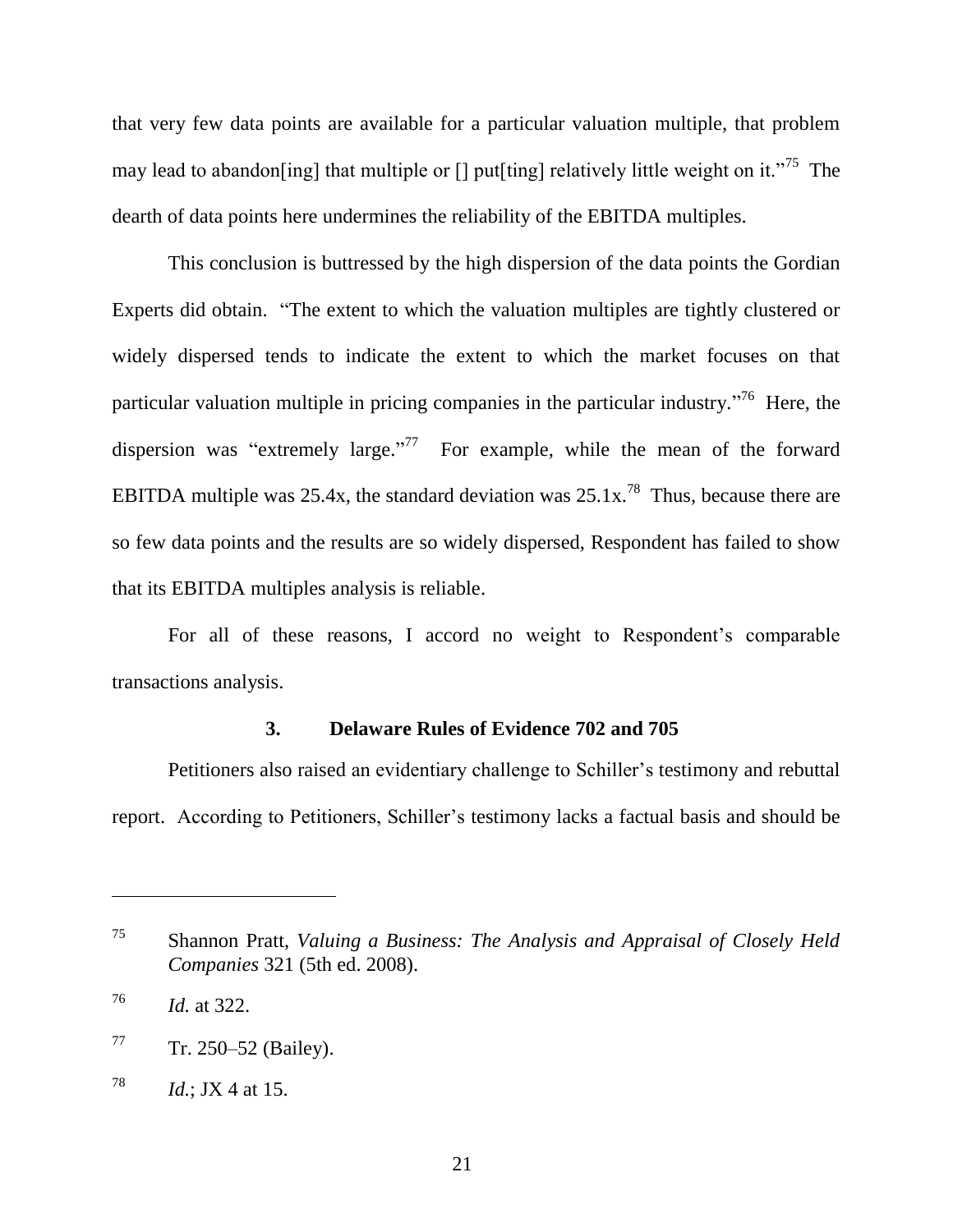excluded under D.R.E. 702(1) and 705(b).<sup>79</sup> Petitioners also seek to exclude Schiller's testimony because an expert cannot act as

> a mere conduit or transmitter of the content of an extrajudicial source. An 'expert' should not be permitted simply to repeat another's opinion or data without bringing to bear on it his own expertise and judgment. Obviously in such a situation, the non-testifying expert is not on the witness stand and truly is unavailable for cross-examination. $80<sup>80</sup>$

Finally, Petitioners note that an expert cannot materially change his opinions after the expert discovery cutoff.<sup>81</sup>

To put Petitioners' objections in context, I review briefly the background of Schiller's participation in this case. In late July 2012, Owsley unexpectedly became ill and went on medical leave. $82$  In October 2012, Respondent asked Schiller to assume

 $79$  D.R.E. 702 provides in pertinent part: "... a witness qualified as an expert by knowledge, skill, experience, training or education may testify thereto in the form of an opinion or otherwise, if (1) the testimony is based upon sufficient facts or data . . . . " D.R.E. 705(b) states that "An adverse party may object to the testimony of an expert on the ground that the expert does not have a sufficient basis for expressing an opinion."

<sup>80</sup> *Pennsylvania Brandt v. Rokeby Realty Co.*, 2005 WL 1654362, at \*5 (Del. Super. May 9, 2005) (quoting *Primavera v. Celotex Corp.*, 608 A.2d 515, 521 (Pa. Super. Ct. 1992)).

<sup>81</sup> *IQ Hldgs., Inc. v. Am. Comm. Lines Inc.*, 2012 WL 3877790, at \*1 (Del. Ch. Aug. 30, 2012) ("For an expert to create a new analysis or materially change his opinions after the expert discovery cutoff risks trial by surprise and deprives the opposing party of an orderly process in which to confront and respond to the expert's views. Equally important, a new or materially changed analysis imposes burdens on the Court, which must attempt to evaluate the expert's opinions without the full benefits of adversarial testing.").

 $82$  Tr. 488 (Schiller).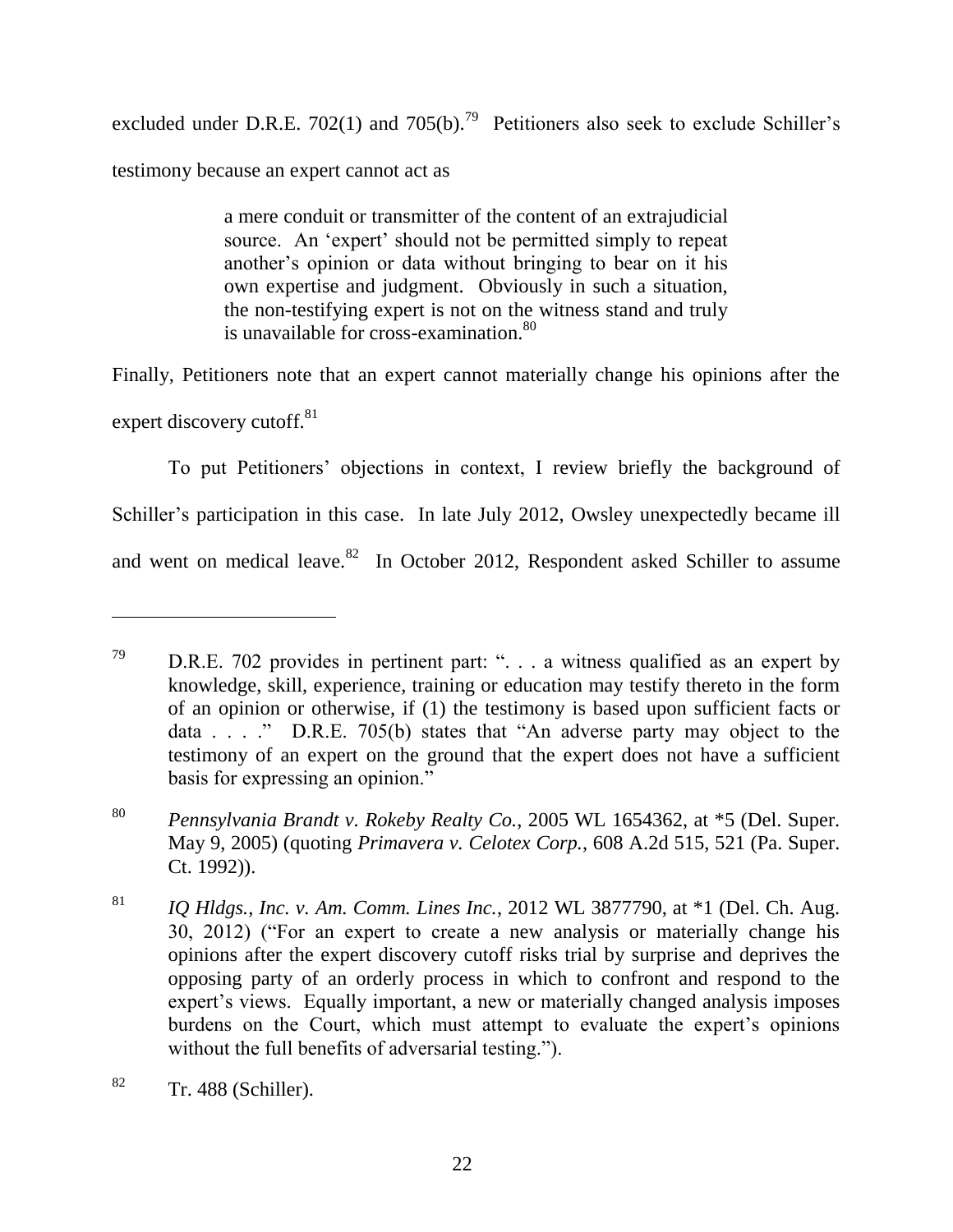Owsley's role in this case by taking over the partially prepared rebuttal report and preparing himself to testify.<sup>83</sup> As part of that preparation, Schiller read Owsley's expert report, spoke with members of the Gordian team, and ultimately adopted Owsley's conclusions.<sup>84</sup> Schiller testified that he "independently assessed the validity of the judgments and conclusions of Mr. Owsley's report."<sup>85</sup>

On October 22, 2012, Schiller submitted a rebuttal report that reflected his conclusions and judgments.  $86$  Two weeks later, on November 5, Schiller sat for a deposition. At that deposition, Schiller admitted that he did not "know all the things that the team looked at as they evaluated these comparables."<sup>87</sup> Schiller was unable to say, among other things, whether in selecting comparable companies the Gordian team had considered whether those companies were government contractors.<sup>88</sup> Nor was Schiller

<sup>83</sup> *Id.* at 488–89, 494.

<sup>84</sup> *Id.* at 489–92.

<sup>85</sup> *Id.*

<sup>86</sup> *Id.* at 493; JX 3.

 $87$  JX 179 at 42.

<sup>&</sup>lt;sup>88</sup> *Id.* at 44 (O. Is that one of the factors that was applied to identify companies, the fact that companies are government contractors? A. I believe it was, but I was not part of the team that selected these. Certainly exposure to government contracting would have struck  $\lceil \cdot \rceil$  me as an interesting metric."); *id.* at 45 ("Q. ...  $\lceil \cdot \rceil$  is it the case your team identified those as comparables because their customers include the government? A. As I said, I wasn't part of the team that selected these, so I can't speculate.").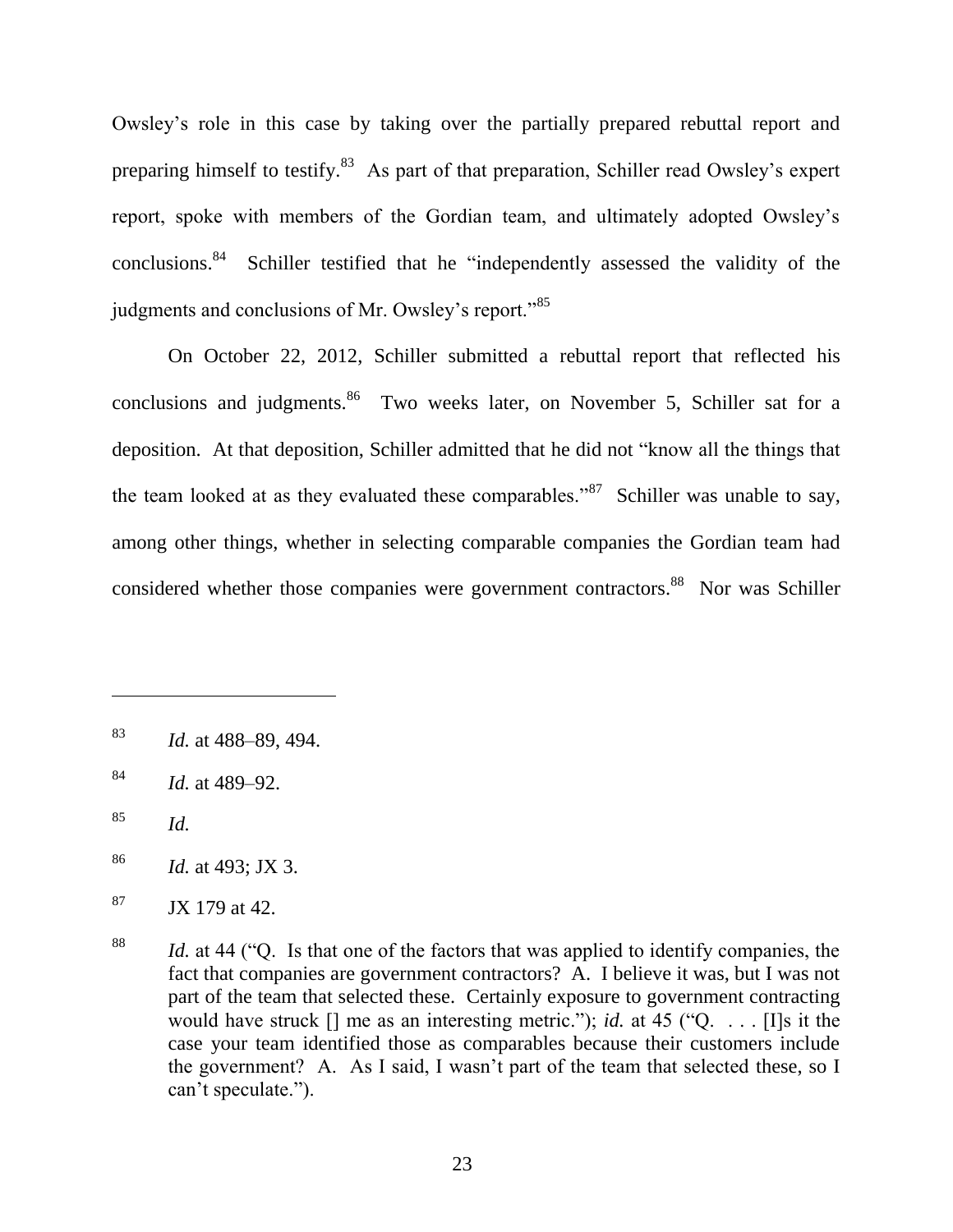able to identify the portion of each comparable company's business that was involved in the biometrics business.<sup>89</sup>

At trial, Schiller admitted that he had no role in preparing Owsley's initial report, never spoke to Owsley regarding his opening report, and had not reviewed all of the materials in Appendix C of Owsley's report.<sup>90</sup> Schiller also changed some of his deposition answers to reflect work he had done after the deposition.<sup>91</sup>

Generally speaking, an expert can replace another expert who must drop out as a result of illness. Here, Schiller was a logical choice based on his understanding of the techniques that the Gordian Group regularly applies in its valuations. Moreover, Schiller apparently examined and relied on the judgments Owsley and his team made. Given these circumstances, I do not find Schiller's testimony inadmissible.

<sup>&</sup>lt;sup>89</sup> *See, e.g., id.* at 45 ( $\degree$ Q. ... Do you know what portion of Intelicheck's business is in the biometrics industry? A. I do not."); *id.* at 46 ( $\degree$ Q. . . . Do you have an understanding of what portion of VASCO's business was in the biometrics industry? A. I do not.").

<sup>90</sup> Tr. 494.

<sup>&</sup>lt;sup>91</sup> *See* JX 179 at 50 (from the deposition: "Q: Credit Suisse identified Verint Systems as a comparable company. Are you of the view that Verint Systems is not an appropriate comparable for Cogent? A: I don't have a view. I don't know Verint."); Tr. 526 (from trial: "Q: .... Why did you think Verint was not a good comparable? A. Verint would have made the cut but for the fact that they had trouble filing financial statements upon which one could rely. They had had, as I recall, a stock compensation challenge a number of years before, and they were still trying to get their house in order from an accounting perspective. We made the judgment that we should not put it in if it doesn't have numbers upon which we can rely.‖); *see also* Pet'rs' Opening Br. apps. A, B.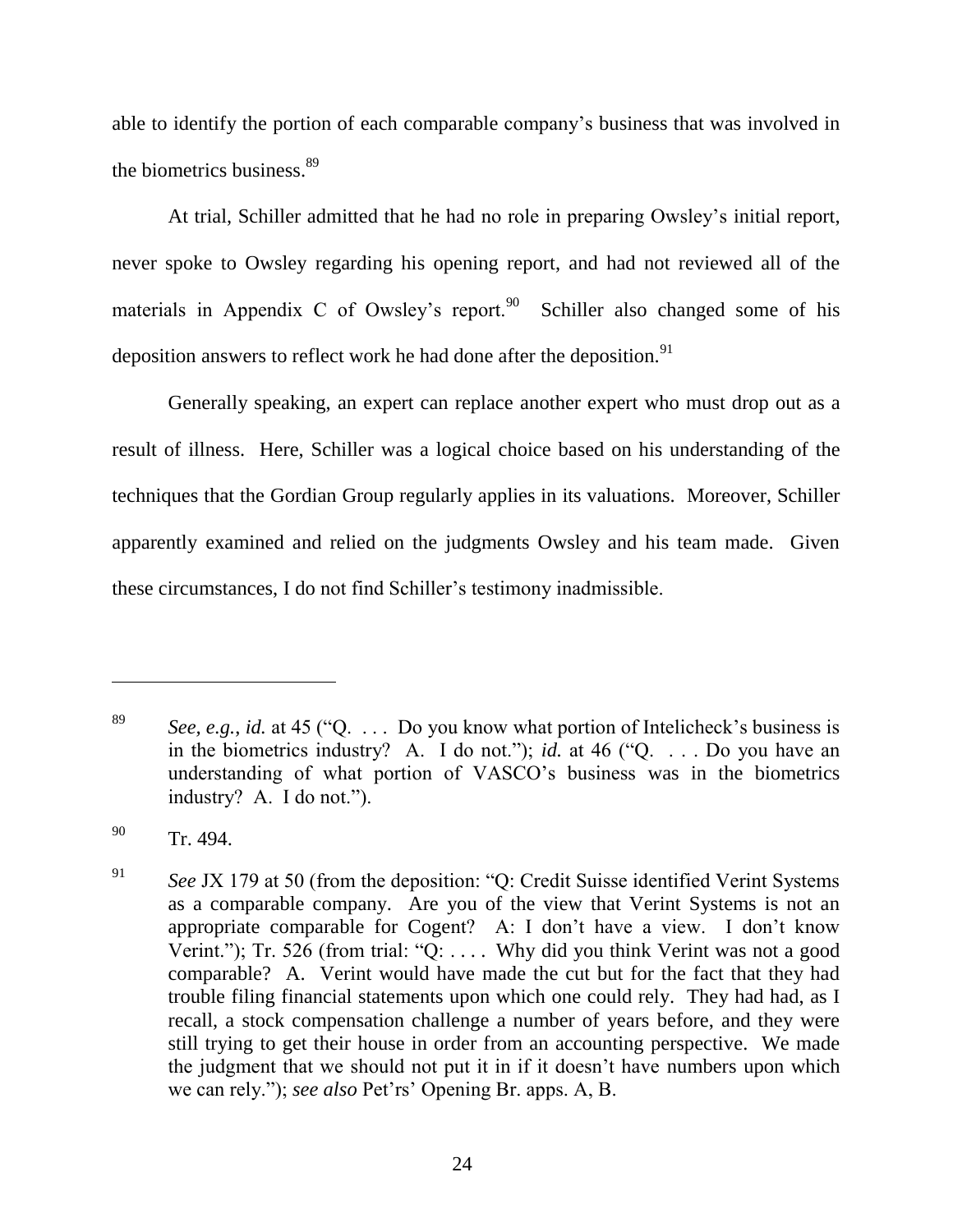On the other hand, Schiller's deposition testimony demonstrated that, as to some topics, Schiller barely performed sufficient research to express an informed opinion, and instead relied heavily on the opinions and data of Owsley. Because Schiller's statements regarding the comparability of certain companies changed between his deposition and trial and Respondent provided no prior notice of that change to Petitioners, I have given no weight to Schiller's later testimony.

These problems with the evidence adduced from Schiller also undermine his reliability and credibility as a witness and create an independent basis for according Schiller's comparables analyses only minimal weight.

## **D. DCF Analysis of Cogent**

The basic premise underlying the DCF methodology is that the value of a company is equal to the value of its projected future cash flows, discounted to the present value at the opportunity cost of capital.<sup>92</sup> Calculating a DCF involves three steps: (1) one estimates the values of future cash flows for a discrete period, where possible, based on contemporaneous management projections; (2) the value of the entity attributable to cash flows expected after the end of the discrete period must be estimated to produce a socalled terminal value, preferably using a perpetual growth model; and (3) the value of the

<sup>92</sup> *See In re Orchard Enters., Inc.*, 2012 WL 2923305, at \*12 (Del. Ch. July 18, 2012) (citing Richard Brealey, Stewart Myers & Franklin Allen, *Principles of Corporate Finance* 102 (9th ed. 2008); Bradford Cornell, *Corporate Valuation: Tools for Effective Appraisal and Decision Making* 102 (1993); R. Franklin Balotti & Jesse Finkelstein, 1 *The Delaware Law of Corporations & Business Organizations* § 9.45[B][1], at 9-134 (3d ed. 2009)); *see also Andaloro v. PFPC Worldwide, Inc.*, 2005 WL 2045640, at \*9 (Del. Ch. Aug. 19, 2005).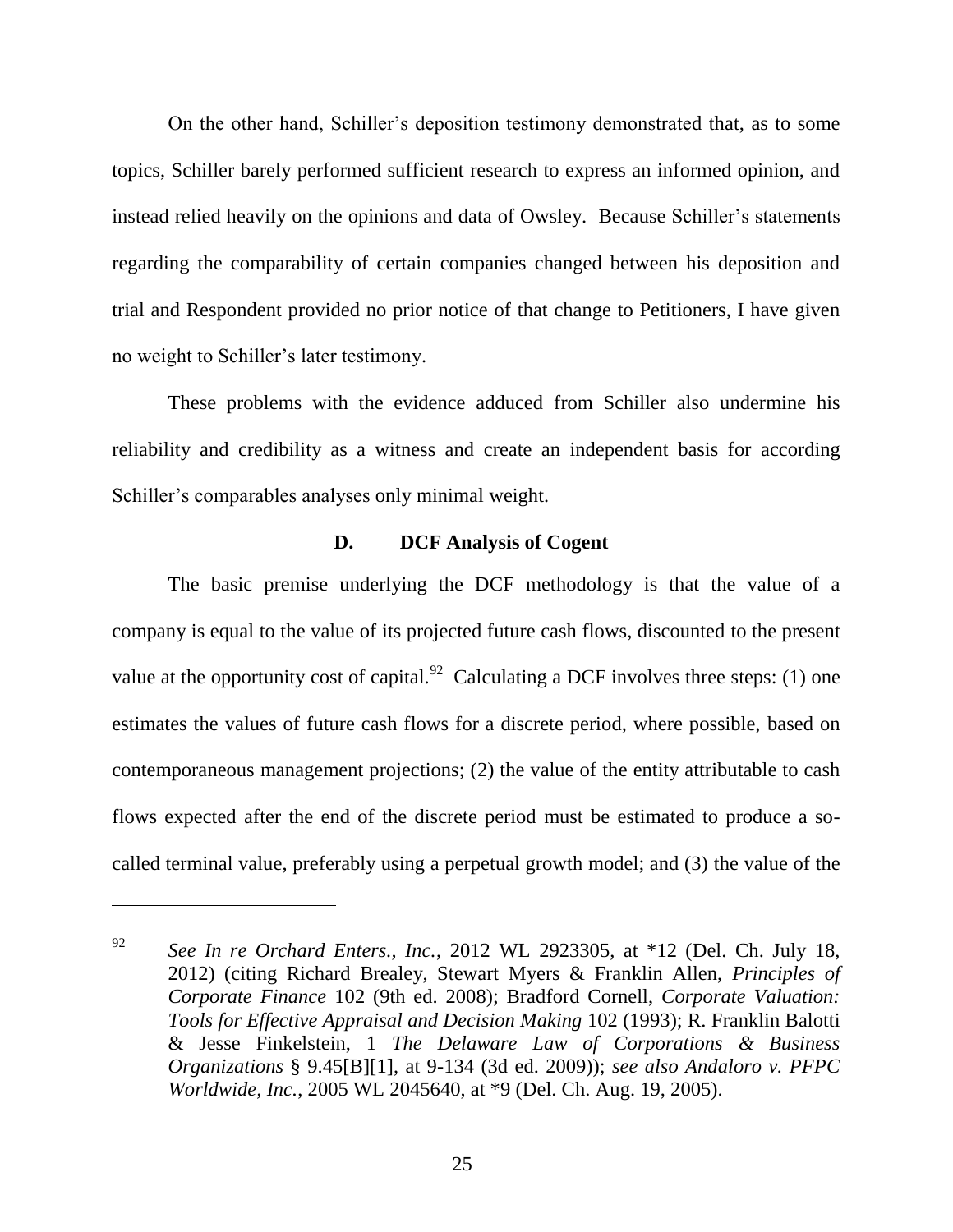cash flows for the discrete period and the terminal value must be discounted back using the capital asset pricing model or "CAPM."<sup>93</sup> In simpler terms, the DCF method involves three basic components: (1) cash flow projections; (2) a discount rate; and (3) a terminal value.<sup>94</sup> The experts in this case relied on conflicting inputs and assumptions as to all three elements of their respective DCF analyses. I now turn to those disputed inputs and assumptions.

## **1. Cash flow projections**

A primary dispute between the parties is whether the Court should rely on the Five-Year Projections prepared by Kim and Credit Suisse. Petitioners would reject management's projections and adopt two key scenarios: (1) Bailey's "Industry Growth Scenario" that assumes an industry growth rate through 2015 of 17%; and (2) Bailey's "Cash Deployment Scenario" that assumes Cogent would spend \$396 million of its cash on acquisitions.<sup>95</sup> In contrast, Respondent urges this Court to rely on management's projections with only a few minor adjustments.

<sup>93</sup> *Andaloro*, 2005 WL 2045640, at \*9.

<sup>94</sup> *In re Orchard Enters., Inc.*, 2012 WL 2923305, at \*12.

<sup>95</sup> *See* JX 2.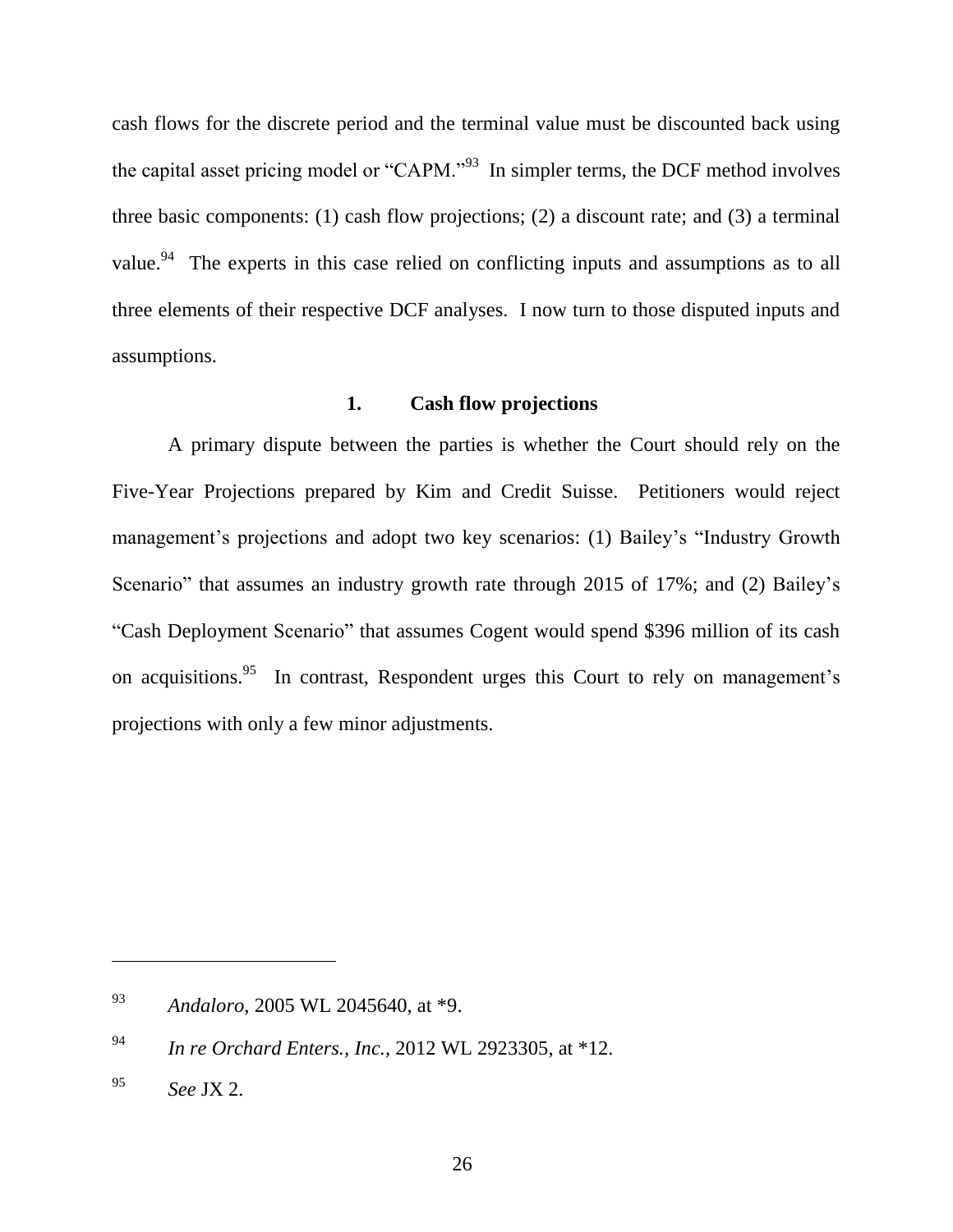Generally, this Court "prefers valuations based on contemporaneously prepared management projections because management ordinarily has the best first-hand knowledge of a company's operations."<sup>96</sup> In *Gearreald v. Just Care, Inc.*, <sup>97</sup> however, I held that projections prepared by management "are not entitled to the same deference usually afforded to contemporaneously prepared management projections" where "management had never prepared projections beyond the current fiscal year," "the possibility of litigation, such as an appraisal proceeding, was likely," and the projections "were made outside of the ordinary course of business."<sup>98</sup> I also considered it relevant in *Gearreald* that the projections at issue there were prepared by directors and officers of the target company who "risked losing their positions if the  $\dots$  bid succeeded and were involved in trying to convince the Board to pursue a different strategic alternative in which [they] were involved." $99$ 

<sup>96</sup> *See Doft & Co. v. Travelocity.com Inc.*, 2004 WL 1152338, at \*5 (Del. Ch. May 20, 2004); *see also Cede & Co. v. Technicolor, Inc.*, 2003 WL 23700218, at \*7 (Del. Ch. Dec. 31, 2003) ("When management projections are made in the ordinary course of business, they are generally deemed reliable."), *aff'd in part*, *rev'd in part*, 884 A.2d 26 (Del. 2005).

<sup>&</sup>lt;sup>97</sup> 2012 WL 1569818 (Del. Ch. Apr. 30, 2012).

<sup>&</sup>lt;sup>98</sup> *Id.* at \*5; *see also Technicolor*, 2003 WL 23700218, at \*7 ("[P]ost hoc, litigation-driven forecasts have an 'untenably high' probability of containing 'hindsight bias and other cognitive distortions.'").

<sup>99</sup> *Gearreald*, 2012 WL 1569818, at \*5.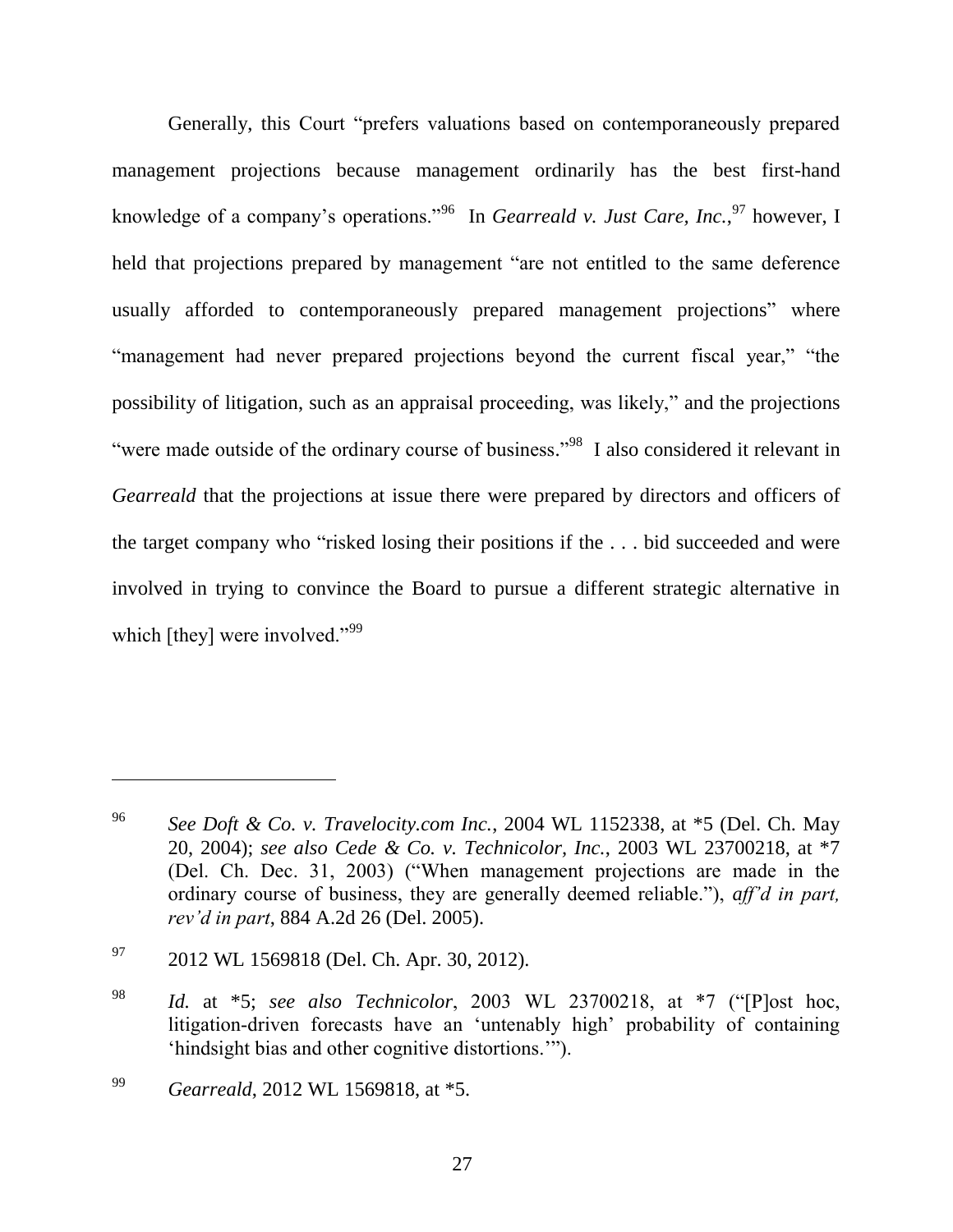A number of the circumstances in *Gearreald* also are present here: (1) Cogent had never prepared projections beyond the current fiscal year; $100$  (2) the management projections were prepared after 3M communicated a verbal offer to Cogent, and Hsieh communicated to 3M the price at which he was willing to recommend selling;  $101$  and (3) the projections were prepared with significant input from Credit Suisse.<sup>102</sup> On the other hand, Kim had no reason to believe his job was in jeopardy, nor was he involved in any alternate bid. This last factor is significant because neither this Court nor the Delaware Supreme Court ever has adopted a bright-line test under which management projections that were created during the merger process are deemed inherently unreliable. To the contrary, in a number of cases Delaware Courts have relied on projections that were prepared by management outside of the ordinary course of business and with the

 $100$  Tr. 405–06 (Kim) ( $^{\circ}$ Q. Prior to June 2010, Cogent never developed a multiyear financial model like the management projections through 2015 that Cogent disclosed in its proxy statement; right? A. I don't believe so.").

 $\overline{a}$ 

<sup>101</sup> JX 140 at 0002722 ("Ventura [*i.e.*, Cogent] says they turned down other offer[s]  $@$  \$11; however, if 3M hits the bid – they will sell."); Tr. 63–64 (Copman) ("Q. All right. Isn't it a fact that Cogent prepared its five year projections as part of the sales process specifically in part because 3M asked them to do so? A. We asked them to do that and they did prepare it."); *id.* at 67 ("Q. . . . When Mr. Hsieh communicated to you at some point that he was looking for \$11 a share, that's a data point and you would have no reason to make an offer above \$11 a share; right? A. Most likely not.").

 $102$  Tr. 409 (Kim) ( $^{\circ}$ Q. There was a back and forth, though, between you and Credit Suisse where Credit Suisse would ask questions and you would ask questions. It was a process where you worked together; right? A. Yes.").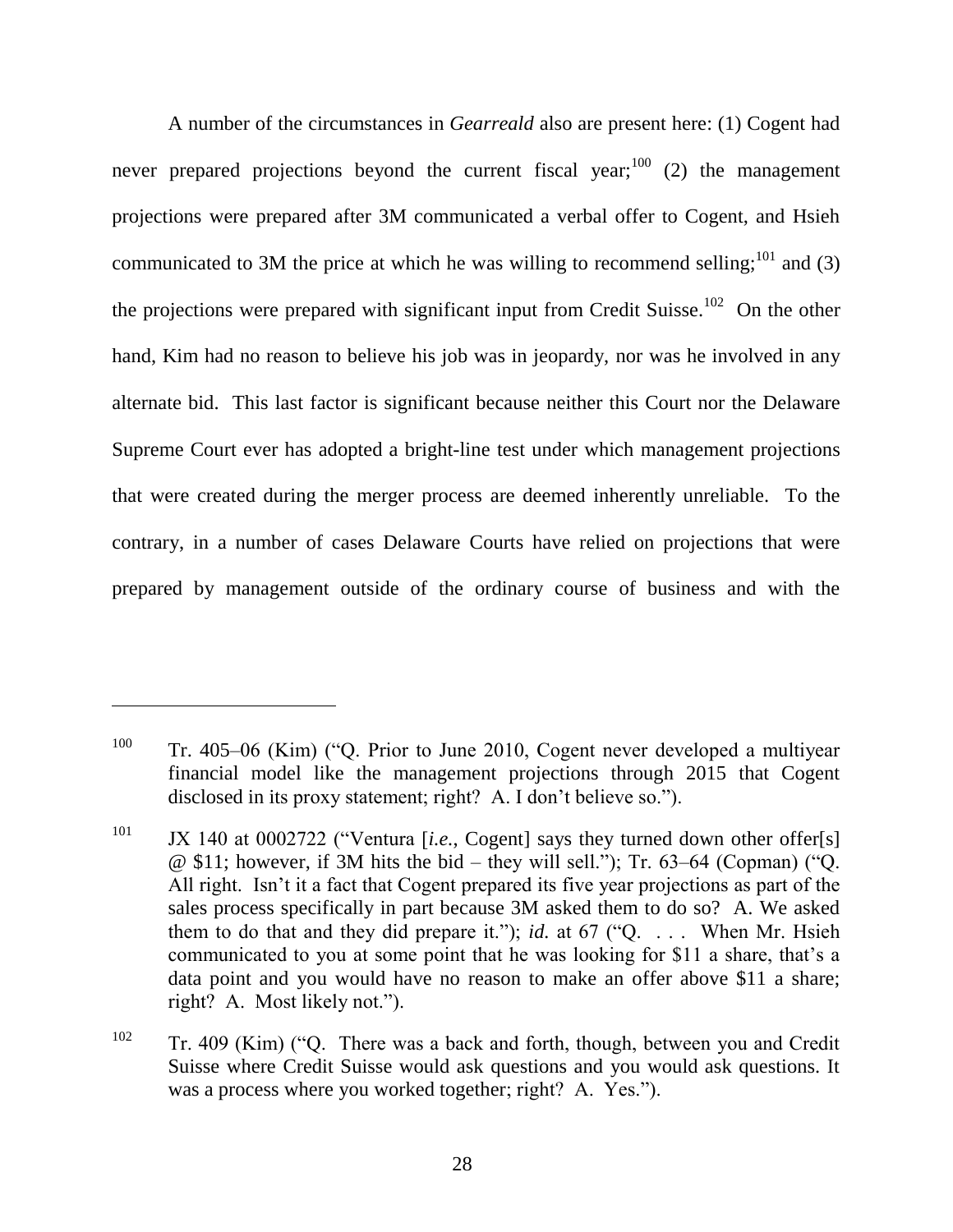possibility of litigation.<sup>103</sup> On the other hand, this Court has expressed skepticism with respect to projections prepared with the benefit of hindsight by testifying experts.<sup>104</sup>

Moreover, Bailey's "Cash Deployment Scenario," which assumes that Cogent would have spent \$396 million on potential targets and realized positive returns as a result of those acquisitions, is too speculative. The record shows that even though Cogent was open to acquiring companies and had examined more than twenty

<sup>103</sup> *See, e.g.*, *Gilbert v. MPM Enters., Inc.*, 709 A.2d 663, 669–70 (Del. Ch. 1997), *aff'd*, 731 A.2d 790 (Del. 1999) ("Petitioner asserts that the April forecast was prepared in anticipation of the merger and implies that the upcoming merger provided some reason for management deliberately to cut anticipated revenue growth and to increase [research and development] expenses. . . . I conclude that management was in the best position to forecast MPM's future before the merger, and finding no evidence that the April forecast included benefits to be obtained via the merger or that the April forecast represented a deliberate attempt to falsify MPM's projected revenues and expenses, I accept management's projections with minor changes to reflect MPM's actual financial results and other financial information obtained after the preparation of the projections, but before the merger.‖); *Union Ill. 1995 Inv. Ltd. P'ship v. Union Fin. Gp., Ltd.*, 847 A.2d 340, 350–51 (Del. Ch. 2004) (accepting management projections prepared "[d]uring the course of the sales process"); *In re Orchard Enters., Inc.*, 2012 WL 2923305, at \*13 (Del. Ch. July 18, 2012) ("I adopt the fairness opinion projections because they were prepared closest to the Going Private Merger and they are therefore the best indicator of Orchard management's then-current estimates and judgments."); *Gray v. Cytokine Pharmasciences, Inc.*, 2002 WL 853549, at \*4–5, \*8 (Del. Ch. Apr. 25, 2002) (disregarding "litigation-driven projections" prepared by petitioner's expert in favor of projections prepared by management while an offer was pending and the company was exploring merger opportunities).

<sup>104</sup> *See Cede & Co. v. JRC Acq. Corp.*, 2004 WL 286963, at \*2 (Del. Ch. Feb. 10, 2004) ("This Court prefers valuations based on management projections available as of the date of the merger and holds a healthy skepticism for postmerger adjustments to management projections or the creation of new projections entirely. Expert valuations that disregard contemporaneous management projections are sometimes completely discounted.").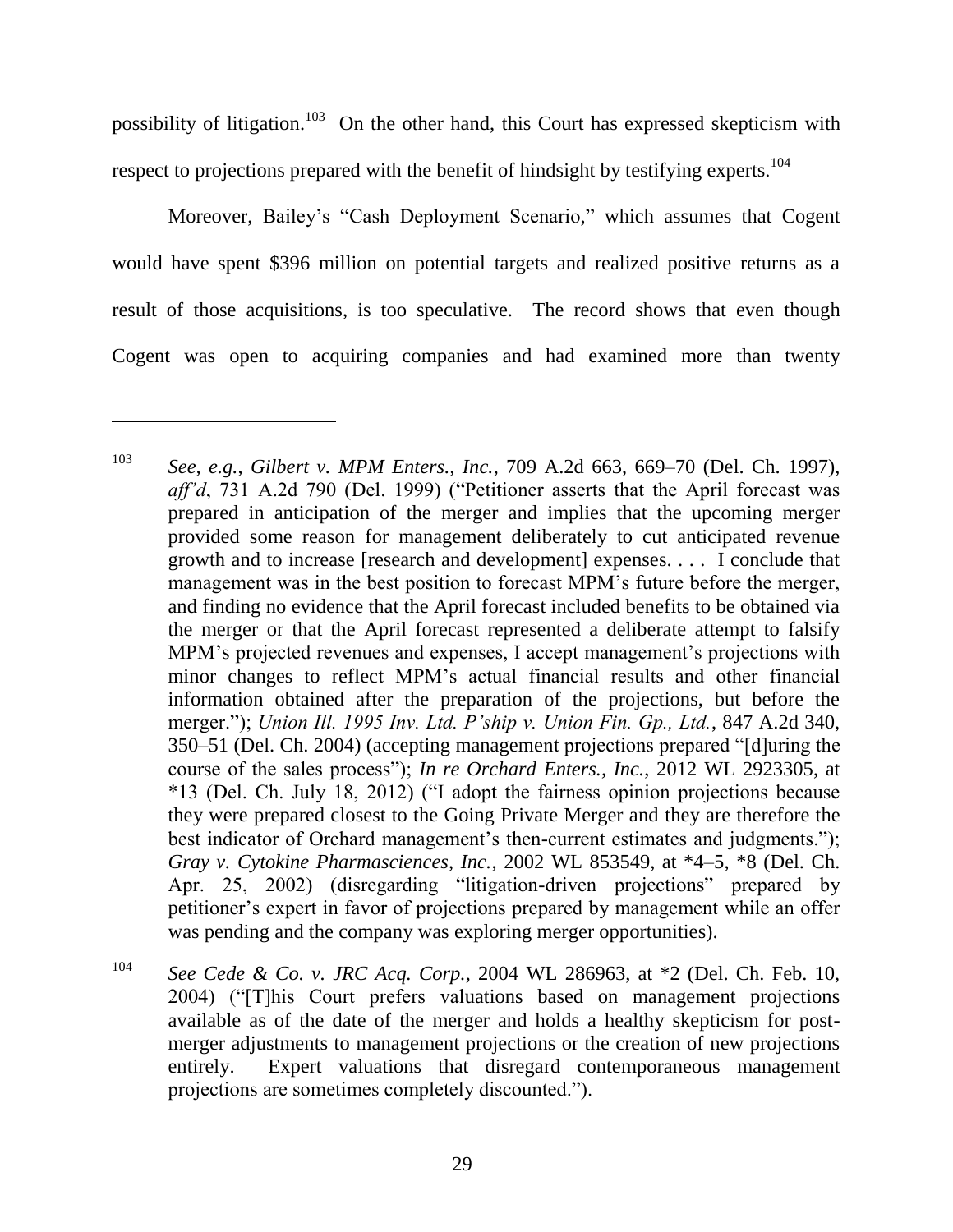companies, "none of them fit into [Cogent's] acquisition target."<sup>105</sup> Furthermore, even if I were to assume that Cogent would have made an acquisition, which I am not inclined to do, I would not be willing to speculate as to the rate of return on that hypothetical acquisition, because it would amount to nothing more than mere conjecture and supposition.

Similarly, the record does not support adopting Bailey's "Industry Growth Scenario," as opposed to management's projections.<sup>106</sup> In his scenario, Bailey used industry growth rates to assume a compound annual growth rate ("CAGR") through 2015 of 17%, while the CAGR implicit in management's projections over the same period was only 12.1%. Notably, from 2006 to 2009, Cogent fell far short of industry growth rates in the biometrics industry.<sup>107</sup> Similarly, in 2010, management projected Cogent's revenues to grow by 8% (from \$129.6 million in 2009 to \$140 million in 2010).<sup>108</sup> In the first

 $105$  Tr. 437–39 (Hsieh).

<sup>106</sup> *See Harris v. Rapid-American Corp.*, 1990 WL 146488, at \*7 (Del. Ch. Oct. 2, 1990) (rejecting analysis based on "general trends" such as "industry-wide growth rates‖), *aff'd in part, rev'd in part*, 603 A.2d 796 (Del. 1992); *Cede & Co. v. Technicolor, Inc.*, 2003 WL 23700218, at \*3 (Del. Ch. Dec. 31, 2003) (finding it unreasonable to reject management's forecast and create "hindsight forecasts" based upon the industry as a whole").

 $107$  JX 3 ¶ 15 ("For instance, the CAGR in the biometric industry from 2006 to 2009 was 29%. By contrast, Cogent's CAGR in revenue for the same period was  $8.4\%$ .").

 $108$  JX 165 at 6.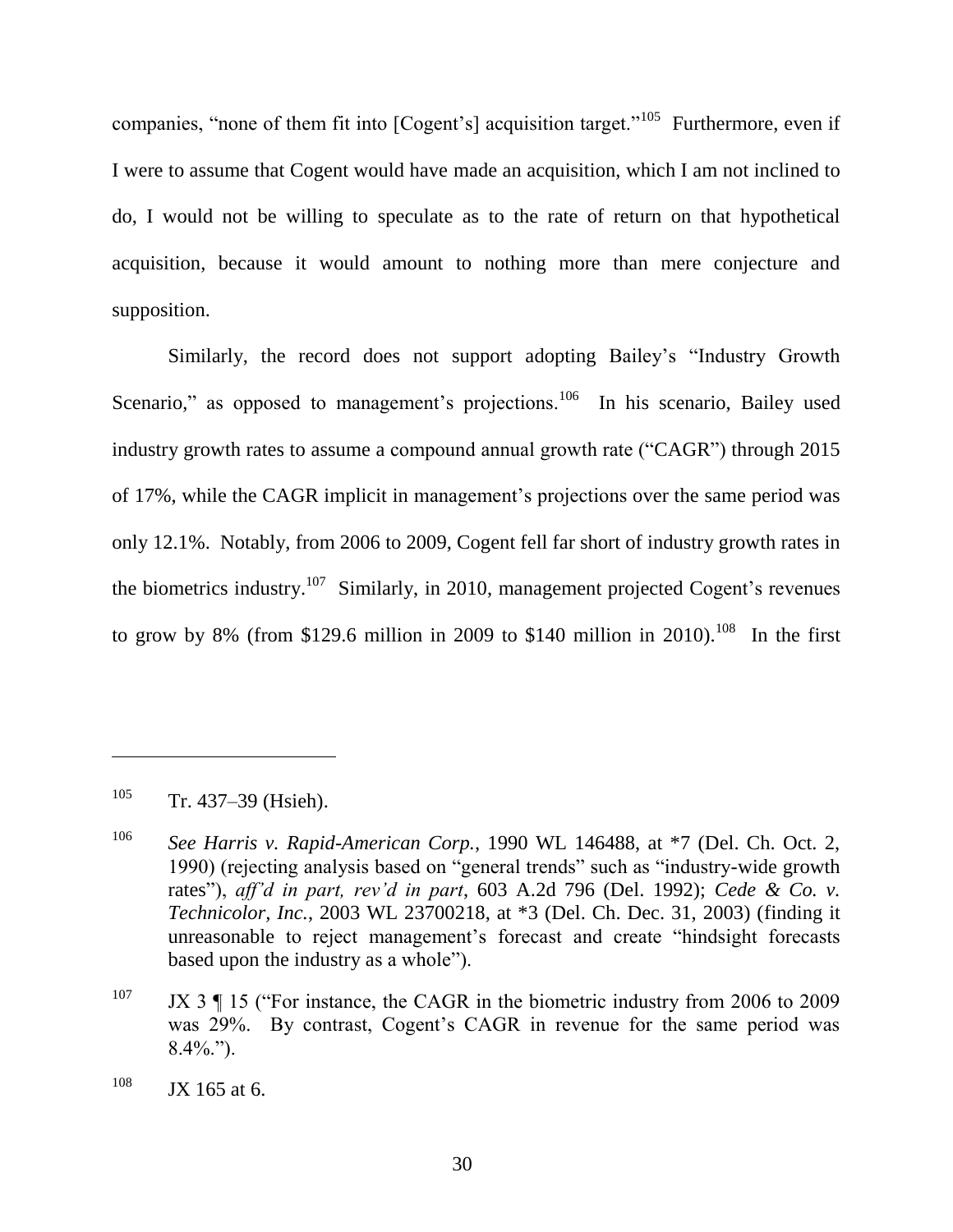three quarters of 2010, however, Cogent had earned only \$78.2 million in revenues.<sup>109</sup> If Cogent had maintained that pace for the final quarter of 2010, Cogent's 2010 revenues would have been just \$104.3 million, <sup>110</sup> resulting in negative year-on-year revenue growth between 2009 and 2010.

Based on the evidence adduced at trial, Delaware's long-standing preference for management projections, and the absence of any persuasive evidence that Kim was at risk of losing his job, involved in another bid, or entangled in other extraordinary circumstances, I accept management's projections here as a reliable starting point for the DCF analysis in this case.

### **a. Free cash flow adjustments**

In their respective DCF analyses, both Bailey and Owsley made adjustments to the free cash flows. First, Owsley deducted share based compensation ("SBC") from Cogent's projected cash flows, whereas Bailey did not. And second, Owsley increased working capital based on an assumption that Cogent would have working capital equal to 32.2% of revenues. Bailey, on the other hand, assumed that Cogent would need to retain only 22.9% of its incremental revenues as working capital. I examine each of those proposed adjustments next.

$$
^{110} \qquad $78.2 \times \frac{4}{3} = $104.3
$$

<sup>&</sup>lt;sup>109</sup> JX 153 at 2. Revenues for the first three quarters of 2009 had been \$91.7 million. *Id.*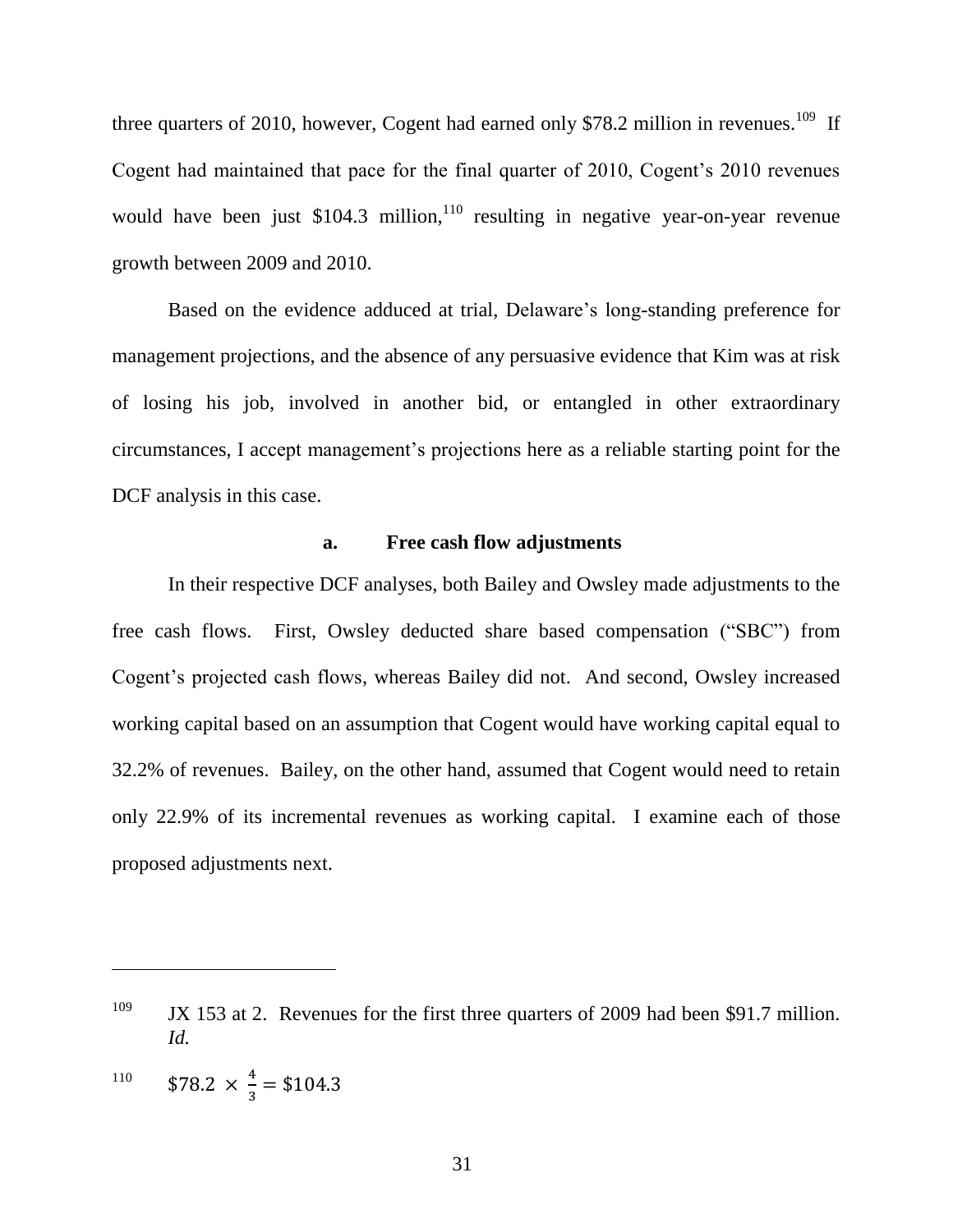#### **i. Treatment of SBC**

Questions about the treatment of SBC often arise in this Court when fairness opinions fail to disclose whether the individual or entity rendering the opinion treated SBC as a non-cash expense in its DCF analysis. In those cases, the Court's standard practice has been to treat SBC as a non-cash expense.<sup>111</sup> Valuation literature also supports the view that a non-qualified stock option  $plan<sup>112</sup>$  is cash neutral or cash flow positive.<sup>113</sup>

Respondent's authority to the contrary is inapposite. 3M Cogent relies on a blog post by Damodaran that states, "It is absurd to add back stock-based compensation (it is

<sup>111</sup> *See, e.g.*, *In re Celera Corp. S'holder Litig.*, 2012 WL 1020471, at \*19 (Del. Ch. Mar. 23, 2012) (describing the assumption that the company's "stock-based compensation should be treated as a cash expense for purposes of its [DCF] analysis" as unusual (alteration in original)), *aff'd in part, rev'd in part*, 59 A.3d 418 (Del. 2012); *In re 3Com S'holders Litig.*, 2009 WL 5173804, at \*3 (Del. Ch. Dec. 18, 2009) ("[I]t is plainly disclosed that Goldman treated stock-based compensation as a cash expense in its DCF Analysis. Thus, shareholders can plainly determine from reading the proxy that Goldman made a departure from the norm in conducting its discounted cash flow analysis." (citation omitted)); *Laborers Local 235 Benefit Funds v. Starent Networks, Corp.*, 2009 WL 4725866, at \*1 (Del. Ch. Nov. 18, 2009) (describing the treatment of SBC as a cash expense as a "change in norms" and the treatment of SBC as a non-cash expense as the traditional methodology).

<sup>112</sup> Schiller did not know whether Cogent's plan was non-qualified. Tr. 616–17. The evidence shows, however, that at least one of Cogent's stock option plans was a non-qualified plan. *See* JX 10 at 55.

<sup>113</sup> *See* Conrad Ciccotello, C. Terry Grant & Gerry Grant, *Impact of Employee Stock Options on Cash Flow, 60 Fin. Analysts J. 2, 39 (Mar.–Apr. 2004) ("Exercise of* [non-qualified stock options] actually *increases* operating cash flows.").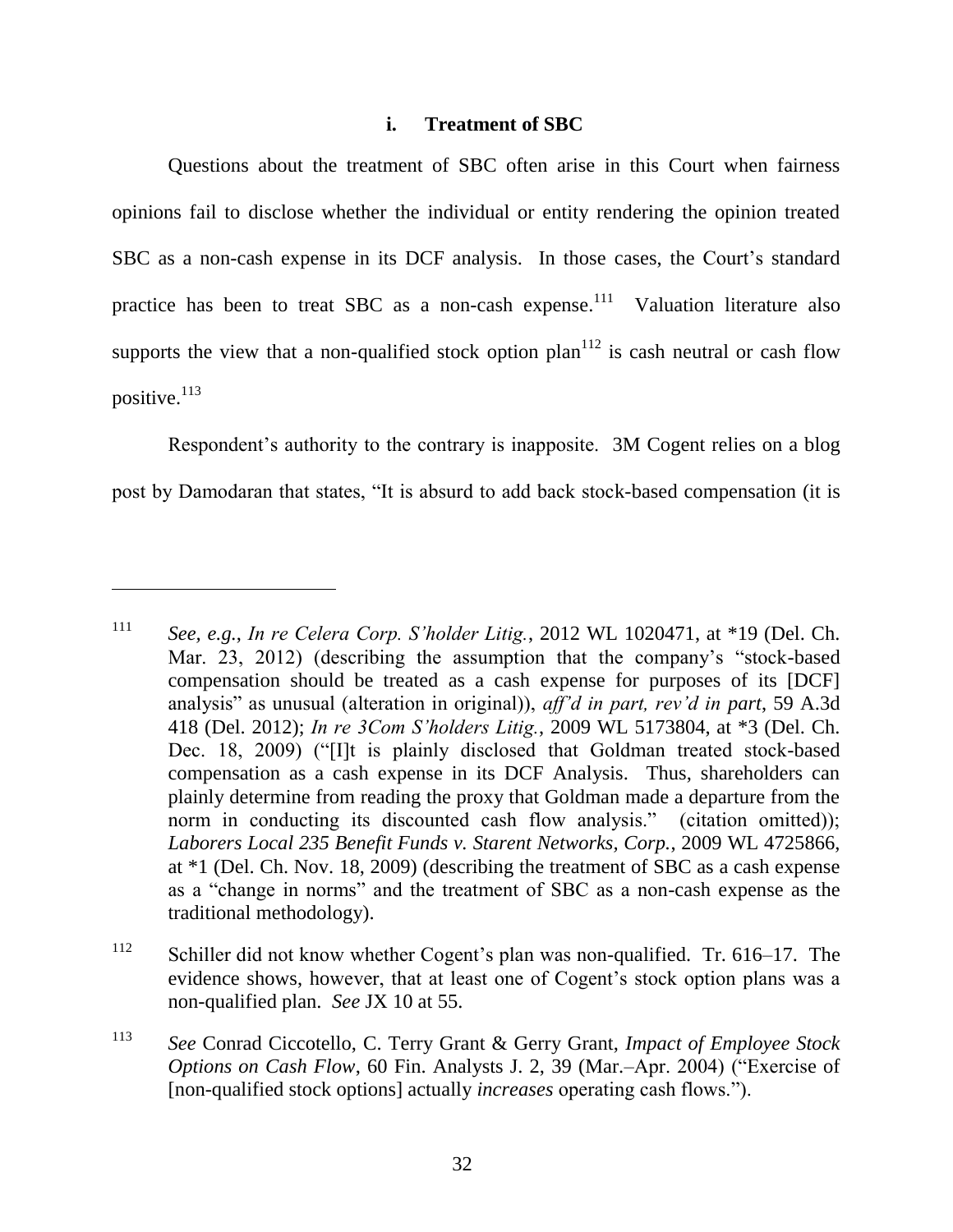an operating expense...)."<sup>114</sup> That blog post, however, deals with the reporting of operating income, not the appropriate treatment of SBC for cash flow purposes.<sup>115</sup> I agree with Damodaran that it makes sense to adjust earnings to take into account the dilutive effect of SBC. Respondent has made no showing in this case, however, that SBC will have any effect on the actual cash flows of the Company. Therefore, I conclude that SBC should not be treated as a cash expense here.<sup>116</sup>

## **ii. Working capital adjustment**

―Working capital is derived by subtracting current liabilities from current assets and represents the capital the business has at its disposal to fund operations."<sup>117</sup> Both Petitioners and Respondent included in their revenue categories—*i.e.*, current assets— "billed accounts receivable," "unbilled accounts receivable," and "inventory and contracted related costs." They both also included in their liabilities category—*i.e.*, current liabilities—"accounts payable." The parties disagreed, however, as to the proper treatment of the following asset and liability categories for purposes of their working

<sup>114</sup> JX 1 at 14 n.40 (quoting Aswath Damodaran, *From revenues to earnings: Operating, financing and capital expenses....*, Musings on Markets (June 15, 2011), *available at* http://aswathdamodaran.blogspot.com/2011/06/from-revenuesto-earnings-operating.html).

 $115$  JX 4 at 24–25.

<sup>116</sup> *See* Tr. 175–76 (Bailey).

<sup>117</sup> *Gholl v. Emachines, Inc.*, 2004 WL 2847865, at \*14 n.97 (Del. Ch. Nov. 24, 2004) (citing Shannon Pratt, *The Lawyer's Business Valuation Handbook* 422 (2000)), *aff'd*, 875 A.2d 632, 2005 WL 1413205 (Del. 2005) (ORDER).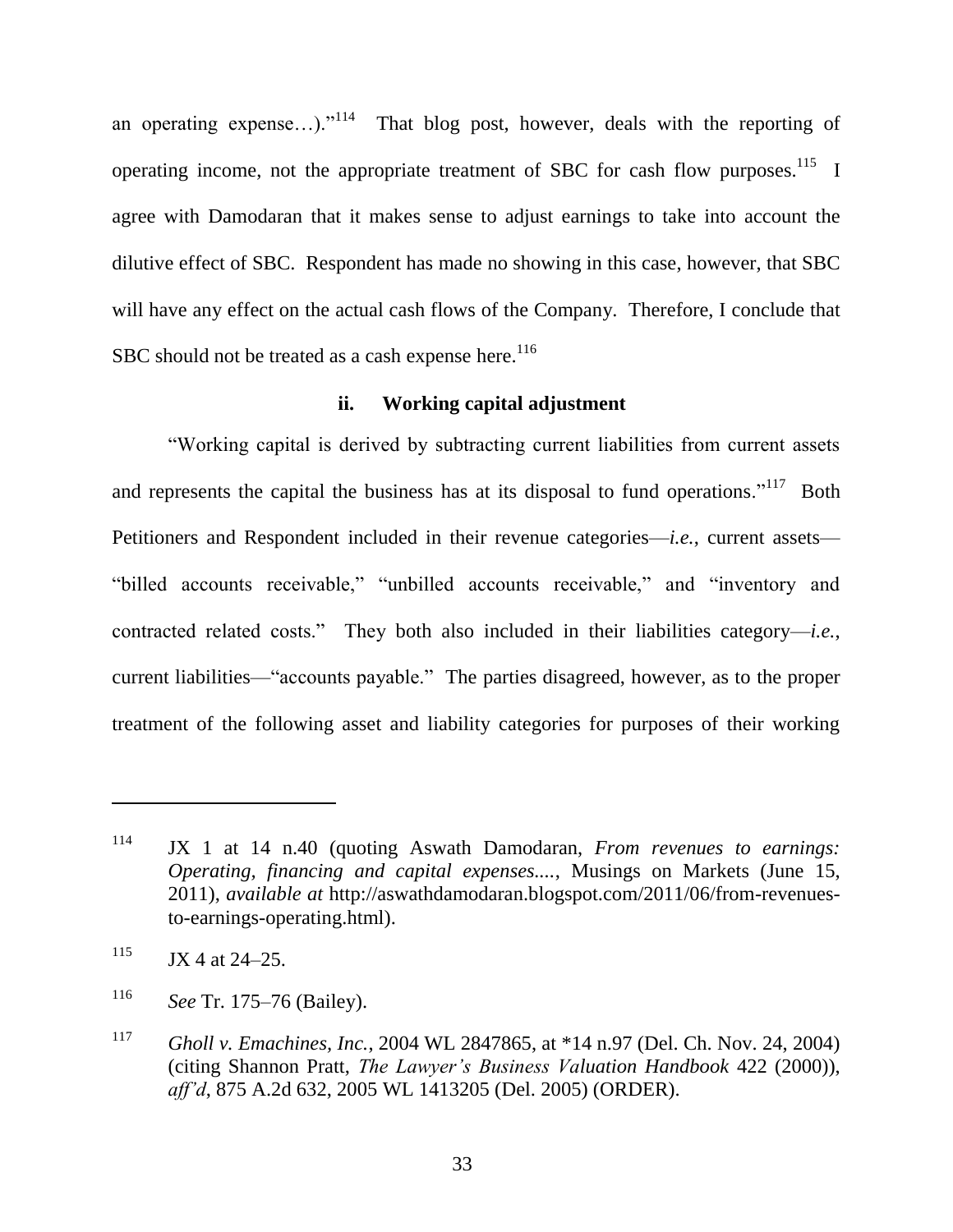capital adjustment: "prepaid expenses," "long-term inventory and contracted related costs," "accrued expenses," and "other liabilities."

The Gordian Experts criticized Bailey for including those accounts in his computation of working capital, describing them as "long-term" accounts and "subject to random movement."<sup>118</sup> At least one treatise, however, supports Bailey's view that working capital should include the disputed categories. That treatise states:

> Operating working capital equals operating current assets minus operating current liabilities. Operating current assets comprise all current assets necessary for the operation of the business, including working cash balances, trade accounts receivable, inventory, and prepaid expenses. Specifically excluded are excess cash and marketable securities—that is cash greater than the operating needs of the business. Excess cash represents temporary imbalances in the company's cash position . . . .

> <span id="page-34-0"></span>Operating current liabilities include those liabilities that are related to ongoing operations of the firm. The most common operating liabilities are those related to suppliers (accounts payable), employees (accrued salaries), customers (deferred revenue), and the government (income taxes payable). $^{119}$

Rather than relying on any professional or academic valuation literature, the Gordian

Experts characterize their position as a "judgment" based on their "experience in looking

at many companies and many projections."<sup>120</sup>

<sup>118</sup> Resp't's Answering Br. 26.

<sup>119</sup> Tim Koller, Marc Goedhart & David Wessels, *Valuation: Measuring and Managing the Value of Companies* 137–40 (5th ed. 2010) (emphasis omitted) [hereinafter Koller et al., *Valuation*].

<sup>&</sup>lt;sup>120</sup> Tr. 614–15 (Schiller). In fact, Schiller admitted that he did not consult any treatises in determining what accounts needed to be adjusted. *Id.*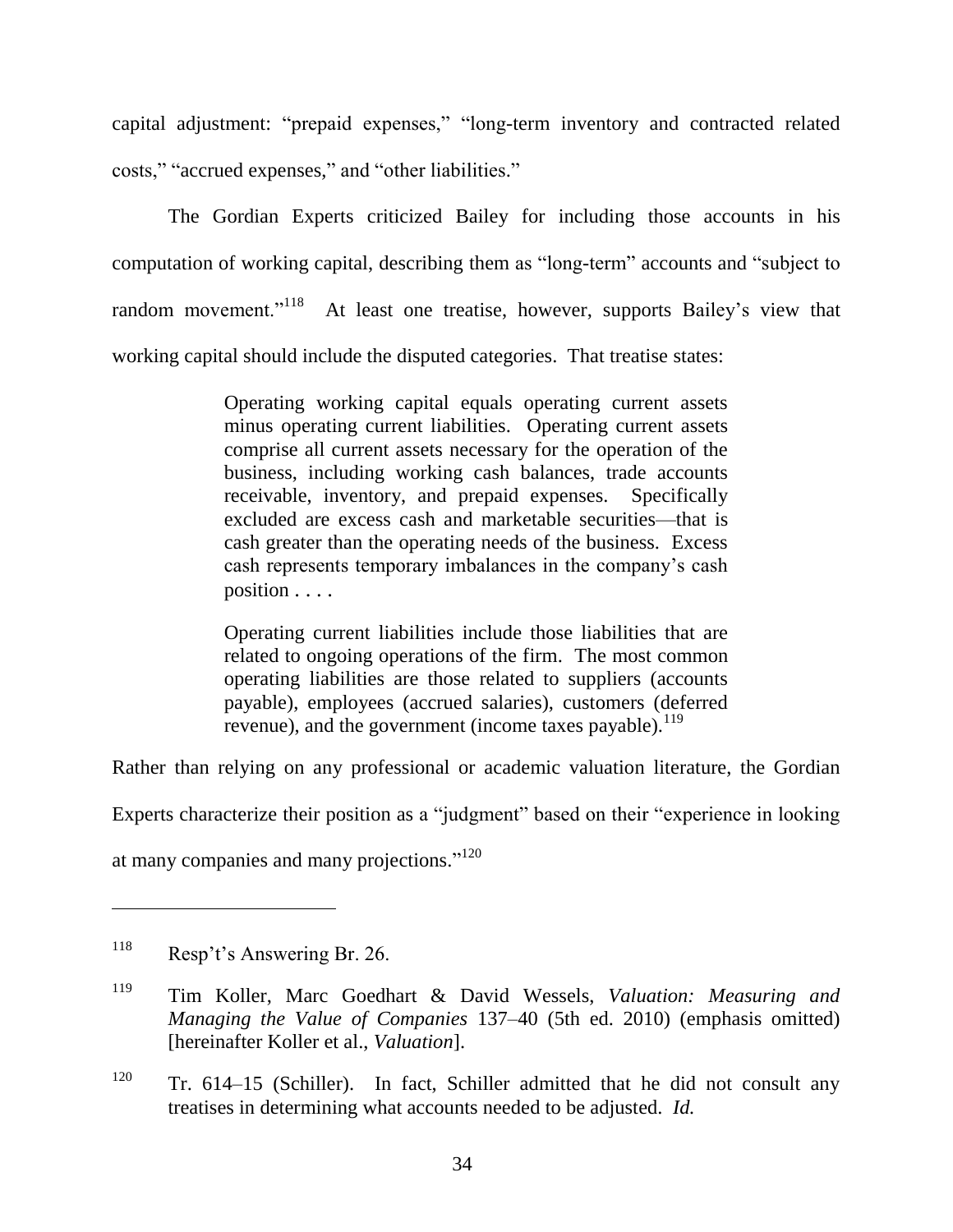Bailey's approach appears to be well supported and generally accepted by the financial community. The explanation proffered by the Gordian Experts for their approach, on the other hand, was essentially conclusory. Based on the strong support for his view, I adopt Bailey's approach and assume that Cogent will need working capital equal to 22.9% of incremental revenues.

## **b. Unlevered free cash flows**

The following table reflects the projections of unlevered free cash flows that the Court intends to use in conducting a DCF analysis here. These projections incorporate the SBC and working capital adjustments discussed above.

<sup>121</sup> This Court has relied on the fifth edition of *Valuation* in at least two other cases. *See In re Orchard Enters., Inc.*, 2012 WL 2923305, at \*9 n.60, \*17 n.111, & \*19 n.122 (Del. Ch. July 18, 2013); *Global GT LP v. Golden Telecom, Inc.*, 993 A.2d 497, 513 nn.91 & 94 (Del. Ch. 2010), *aff'd*, 11 A.3d 214 (Del. 2010). The Court also has relied on other editions of *Valuation*. *See Regal Entm't Gp. v. Amaranth LLC*, 894 A.2d 1104, 1110 (Del. Ch. 2006). Respondent criticizes Petitioners for not offering that treatise into evidence or submitting it with their papers. In an effort to reach the correct result, however, this Court regularly relies on authoritative treatises that were not entered into evidence. *See DuPont DCV Hldgs., Inc. v. ConAgra, Inc.*, 889 A.2d 954, 962 n.14 (Del. 2005) ("The Sellers argue that Mr. Freund's book cannot be relied on as persuasive authority, because case law precludes Delaware courts from relying on books or treatises that are not introduced into evidence. However, the cases the Sellers cite stand for the proposition that courts cannot rely on *medical* books not placed into evidence. As the Buyer correctly notes, Mr. Freund's book has been relied on by this Court and the Court of Chancery as secondary persuasive authority on several occasions." (citation omitted)).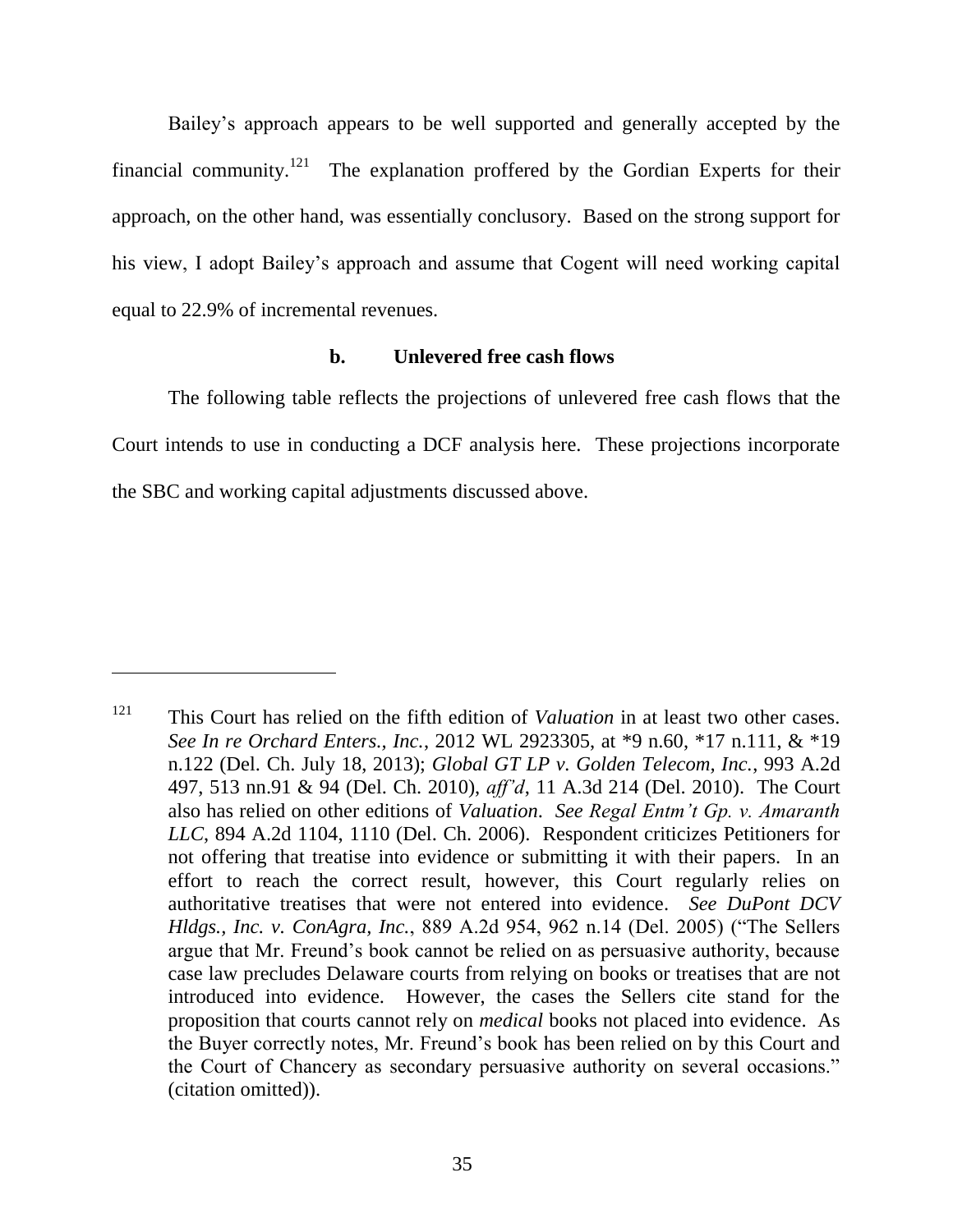| 4Q 2010 (\$ millions)   2011   2012   2013   2014   2015 |  |  |                                    |
|----------------------------------------------------------|--|--|------------------------------------|
| $(93.3)^{122}$                                           |  |  | $31.5$   34.7   37.6   42.6   45.8 |

### **2. Cogent's cost of capital**

To discount the cash flow projections for the Company to present value, the experts for both sides computed their respective weighted average costs of capital (―WACC‖). The formula used to derive WACC is:

 $WACC = [K_D \times W_D \times (1 - t)] + (K_E \times W_E)^{123}$ 

Where  $K_D$  = Cost of debt capital

 $W_D$  = Average weight of debt in capital structure

 $t =$  Effective tax rate for the company

 $K_F$  = Cost of equity capital

 $\overline{a}$ 

 $W_E$  = Average weight of equity capital in capital structure

Where the capital structure is 100% equity and 0% debt, as is the case here,

WACC is equal to the cost of equity.<sup>124</sup> To calculate the cost of equity capital, the

 $122$  In calculating Cogent's fourth quarter cash flows, Bailey "subtract[ed] Cogent's year-to-date financial metrics from its 2010 projections to arrive at its 2010 cash flows for the valuation model." JX 2 at  $63$ .

<sup>123</sup> *See Gholl v. Emachines, Inc.*, 2004 WL 2847865, at \*12 n.79; *Lane v. Cancer Treatment Ctrs. of Am., Inc.*, 2004 WL 1752847, at \*30 (Del. Ch. July 30, 2004).

<sup>&</sup>lt;sup>124</sup> I have not adjusted Cogent's forward capital structure because it has such a strong cash position and a proven ability to generate significant positive cash flows.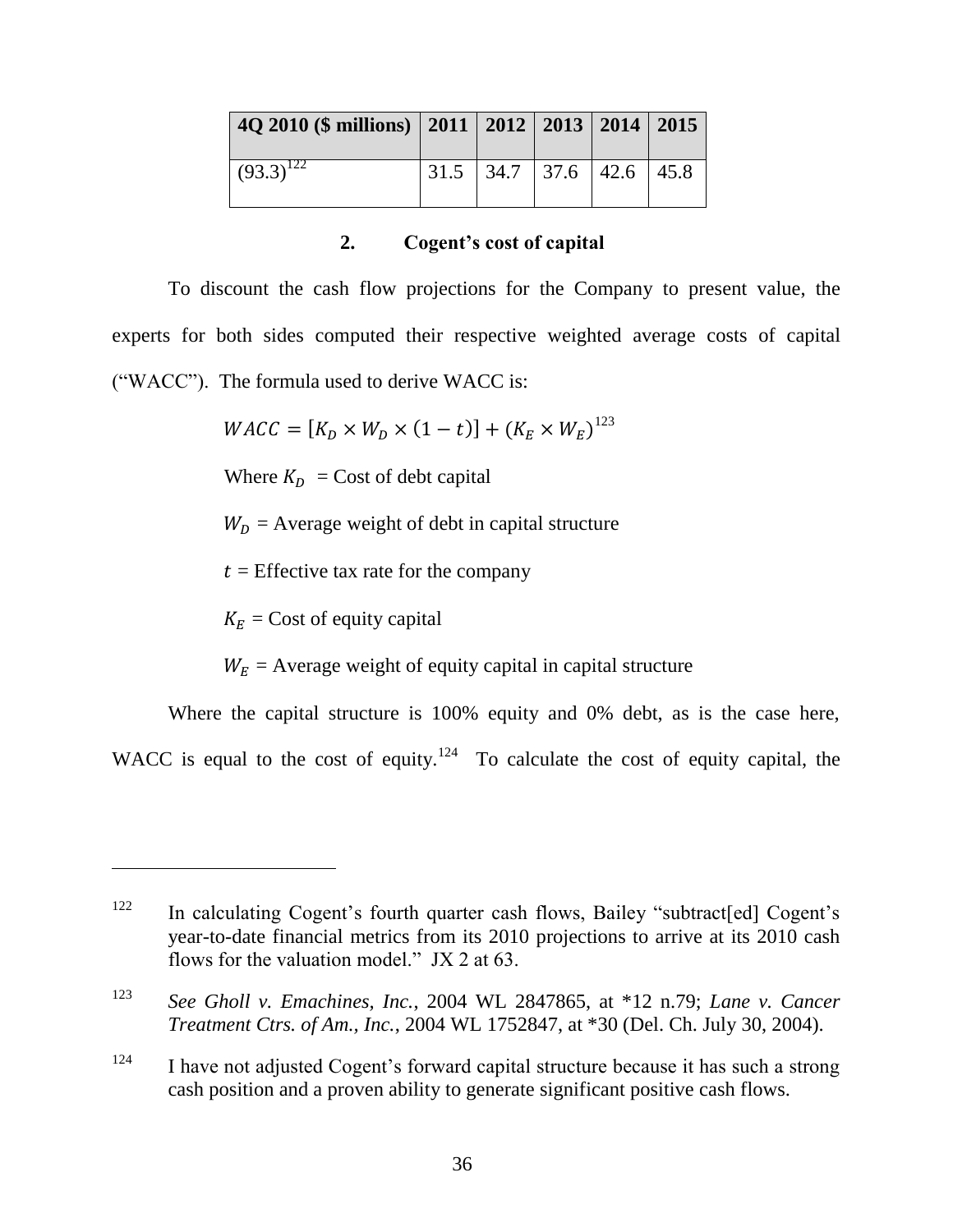experts for both Petitioners and Respondent used the Capital Asset Pricing Model, or CAPM, which can be expressed as:

> $K_E = R_F + (\beta \times R_{ERP}) + R_{ESP}^{125}$ Where  $K_E$  = Cost of equity  $R_F =$  Risk-free rate  $\beta = \text{Beta}$  $R_{ERP} =$  Equity risk premium  $R_{ESP}$  = Equity size premium

In simpler terms, the cost of equity equals the risk-free rate plus an equity size premium plus the company's beta times the market risk premium.

The following table summarizes the parties' respective inputs for WACC or cost of equity:

|        | $Risk\text{-}Free + [Beta x]$ |      | Equity Risk Premium $\rightarrow$ Equity Size |         | $= WACC$ |
|--------|-------------------------------|------|-----------------------------------------------|---------|----------|
|        | Rate                          |      |                                               | Premium |          |
| Owsley | 2.96                          | 1.52 | 5.0                                           | 2.00    | 12.55%   |
| Bailey | 3.8                           | 0.87 | 5.2                                           | 1.73    | 10.04%   |

In the sections that follow, I discuss, in turn, the disputes between the parties as to each of the listed variables.

<sup>125</sup> *See Cede & Co. v. JRC Acq. Corp.*, 2004 WL 286963, at \*8 (Del. Ch. Feb. 10, 2004) ("Under CAPM the cost of equity is equal to the risk-free rate (the yield on 20 year Treasury bonds) plus a large company equity risk premium multiplied by the specific company adjusted beta . . . . Added to this figure is an equity size premium.").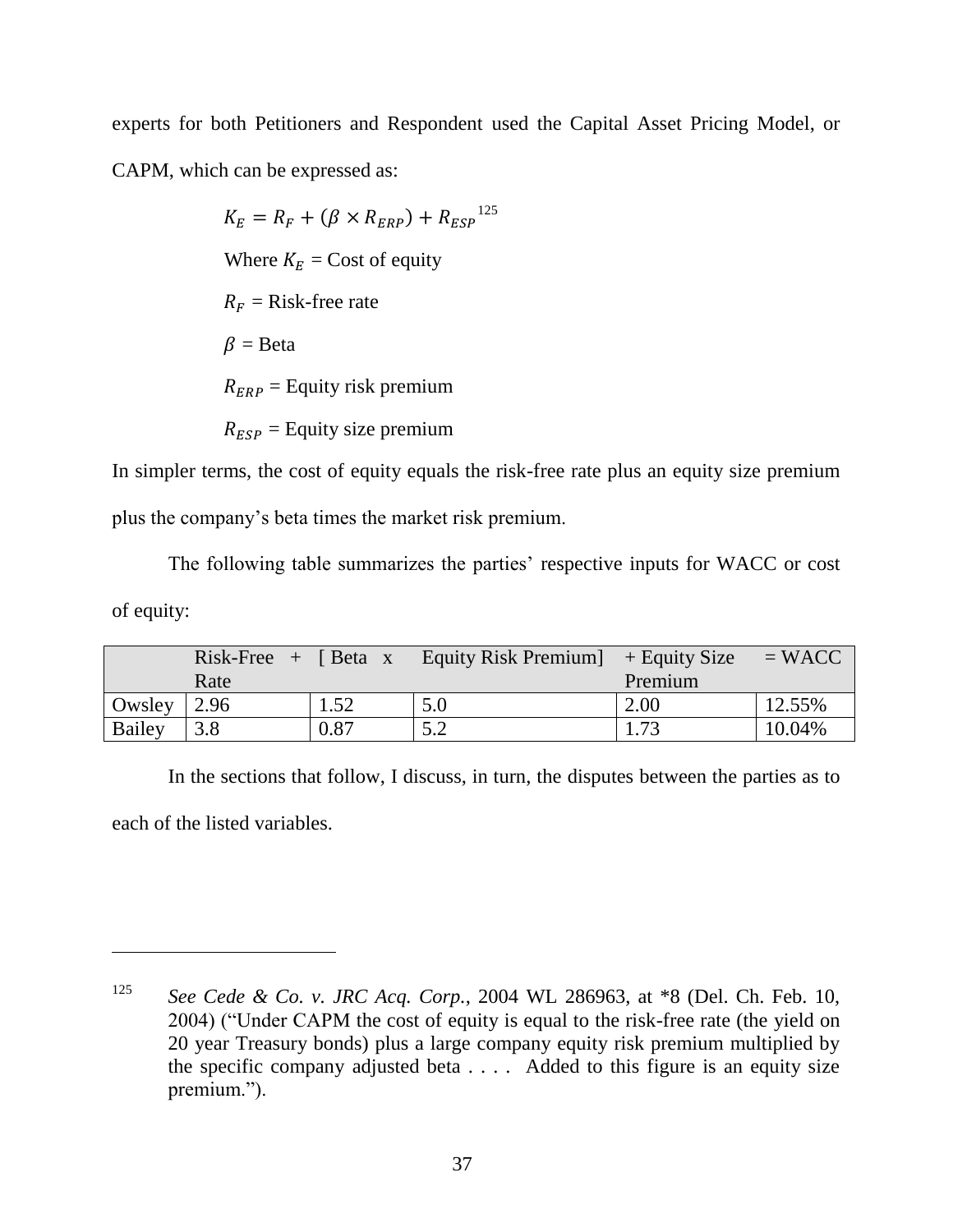#### **a. Risk-free rate**

Petitioners determined Cogent's risk-free rate using the 20-year Treasury bond yield, which was 3.80% on November 30, 2010, whereas 3M Cogent used the 10-year Treasury bond yield, which was approximately 2.96% on December 1, 2010.<sup>126</sup> Both sides acknowledged that either the 10-year or 20-year Treasury bond yields would be appropriate metrics for the risk-free rate.<sup>127</sup>

In the appraisal context, this Court has used the 20-year Treasury bond yield on numerous occasions in its calculation of the risk-free rate.<sup>128</sup> It does not appear from these cases, however, that the issue of a 10-year versus a 20-year bond was disputed or that the Court based its use of a twenty-year rate on professional or academic valuation literature. To the contrary, the literature suggests that the 10-year Treasury bond yield is

<sup>&</sup>lt;sup>126</sup> *See JX* 1 app. I n.4; JX 2 at 47–48; United States Department of the Treasury, Daily Treasury Yield Curve Rates, http://www.treasury.gov/resource-center/datachart-center/interest-rates/Pages/TextView.aspx?data=yieldYear&year=2010 (last visited May 16, 2013).

<sup>&</sup>lt;sup>127</sup> *See* JX 2 at 48 (Bailey's Rep.: "[T]he 10-year or 20-year Treasury bond yield is used as the risk-free rate of return."); Tr.  $564-55$  (Schiller) ( $°Q$ . Risk-free rate of return. You used the yield on the U.S. treasury ten-year bond, as of December 1, 2010, came up with 2.95 percent. Mr. Bailey used the 20-year bond and reached actually a higher rate, 3.8 percent. Is that a judgment call or is there something to disagree with there? A. It's a judgment call.").

<sup>128</sup> *See, e.g.*, *Gearreald v. Just Care, Inc.*, 2012 WL 1569818, at \*9 n.61 (Del. Ch. Apr. 30, 2012) (applying 20-year risk-free rate); *Cede & Co., Inc. v. MedPointe Healthcare, Inc.*, 2004 WL 2093967, at \*18 (Del. Ch. Sept. 10, 2004) ("[U]sing the 20-year Treasury rate is more reasonable under the circumstances and in keeping with the accepted practice."); *JRC Acq. Corp.*, 2004 WL 286963, at \*8 (―Under CAPM the cost of equity is equal to the risk-free rate (the yield on 20 year Treasury bonds) . . . .").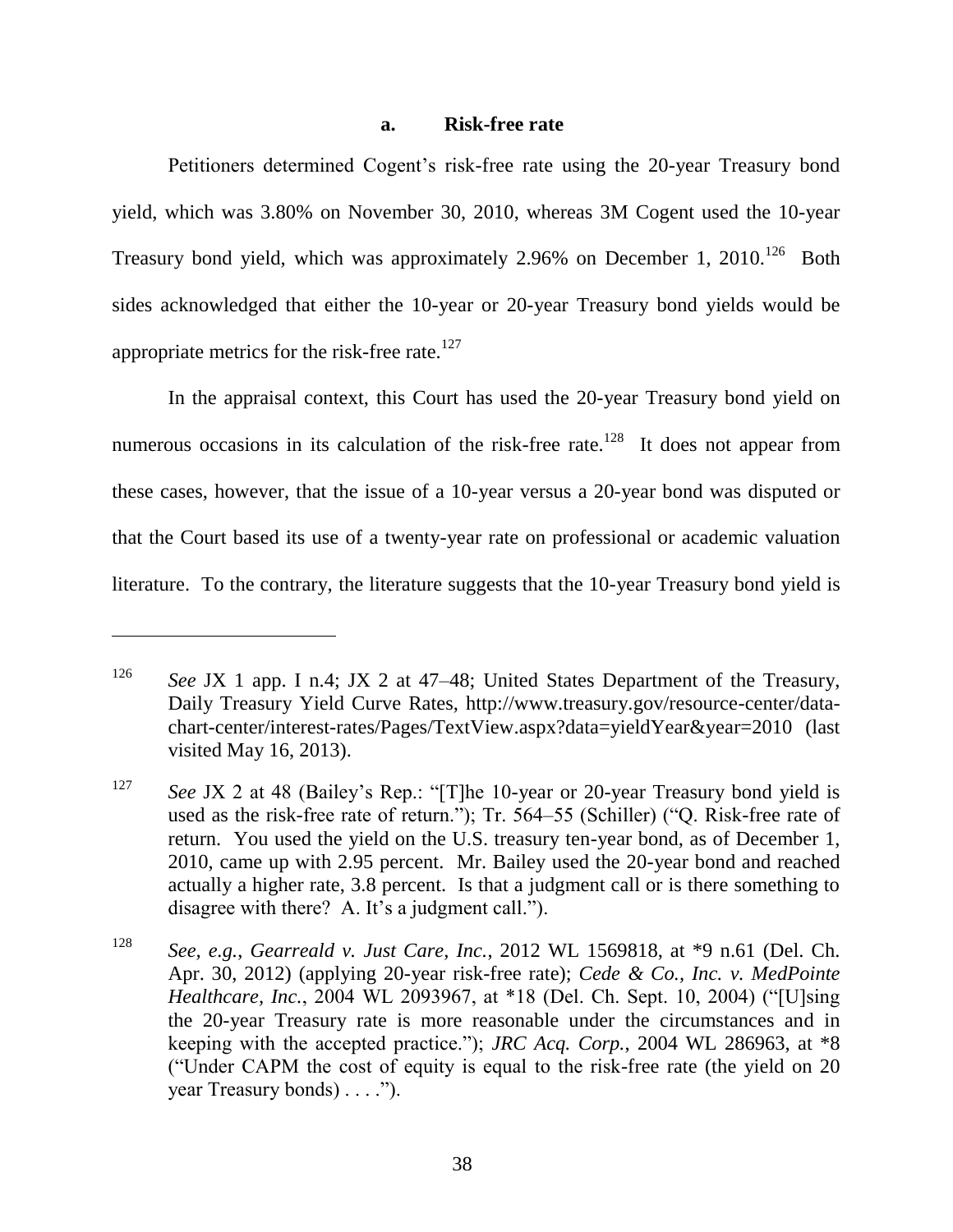the appropriate metric for the risk-free rate in this case. For example, Damodaran states, "we believe that using the 10-year bond as the risk-free rate on all cash flows is a good practice in valuation, at least in mature markets."<sup>129</sup> Another well-known treatise on valuation also suggests a 10-year time horizon.<sup>130</sup> And, yet another source states: "[m]any analysts use the yield on a 10-year [Treasury bond] as a proxy for the risk-free rate, although the yields on a 20-year or 30-year [Treasury bond] are also reasonable

<sup>129</sup> *See* Aswath Damodaran, *The Dark Side of Valuation* 149 (2d ed. 2010); Aswath Damodaran, *What Is the Riskfree Rate? A Search for the Basic Building Blocks*, at 10 (Dec. 2008) (unpublished manuscript), *available at* http://people.stern.nyu.edu/adamodar/pdfiles/papers/riskfreerate.pdf ("[T]his would lead to use [of] the 10-year treasury bond rate as the riskfree rate on all cash flows for most mature firms."). *But cf. id.* at 9–10 ("The duration of equity will rise for higher growth firms and could be as high as 20–25 years for young firms with negative cash flows in the initial years. In valuing these firms, an argument can be made that we should be using a 30-year treasury bond rate as the riskfree rate.").

<sup>&</sup>lt;sup>130</sup> Koller et al., *Valuation*, *supra* note [119,](#page-34-0) at 236–38 ("For U.S.-based corporate valuation, the most common proxy is 10-year government STRIPS."). *But see* Shannon Pratt & Alina Niculita, *The Lawyer's Business Valuation Handbook* 24–  $25$  (2d ed.  $2010$ ) ("As noted earlier, the risk-free rate usually is a yield-to-maturity rate available on U.S. Treasury securities as of the effective valuation date. Analysts usually use one of three maturities: 30-day, five-year, or 20-year. These maturities are used because they are the maturities for which [Ibbotson] has developed matching general equity risk premium series . . . . Analysts generally prefer the 20-year maturity. They recognize that it has an element of risk called *horizon risk*, or *interest rate risk*, meaning that the value of the principal will fluctuate with changing levels of interest rates, but investors generally accept this risk. The longer rates are preferable partly because they are more stable over time and less subject to short-term influences. Also, the longer maturity more closely matches the assumed long life of most businesses.").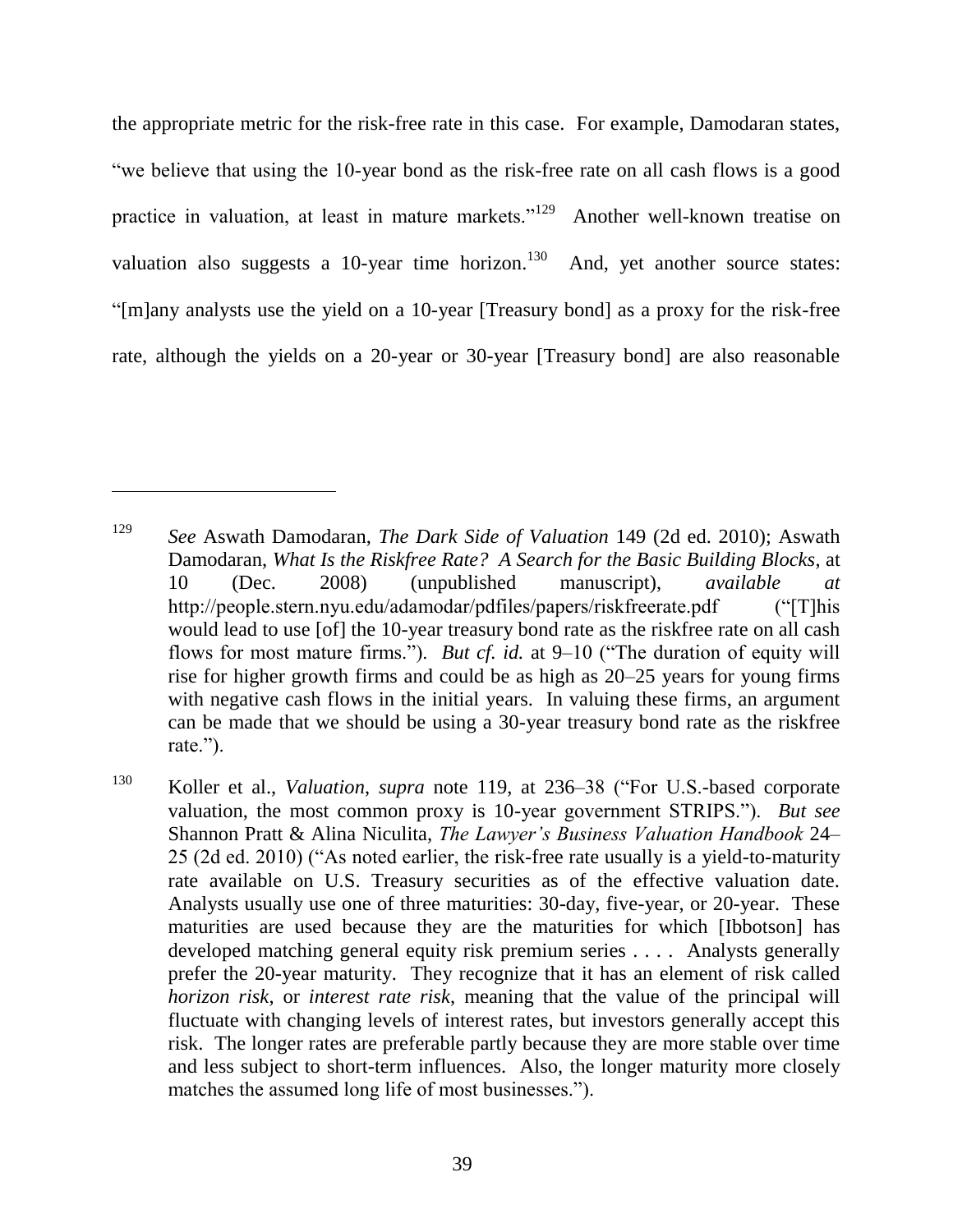proxies." $^{131}$  Based on the referenced literature and the fact that Cogent is a mature firm—as evidenced by its history of positive cash flows—I conclude that the 10-year Treasury bond yield, *i.e.*, 2.96%, espoused by Respondent is the appropriate metric for the risk-free rate in this case.

#### **b. Beta**

As a matter of valuation theory, "companies that are more unstable and leveraged, less established and financially and competitively secure, and in colloquial terms 'riskier,' should have higher betas."<sup>132</sup> Betas also can take into account considerations like political risk to the extent such risks are priced by the market.<sup>133</sup> The experts' calculations of beta diverge in significant respects and are the largest driver of the price difference in their respective DCF calculations. Petitioners advocate for a beta of 0.87, while Respondent espouses a much higher beta of  $1.52^{134}$  In this regard, the parties clash over three main topics: (1) whether to use a 1-year Bloomberg weekly raw beta or a 2 year Bloomberg weekly adjusted beta; (2) the order of operations; and (3) whether to adjust for all cash or only excess cash.

The first issue is whether the Court should start with Bailey's 1-year Bloomberg weekly raw beta of 0.708 or the Gordian Experts' 2-year Bloomberg weekly adjusted

<sup>131</sup> Eugene Brigham & Michael Ehrhardt, *Financial Management* 347 (12th ed. 2008).

<sup>132</sup> *Global GT LP v. Golden Telecom, Inc.*, 993 A.2d 497, 521 (Del. Ch. 2010).

<sup>133</sup> *Id.*

 $134$  JX 1 app. I; JX 2 at 54.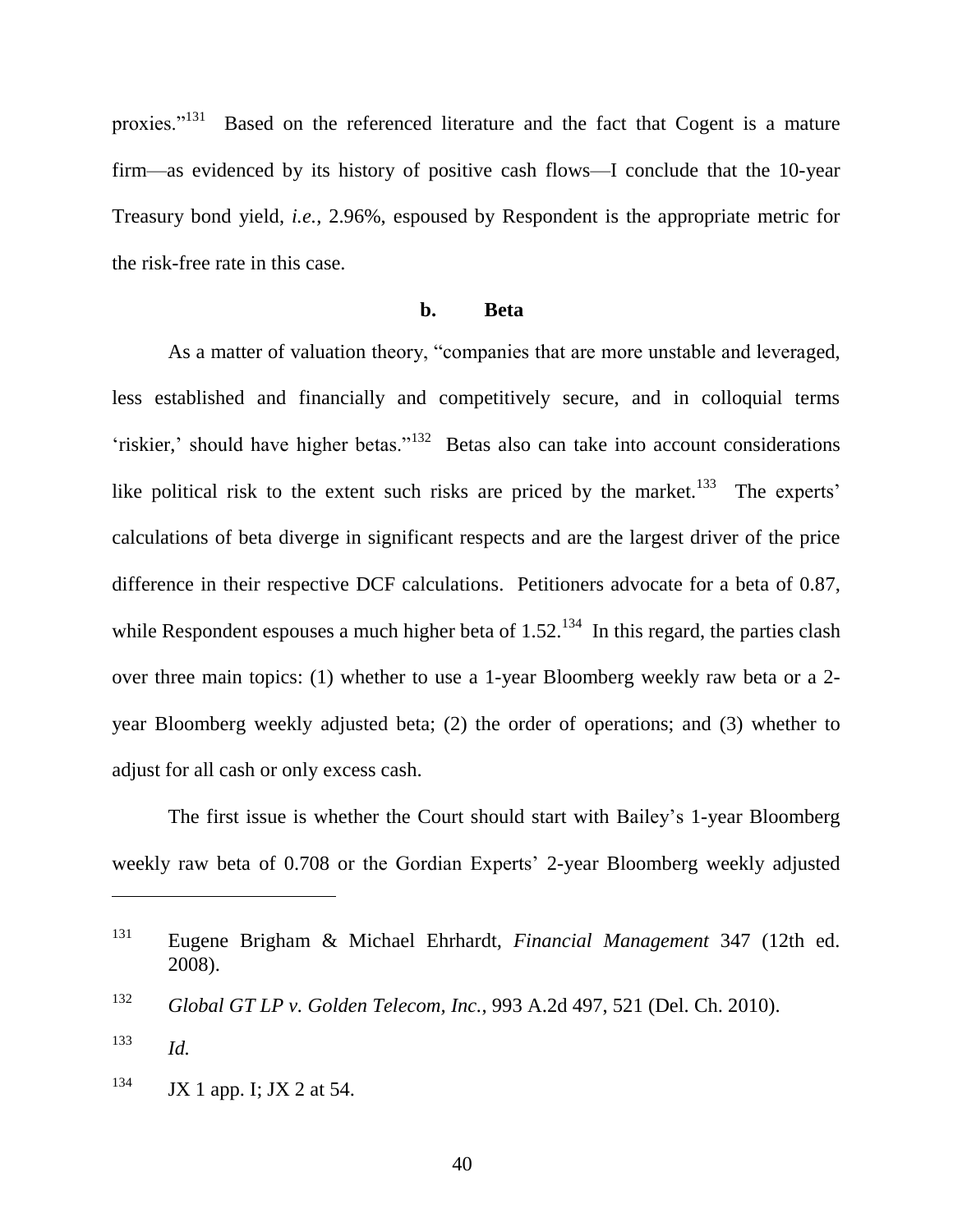beta of  $0.67$ .<sup>135</sup> At this point, the experts agree that the Court should use an observation period of one week. They differ, however, as to the sample period and whether the beta should be adjusted or raw.<sup>136</sup> Bailey explained that he chose a 1-year sample period to avoid the "significant noise associated with movements in the market due to the impact of the Global Financial Crisis through the period late 2007 through early 2009. $137$  Owsley, on the other hand, provided no explanation of the reasons for his selection of a 2-year sample period. Accordingly, I adopt Bailey's selection of a 1-year sample period for this case.

Turning to what I have referred to as the "order of operations" issue, both Petitioners and Respondent agree that it is necessary to adjust the beta of Cogent to reflect Cogent's large cash position. To do that, Bailey cash adjusted the Bloomberg raw beta. In contrast, the Gordian Experts cash adjusted the Bloomberg adjusted beta, which is equal to  $(Raw Beta \times 0.67) + [1.00 \times (0.33)]$ . In this context, it strikes me as inappropriate to cash adjust a market-adjusted beta because it effectively cash adjusts the

 $135$  JX 1 app. I; JX 2 at 51. At his deposition and at trial, Schiller corrected an erroneous statement in Owsley's report that beta was calculated on a monthly basis for five years. In particular, Owsley's report conflicted with the appendix, which stated that beta was calculated on a weekly basis for two-years. JX 179 at 22–24.

<sup>&</sup>lt;sup>136</sup> Because the selection of adjusted versus raw beta is intertwined with the cash adjustment issue, I defer discussion of that aspect of the beta dispute until later in this section.

 $137$  JX 2 at 51.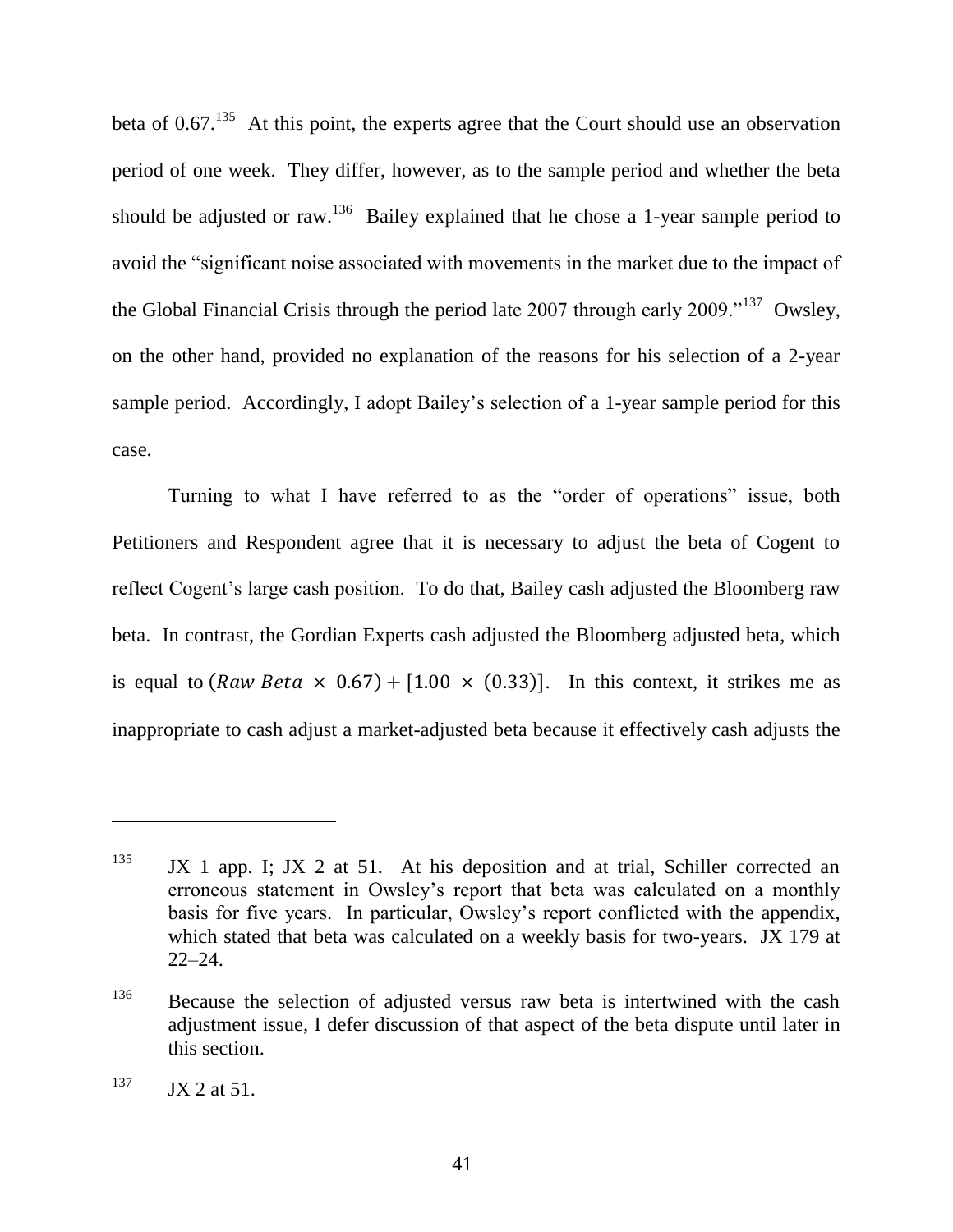market. Accordingly, I conclude that the appropriate number to begin the development

of beta with is the 1-year Bloomberg weekly raw beta, *i.e.*, 0.708.

The process for adjusting asset beta estimates for excess cash and investments is

outlined by Pratt and Grabowski:

The assets of the guideline public companies used in estimating beta often include excess cash and marketable securities. If you do not take into account the excess cash and marketable securities, you can arrive at an incorrect estimate of the asset beta for the operating business. This will lead to an incorrect estimate of the beta for the subject company. After unlevering the beta for the guideline public companies, you adjust the unlevered beta estimates for any excess cash or marketable securities held by each guideline public company. This adjustment is based on the principle that the beta of the overall company is the market-value weighted average of the businesses or assets (including excess cash) comprising the overall firm  $^{138}$ 

The formula for that adjustment is as follows:

 $\beta_{II}$  or overall company unlevered or asset beta

<span id="page-42-0"></span>
$$
= [A \text{sset beta for operations} \times \left(\frac{Operating \text{ Assets}}{Total \text{ Assets}}\right)]
$$

$$
+ [A \text{sset beta for surplus assets} \times \left(\frac{Surplus \text{ Assets}}{Total \text{ Assets}}\right)]
$$

If we assume that cash has a beta of zero,  $139$  the equation is simply:

<sup>138</sup> Shannon Pratt & Roger Grabowski, *Cost of Capital: Applications and Examples* 203 (4th ed. 2010).

<sup>&</sup>lt;sup>139</sup> *See* Pet'rs' Opening Br. 29 ("The beta for cash should be zero."); Resp't's Answering Br. 32 (stating that Cogent's cash should have a beta of zero).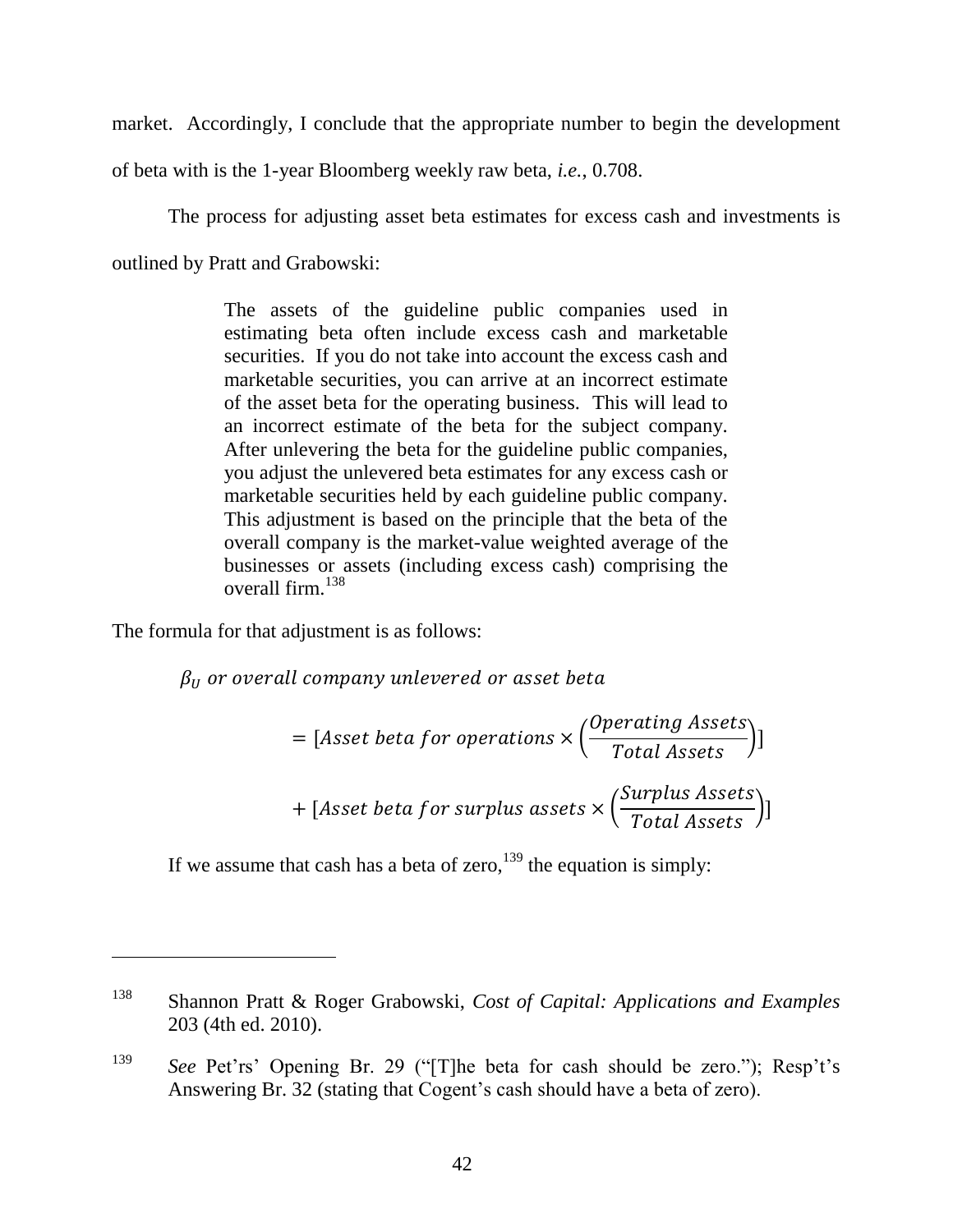$$
\beta_U = \text{Asset beta for operations} \times \left(\frac{\text{Operating Assets}}{\text{Total Assets}}\right)
$$

That equation can be restated as:

*Asset beta for operations* = 
$$
\beta_U \times \left(\frac{Total Assets}{Operating Assets}\right)
$$

Here, Cogent's total assets were approximately  $$868.7$  million.<sup>140</sup> **Operating** assets are calculated using the following formula:

#### Operating assets  $=$  total assets  $-$  surplus assets

Predictably, the parties disagree as to what proportion of Cogent's large cash reserves should be considered "surplus." Bailey treats approximately \$100 million as surplus, whereas the Gordian Experts consider all of Cogent's cash, *i.e.*, \$533.2 million, to be excess. At the very least, the parties agree that the \$100 million the Cogent board announced it would use to execute a share buyback is excess cash. As for the remaining \$433.2 million in cash, Bailey asserts that it should be treated as an operational asset because Cogent's executives signaled "to the market that Cogent intended to utilize their cash balance to support the operations of the business in order to take advantage of the significant growth opportunities in the marketplace."<sup>141</sup> Yet, that view of surplus cash contradicts the Pratt and Grabowski treatise upon which Bailey explicitly relied. Pratt and Grabowski define surplus assets as "[a]ssets that could be sold or distributed without

<sup>140</sup> *See* JX 2 at 52–54 (multiplying average ending day price by average outstanding shares during the period).

 $141$  *Id.* at 53.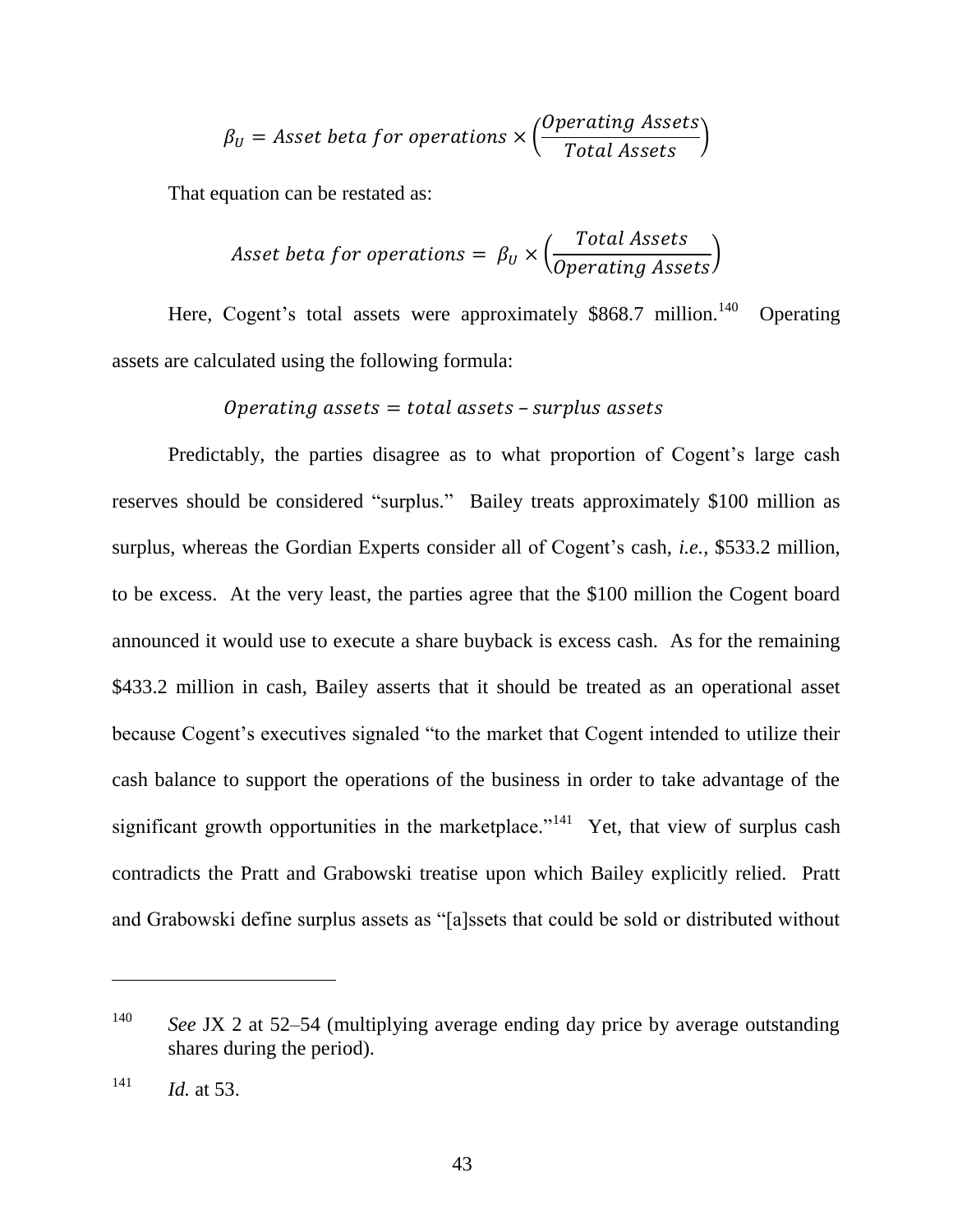impairing company operations."<sup>142</sup> Using that broader view and a simplifying assumption that Cogent would need \$50 million in maintenance cash for operations,  $143$  its excess cash would be \$483.2 million.<sup>144</sup> The operational assets of Cogent then would be just \$385.5 million.<sup>145</sup> Thus, the ratio of total assets to operating assets would be  $2.253$ .<sup>146</sup> Applying previously mentioned formula, the asset beta for operations equals the overall company unlevered or asset beta (0.708) times the ratio of total assets to operating assets (2.253) or 1.595.

Empirical studies have shown that measures of risk, including beta, "tend to revert towards the mean over time."<sup>147</sup> Where a good set of comparables for industry betas do not exist, one can "smooth" beta by adjusting historical beta by a market beta of 1, using a 1/3 weighting factor for the market and a 2/3 weighting for the subject company's beta,

<sup>142</sup> Pratt & Grabowski, *supra* note [138,](#page-42-0) at 203.

<sup>143</sup> This \$50 million number is based on management's projections, which assumed a "minimum cash balance" of \$50 million for the years 2010–2015. *See JX* 1 at 60. Credit Suisse adopted that assumption in the preparation of its financial analysis regarding the Merger. *See* JX 122 at 32 n.4*.* Finally, an examination of Cogent's historical cash balance shows that of the \$533.2 million in cash and cash equivalents only \$32.99 million was actual cash, with the other approximately \$500.2 million being in either short term or long term investments in marketable securities. *See* JX 3 at 43; JX 153 at 3, 9.

 $144$  \$533.2 million – \$50 million = \$483.2 million.

 $145$  \$868.7 million – 483.2 million = \$385.5 million.

<sup>&</sup>lt;sup>146</sup> (\$868.7 million / \$385.5 million) = 2.253.

<sup>147</sup> Marshall E. Blume, *On the Assessment of Risk*, 26 J. Fin. 1, 10 (1971); *see also* Pratt & Grabowski, *supra* note [138,](#page-42-0) at 167.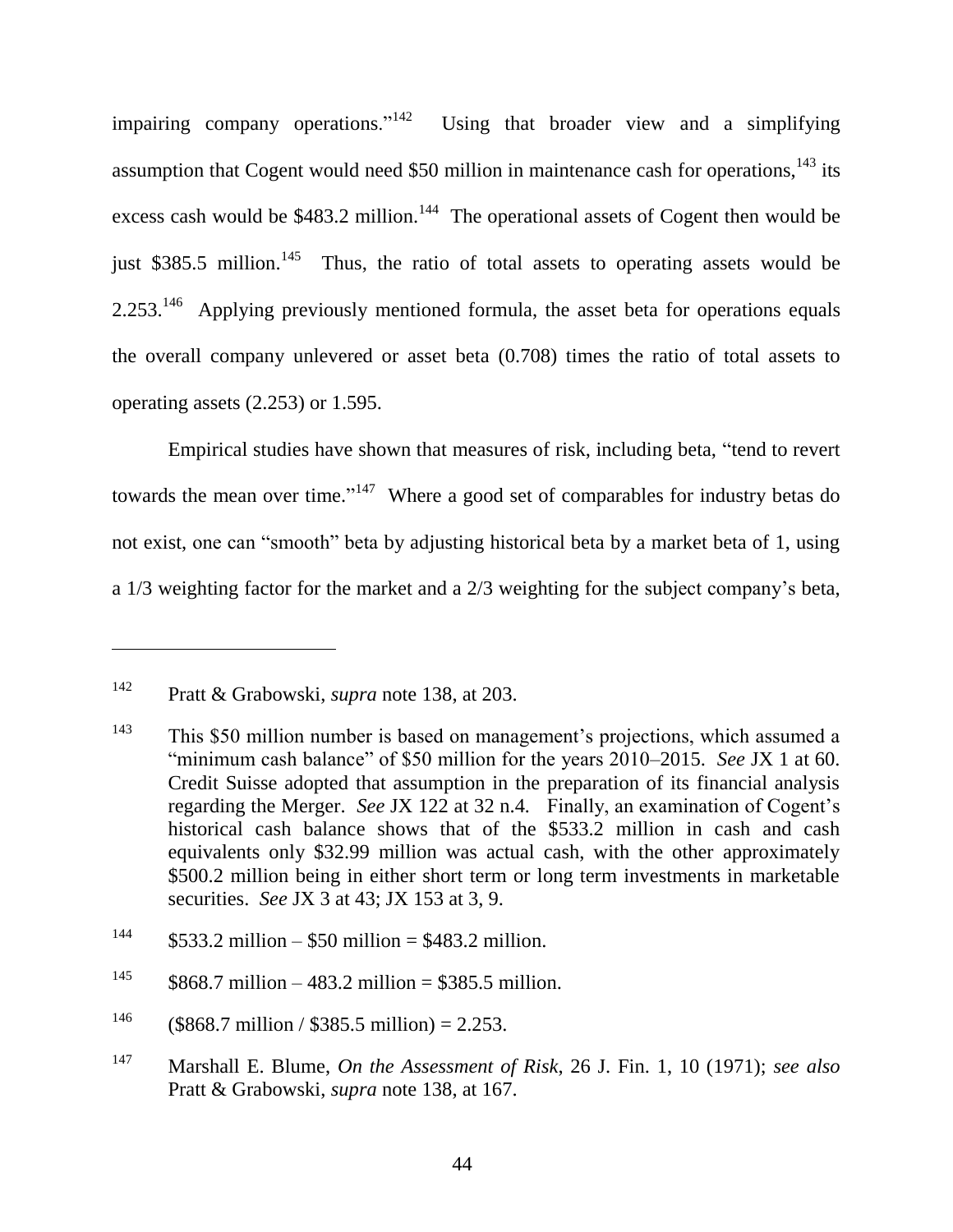in this case Cogent.<sup>148</sup> Here, that would result in a forward estimated beta of approximately 1.397.<sup>149</sup>

The Respondent also calculated beta using a peer group method, *i.e.*, a comparable companies analysis. For the reasons stated in subsection [C](#page-13-0) above, I do not find the Gordian Experts' comparable companies analysis reliable. Accordingly, I rely solely on my calculation of a Cogent forward beta of 1.397 for purposes of determining the appropriate WACC here.

## **c. Equity risk premium**

There is very little difference between the parties as to the appropriate equity risk premium. Bailey supports the use of a supply-side equity risk premium of 5.0% as published in the 2010 Ibbotson yearbook.<sup>150</sup> The Gordian Experts relied on a 5.2% equity risk premium, which they derived from multiple sources, including Damodaran and Ibbotson. 151

$$
^{149} \qquad \beta_{COGT} = \left(\frac{1}{3} \times 1\right) + \left(\frac{2}{3} \times 1.595\right) = 1.397.
$$

 $150$  JX 2 at 55–56.

<sup>&</sup>lt;sup>148</sup> *See Pratt & Grabowski, <i>supra* note [138,](#page-42-0) at 203 ("An alternative adjustment that is used by Bloomberg and *Value Line* adjusts the historical beta to a "forward" estimated beta by averaging the historical beta estimate by two-thirds and the market beta of 1.0 by one-third."); Koller et al., *Valuation*, supra note [119,](#page-34-0) at 253 (―For well-defined industries, an industry beta will suffice. But if few direct comparables exist, an alternative is beta smoothing.").

 $151$  JX 1 app. I.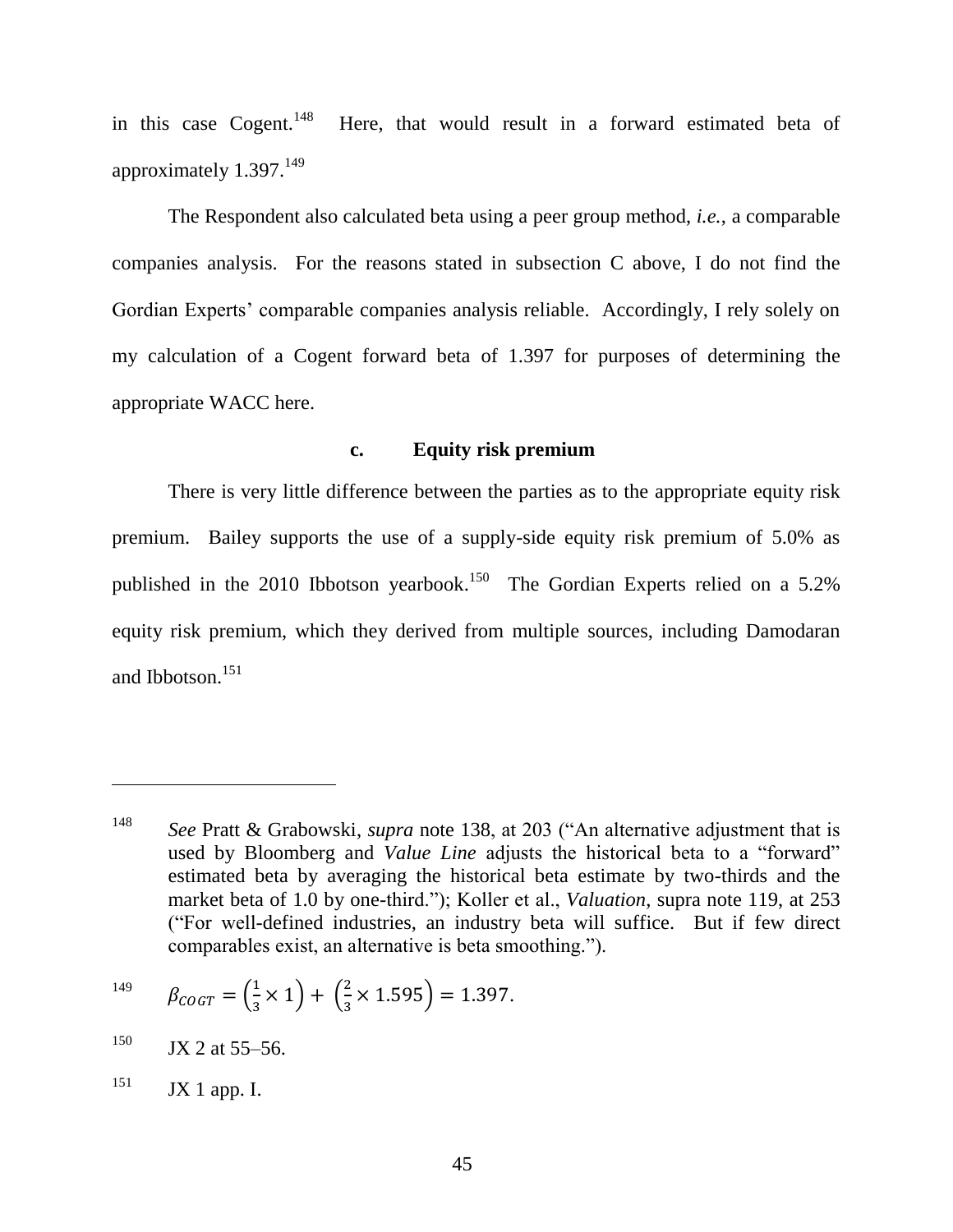Bailey cited a number of treatises and articles in support of his view that the Court should apply a supply-side equity risk premium.<sup>152</sup> Owsley's report, on the other hand, did not explain how he calculated equity risk premium (beyond identifying sources).<sup>153</sup> In addition, Schiller testified that he was unfamiliar with the distinction between a supply-side equity risk premium and a historic equity risk premium.<sup>154</sup>

Because Bailey demonstrated a stronger understanding of this subject and explained his methodology more convincingly, I conclude that the 5.20% equity risk premium used by Bailey is the appropriate value to use in this case.<sup>155</sup>

 $152$  JX 2 at 55–56.

 $153$  JX 1 app. I.

<sup>&</sup>lt;sup>154</sup> Tr. 630 (Schiller) ( $^{\circ}$ Q. Your equity risk premium used a rate of 5 percent; right? A. Yes. Q. Your report doesn't explain how . . . that [equity risk premium] was calculated, does it? A. No, it does not. Q. It doesn't explain whether it's a historic equity risk premium or a supply-side equity risk premium, does it? A. No. Q. Do you know which one it is? A. I'm not familiar with those analyses. The stuff I've seen does not draw a distinction between those two.").

<sup>&</sup>lt;sup>155</sup> Selection of a supply-side equity risk premium is consistent with prior decisions by this Court. *See, e.g.*, *In re Orchard Enters., Inc.*, 2012 WL 2923305, at \*19 (Del. Ch. July 18, 2012) ( $\degree$ I therefore find that the Ibbotson Yearbook's supplyside equity risk premium of 5.2% is an appropriate metric to be applied in valuing Orchard under the CAPM.‖); *Gearreald v. Just Care, Inc.*, 2012 WL 1569818, at  $*10$  (Del. Ch. Apr. 30, 2012) ("[A]lthough experts and this Court traditionally have applied the historical equity risk premium, the academic community in recent years has gravitated toward greater support for utilizing the supply side equity risk premium.‖); *Global GT LP v. Golden Telecom, Inc.*, 993 A.2d 497, 517 (Del. Ch. 2010) (referring to the Court's adoption of a supply-side equity risk premium, the Court stated "when the relevant professional community has mined additional data and pondered the reliability of past practice and come, by a healthy weight of reasoned opinion, to believe that a different practice should become the norm, this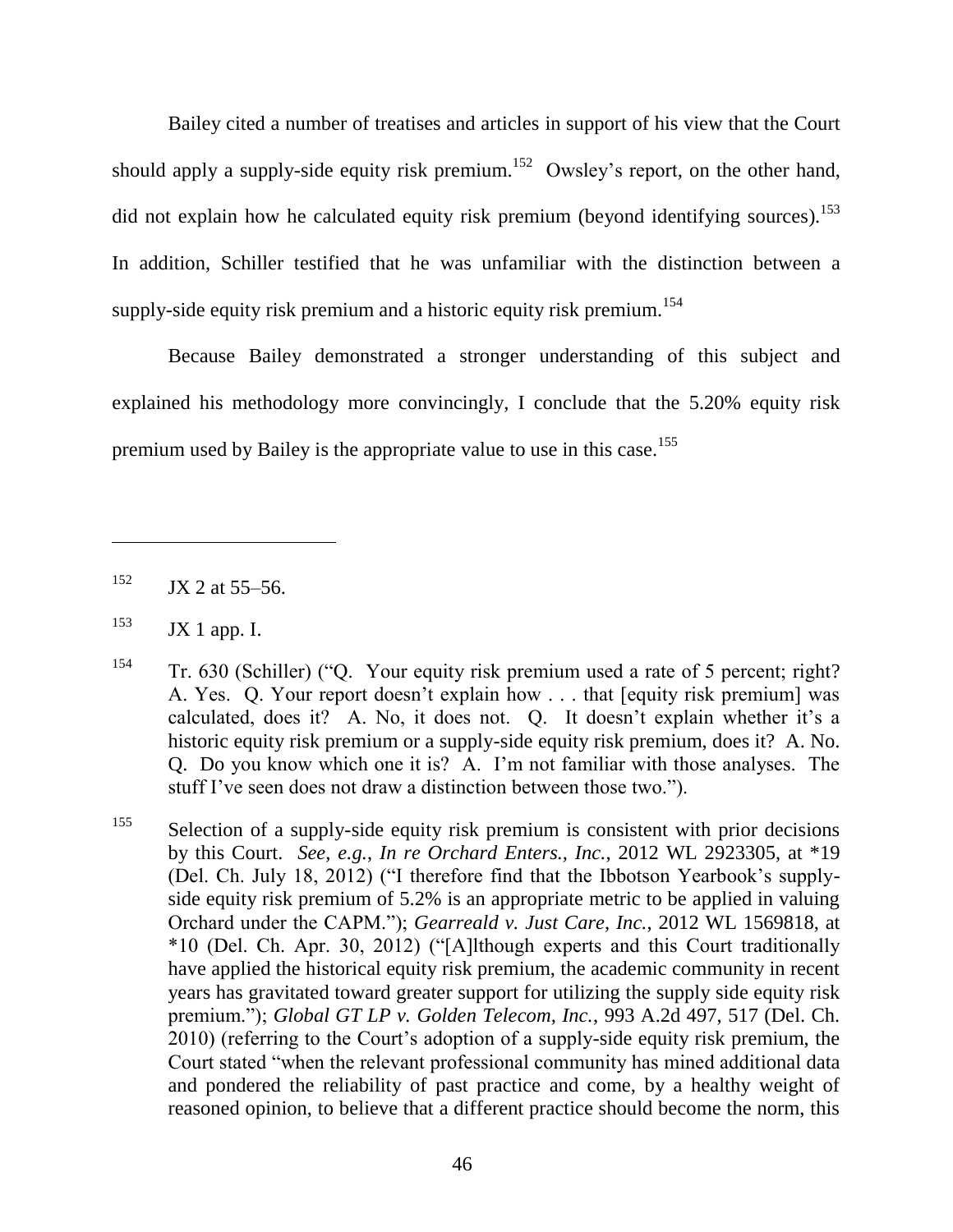#### **d. Equity size premium**

<span id="page-47-0"></span>―In addition to the equity risk premium, an equity size premium generally is added to the company's cost of equity in the valuation of smaller companies to account for the higher rate of return demanded by investors to compensate for the greater risk associated with small company equity."<sup>156</sup> "A size premium is an accepted part of CAPM because there is evidence in empirical returns that investors demand a premium for the extra risk of smaller companies."<sup>157</sup> The opposing experts came to similar values in their determination of an equity size premium: 1.73% for Petitioners and 2.0% for Respondent.<sup>158</sup>

Bailey selected his equity size premium of 1.73% based on decile 7 of Ibbotson Associates' ("Ibbotson") 2010 yearbook, which encompasses companies with a market capitalization between  $$685,129,000$  and  $$1,063,308,000$ .<sup>159</sup> The Gordian Experts, on the other hand, used Ibbotson's 2009 yearbook and adjusted Cogent's market capitalization to exclude its large cash reserves.

court's duty is to recognize that practice if, in the court's lay estimate, the practice is the most reliable available for use in an appraisal").

- <sup>157</sup> *In re Orchard Enters., Inc.*, 2012 WL 2923305, at \*21.
- $158$  JX 1 at 29; JX 2 at 57, 84 n.6.

 $\overline{a}$ 

<sup>159</sup> JX 2 at 57; Ibbotson SBBI, *2010 Valuation Yearbook, Market Results for Stocks, Bonds, Bills, and Inflation 1926–2009*. Cogent's market capitalization at the time of the Merger was approximately \$931 million.

<sup>156</sup> *Gearreald v. Just Care, Inc.*, 2012 WL 1569818, at \*10 (Del. Ch. Apr. 30, 2012).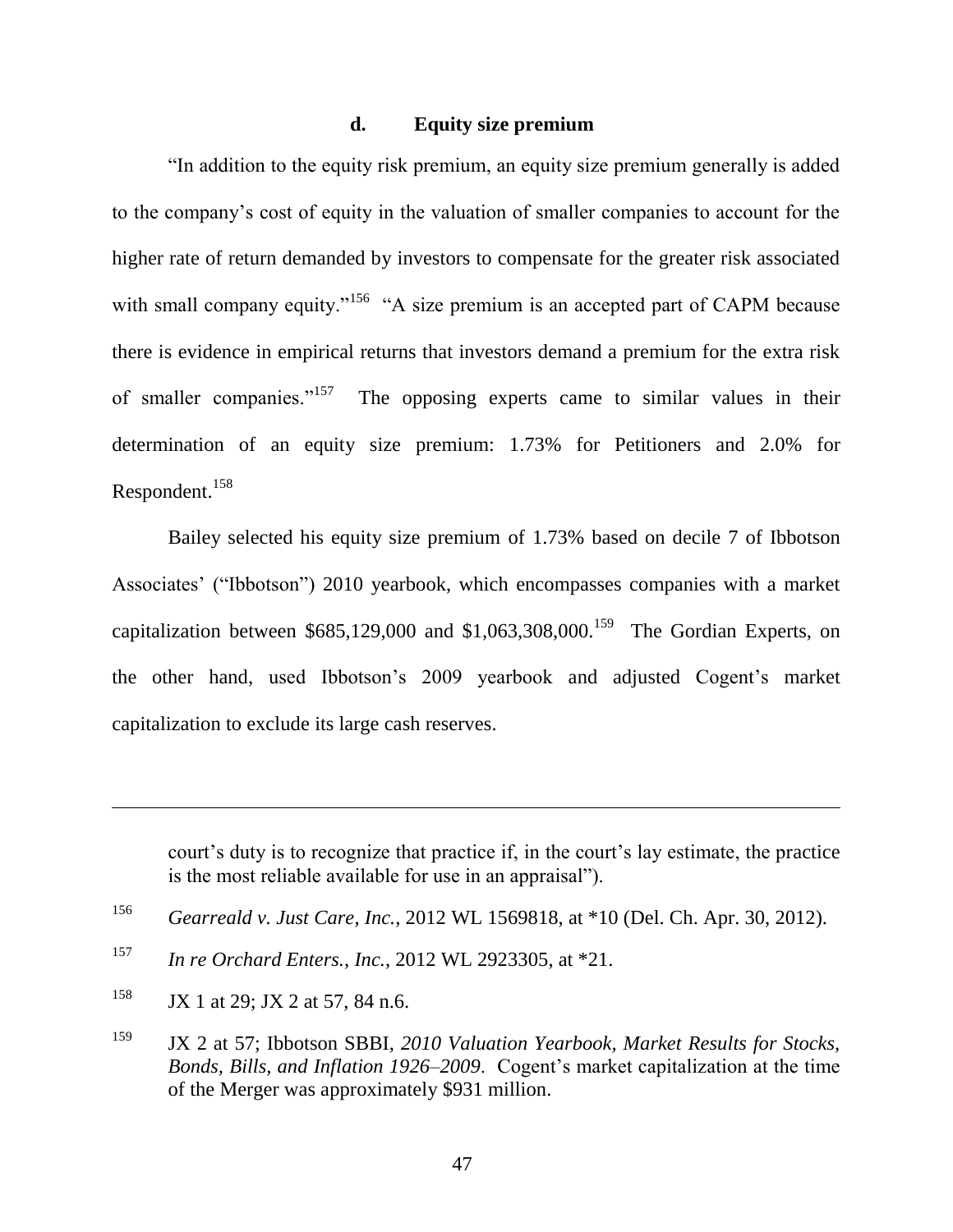The Ibbotson table headings clearly state "market capitalization."<sup>160</sup> In addition, the relevant treatises focus on the market value of common equity and do not suggest making an adjustment to exclude cash reserves. $161$  Consistent with Ibbotson's headings and the treatises, the Court of Chancery consistently has used market capitalization as the benchmark for selecting the equity size premium.<sup>162</sup>

Despite those authorities and Schiller's awareness that "the definition [for equity size premium] says market capitalization," the Gordian Experts chose a size premium by

<sup>160</sup> Ibbotson SBBI, *2010 Valuation Yearbook, Market Results for Stocks, Bonds, Bills, and Inflation 1926–2009*.

<sup>&</sup>lt;sup>161</sup> *See, e.g.*, Pratt & Grabowski, *supra* note [138,](#page-42-0) at 233 ("Morningstar, Inc. [the parent of Ibbotson], segregates New York Stock Exchange (NYSE) stock returns into deciles by size, as measured by *the aggregate market value of common equity*." (emphasis added)); *id.* at 240 ("Traditionally, researchers have used *market value of equity* as a measure of size in conducting historical rates of return research. For instance, this is the basis of the small-company return series published in the *SBBI Yearbooks*." (emphasis added)); James R. Hitchner, *Financial Valuation: Applications and Models* 247 (3d ed. 2011) (noting that in the *Valuation Yearbook* "Ibbotson presents index-based returns weighted on the market capitalization of each stock").

<sup>&</sup>lt;sup>162</sup> *See, e.g., In re Orchard Enters., Inc.,* 2012 WL 2923305, at  $*21$  ("The Ibbotson Yearbook divides the stock returns of public companies into deciles by size, *measured by the aggregate market value of the companies' common equity.*" (emphasis added)); *Cede & Co. v. JRC Acq. Corp.*, 2004 WL 286963, at \*8 (Del. Ch. Feb. 10, 2004) (selecting "market capitalization" as the benchmark over "fair value implied market capitalization"); *In re Sunbelt Beverage Corp. S'holder Litig.*, 2010 WL 26539, at \*11 (Del. Ch. Jan. 5, 2010) ("The Ibbotson table assumes one already knows or has an estimate of a company's market capitalization. Based on that knowledge or estimate, one can determine which decile the company falls into and then select the corresponding premium from the Ibbotson table.").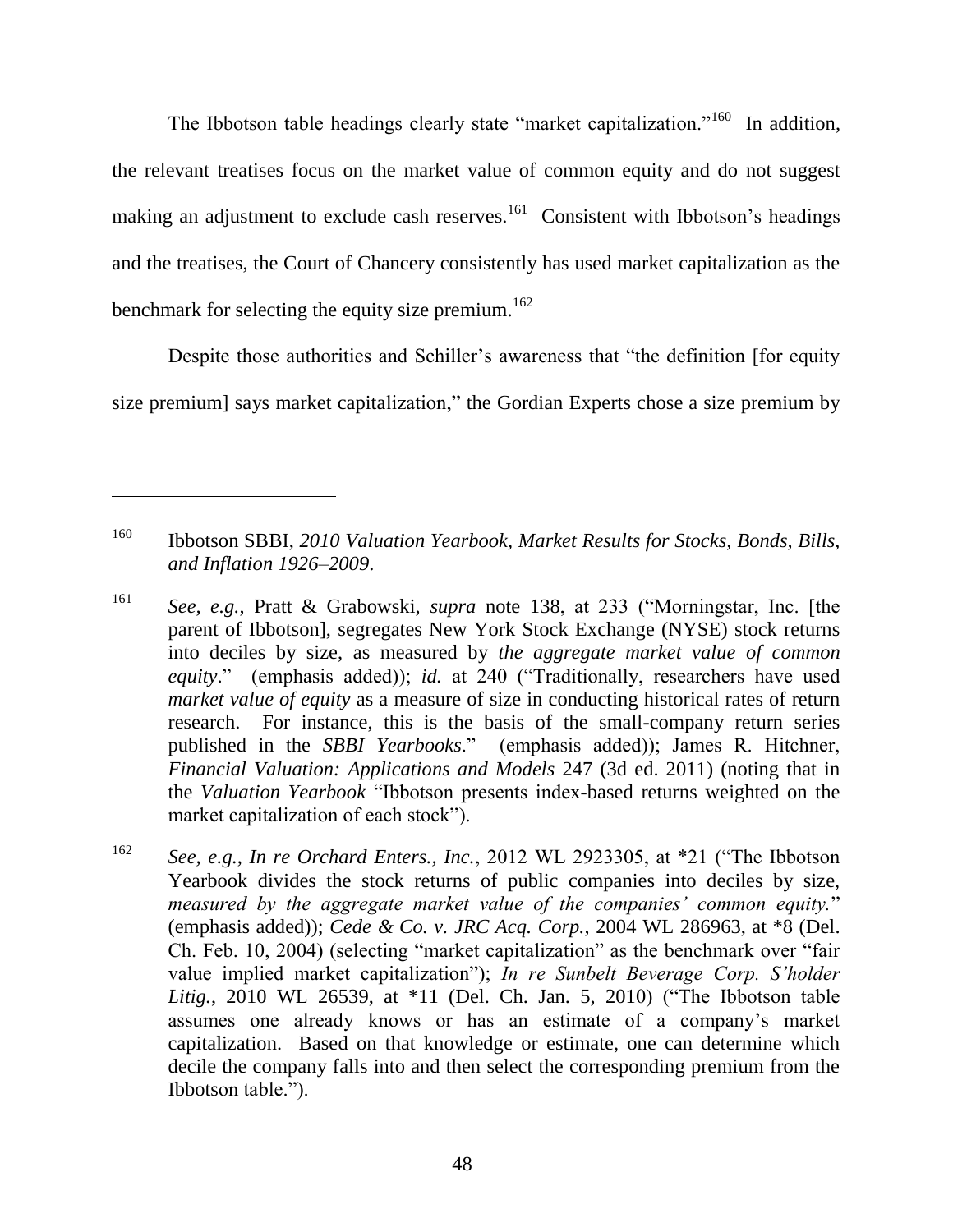"look[ing] at the size of the market value less cash of Cogent."<sup>163</sup> That adjustment was based on Schiller's view that

> we're valuing . . . Cogent absent its cash. We're not valuing Cogent in the DCF. Because the way the DCF works is, we value the cash streams the company throws off and then we add the cash on top of it. So we split the baby in two parts and look at the values of each.<sup>164</sup>

I am not persuaded, however, that Schiller's approach is consistent with the proper use of the Ibbotson tables. The Ibbotson tables were based on important research in 1981 by Rolf Banz, who found an empirical relationship between the *market value* of stocks and higher rates of return.<sup>165</sup> Put differently, the Ibbotson tables look at the statistical relationship between market capitalization and equity size premium. The Gordian Experts failed to present a convincing explanation as to why their use of a different metric—enterprise value—more accurately reflects the correlation that the equity size premium attempts to reflect.

<sup>&</sup>lt;sup>163</sup> Tr. 565 (Schiller). Schiller also admitted that he was "not aware of any authority" that says that when looking at a company's market capitalization, it's appropriate to adjust it based on its cash. *Id.* at 631.

 $164$  *Id.* at 566.

<sup>&</sup>lt;sup>165</sup> *See Tr.* 201 (Bailey) ("Those tables were developed all from seminal work that was done by Professor Rolf Banz back in 1981, in which Professor Banz did a seminal paper on adjusting the risk value of a company based upon the market value of the company.‖); Rolf Banz, *The Relationship Between Returns and Market Value of Common Stock*, 9 J. Fin. Econ. 3 (1981) ("The results show that, in the 1936–1975 period, the common stock of small firms had, on average, higher risk-adjusted returns than the common stock of large firms.").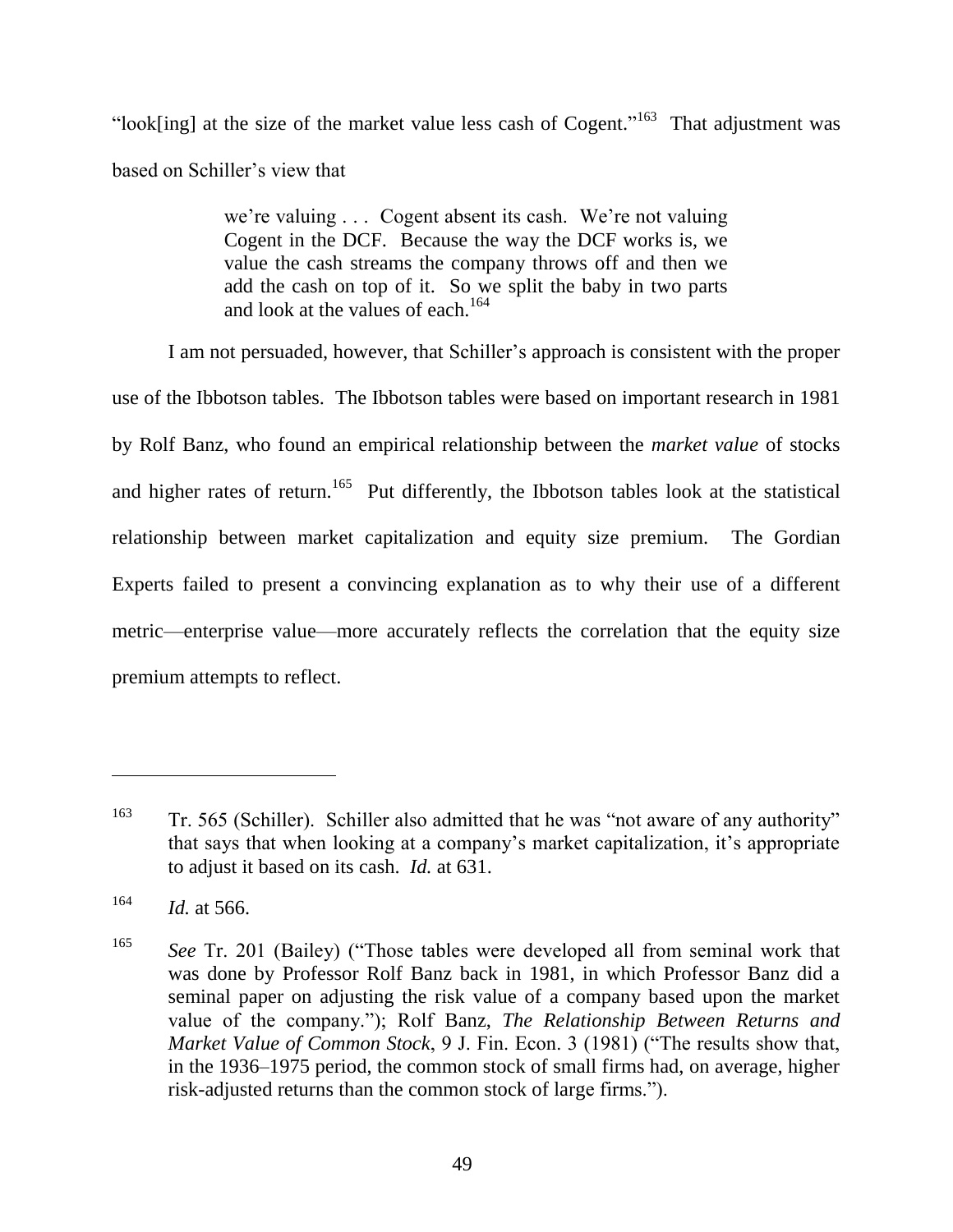While some studies—notably the Duff & Phelps *Risk Premium Report*<sup>166</sup>—use a metric other than the market value of equity, Respondent's expert chose to use Ibbotson's Valuation Yearbook. In doing so, they effectively embraced the view that there is a relationship between market capitalization and rate of return.

Finally, the Gordian Experts' exclusion of cash is counterintuitive. The Ibbotson tables are based on the insight that smaller companies are more risky than larger companies. The Gordian Experts' exclusion of cash decreases the "size" of the company involved, thereby increasing its equity size premium. Here, that would mean that Cogent would be more risky as a result of its cash reserves. Intuitively, however, one would expect that, all other things being equal, having cash reserves, as opposed to debt, would decrease the riskiness of a company.

For all of these reasons, I adopt Bailey's selection of an equity size premium of 1.73%.

## **e. Calculating Cogent's WACC**

As previously discussed, the equation for CAPM is:

$$
K_E = R_F + (\beta \times R_{ERP}) + R_{ESP}
$$

 $\overline{a}$ 

Inputting my conclusions as to the risk-free rate, beta, equity risk premium, and equity size premium into that equation yields:

$$
K_E = 2.96 + (1.397 \times 5.2) + 1.73 = 11.954\%
$$

<sup>166</sup> *See* Duff & Phelps, *Risk Premium Report 2013* (18th ed. 2013).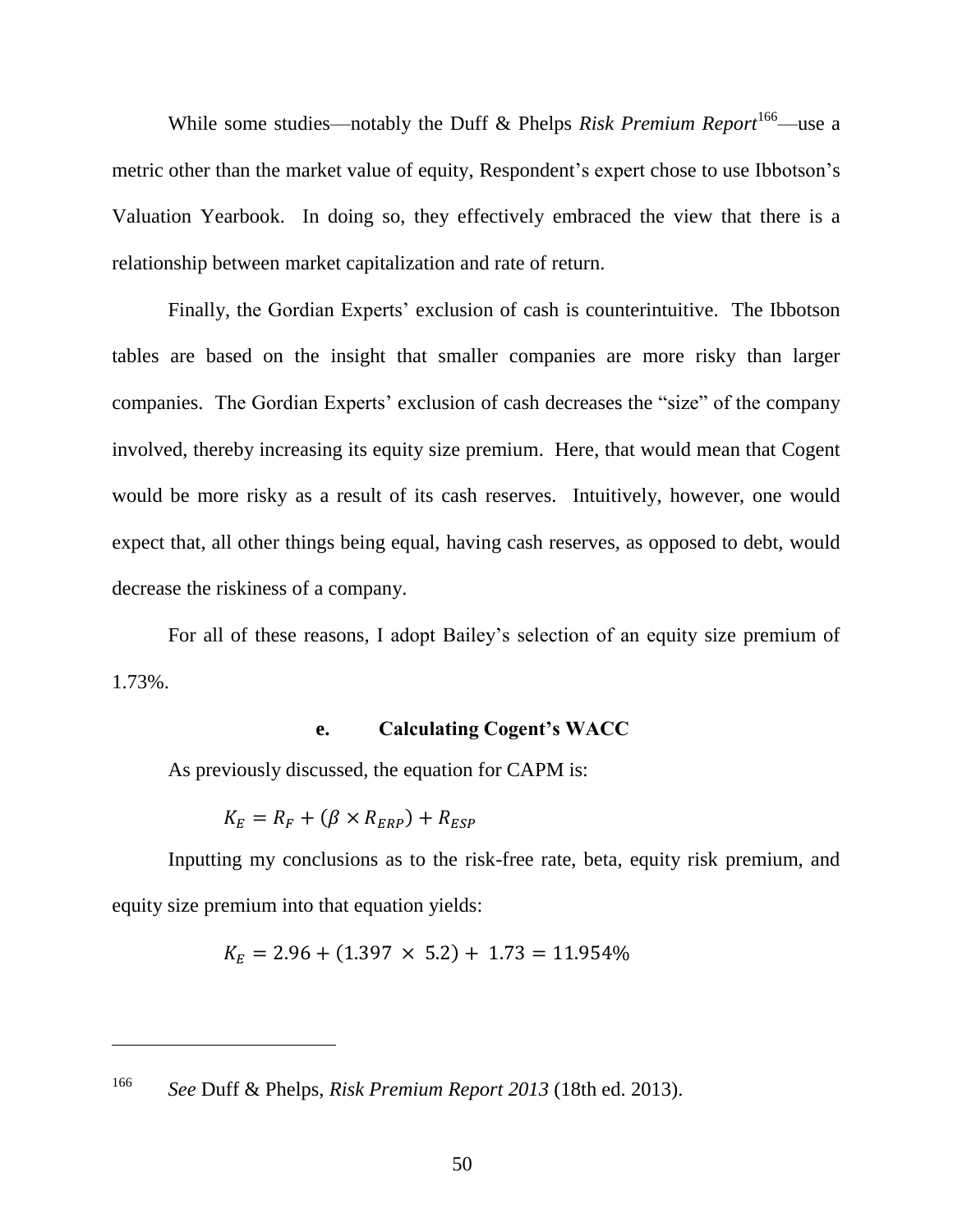Based on Cogent's capital structure of 100% equity, Cogent's WACC would equal its cost of equity, or 11.954%.

## **f. The present value of Cogent's unlevered free cash flows**

Using the WACC of 11.954%, the following table represents the present value (―PV‖), as of the Merger date, of Cogent's five-year projected unlevered free cash flows:

| 4Q 2010 (\$ millions)   2011   2012   2013   2014   2015 |  |                                    |  |
|----------------------------------------------------------|--|------------------------------------|--|
| (92.4)                                                   |  | $27.8$   27.4   26.5   26.9   25.8 |  |

The sum of the present value of the cash flows for 2010–2015 is \$42 million.

## **3. Terminal value**

―In a DCF analysis, future cash flows are projected for each year during a set period, typically five years. After that time, a terminal value is calculated to predict the company's cash flow into perpetuity."<sup>167</sup> "The two established methods for computing terminal value are the exit multiples model (a market approach) and the growth in perpetuity model [*i.e.*, the Gordon Growth Model]."<sup>168</sup> "Both approaches have been accepted by this court in the past." $169$ 

Both Bailey and the Gordian Experts estimated the terminal value of Cogent based on the perpetuity growth model or the Gordon Growth Model. The Gordian Experts also used an exit multiples approach that estimated a terminal value based on the multiples of

<sup>169</sup> *Id.*

<sup>167</sup> *Global GT LP v. Golden Telecom, Inc.*, 993 A.2d 497, 511 (Del. Ch. 2010).

<sup>168</sup> *Gholl v. Emachines, Inc.*, 2004 WL 2847865, at \*13 (Del. Ch. Nov. 24, 2004).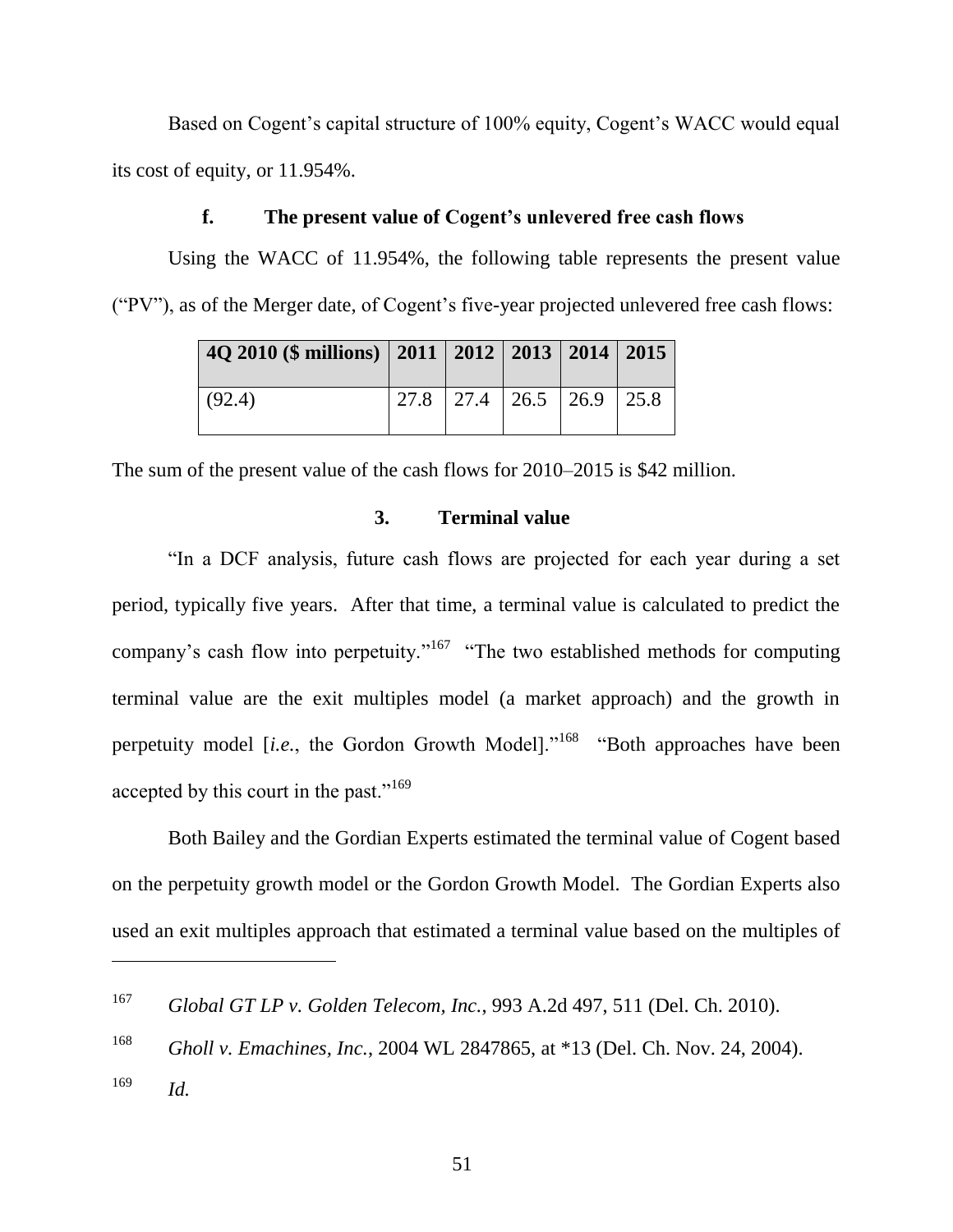enterprise value to estimated forward 2011 EBITDA for the set of comparable companies. 170

### **a. The Gordon Growth Model**

The Gordon Growth Model can be expressed as follows $^{171}$ :

$$
TV = \frac{FCF_{t+1}}{WACC - g}
$$

*TV* = Terminal value

 $FCF_{t+1}$  = Free cash flow in the first year after the explicit forecast period

*WACC* = Weighted average cost of capital

 $g =$  Expected growth rate of free cash flow into perpetuity

To calculate terminal value using the Gordon Growth Model, the Court must select a long-term growth rate, *i.e.*, the expected growth rate of free cash flows into perpetuity. ―A viable company should grow at least at the rate of inflation and . . . the rate of inflation is the floor for a terminal value estimate for a solidly profitable company that does not have an identifiable risk of insolvency."<sup>172</sup> But, a terminal growth rate should not be greater than the nominal growth rate for the United States economy,

 $170$  JX 1 at 32.

 $\overline{a}$ 

<sup>171</sup> Pratt & Grabowski, *supra* note [138,](#page-42-0) at 30–34.

<sup>172</sup> *See Golden Telecom, Inc.*, 993 A.2d at 511; *see also Lane v. Cancer Treatment Ctrs. of Am., Inc., 2004 WL 1752847, at* \*31 (Del. Ch. July 30, 2004) ("I find [the] assumption that no growth would occur beyond the projected five-year period unreasonable; it must be assumed that [the company] would continue to grow at least at the rate of inflation.").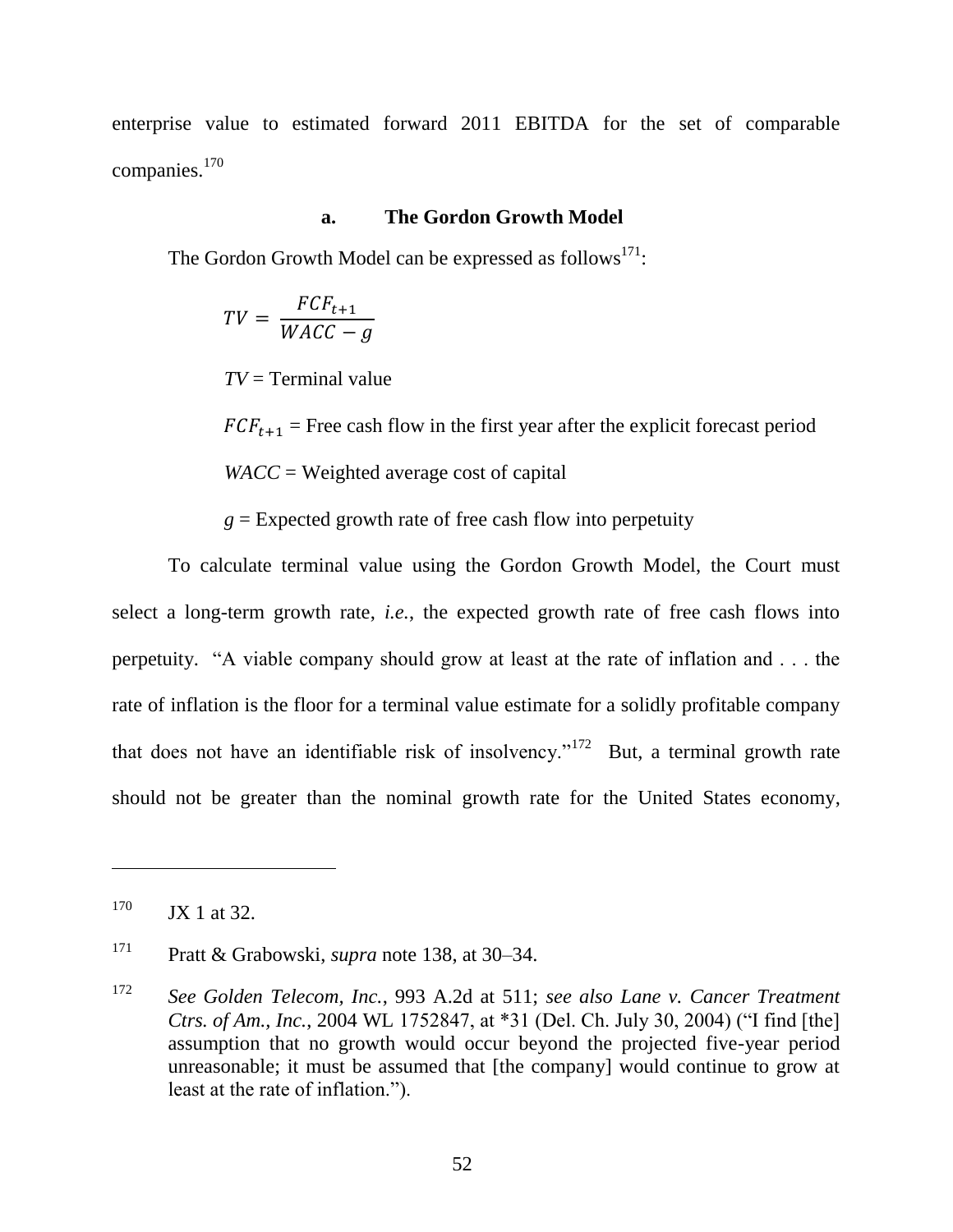because "[i]f a company is assumed to grow at a higher rate indefinitely, its cash flow would eventually exceed America's [gross national product]."<sup>173</sup>

Relying on historical GDP and inflation data, economic analysts projections, and the growth prospects of the biometrics industry, Bailey selected a perpetuity growth rate of 4.5%.<sup>174</sup> The Gordian Experts, on the other hand, used a range of growth rates between 2% and 5%, and implicitly selected the midpoint of  $3.5\%$ .<sup>175</sup> The Gordian Experts, however, provided no analysis or explanation in support of the number they chose for the terminal growth rate.<sup>176</sup> Because Bailey was the only expert who sought to justify his conclusion, and his conclusion is within the range of rates identified by Respondent's expert and appears to be reasonable based on the evidence, I adopt Bailey's estimate of a 4.5% perpetuity growth rate.

<sup>173</sup> Bradford Cornell, *Corporate Valuation: Tools for Effective Appraisal and Decision Making* 146–47 (1993).

<sup>174</sup> JX 2 at 58–60 (citing Ian Wyatt & Kathryn Byun, *The U.S. Economy to 2018: From Recession to Recovery*, Monthly Labor Review (Nov. 2009), *available at* http://www.bls.gov/opub/mlr/2009/11/art2full.pdf; Federal Reserve Bank of Philadelphia, *The Livingston Survey* (2010), *available at* http://www.philadelphiafed.org/research-and-data/real-time-center/livingstonsurvey/2010/livdec10.pdf).

 $175$  JX 1 at 31–33, 50, 86.

<sup>&</sup>lt;sup>176</sup> Tr. 635–36 (Schiller) ( $\degree$ O. And you don't have any specific explanation as to why the growth rate drops from  $9.2$  percent to 2 to 5 percent, do you?  $No. \ldots$  Q.  $\ldots$  [Y] ou don't provide any analysis in connection with the opinion that you're offering to the Court as to what GDP would be in the future, do you? A. No, we don't. Q. And you didn't consult any authorities as to what terminal growth rate should be in 2015 or beyond, do you? A. No. We see these numbers often, but we didn't consult any authorities, no.").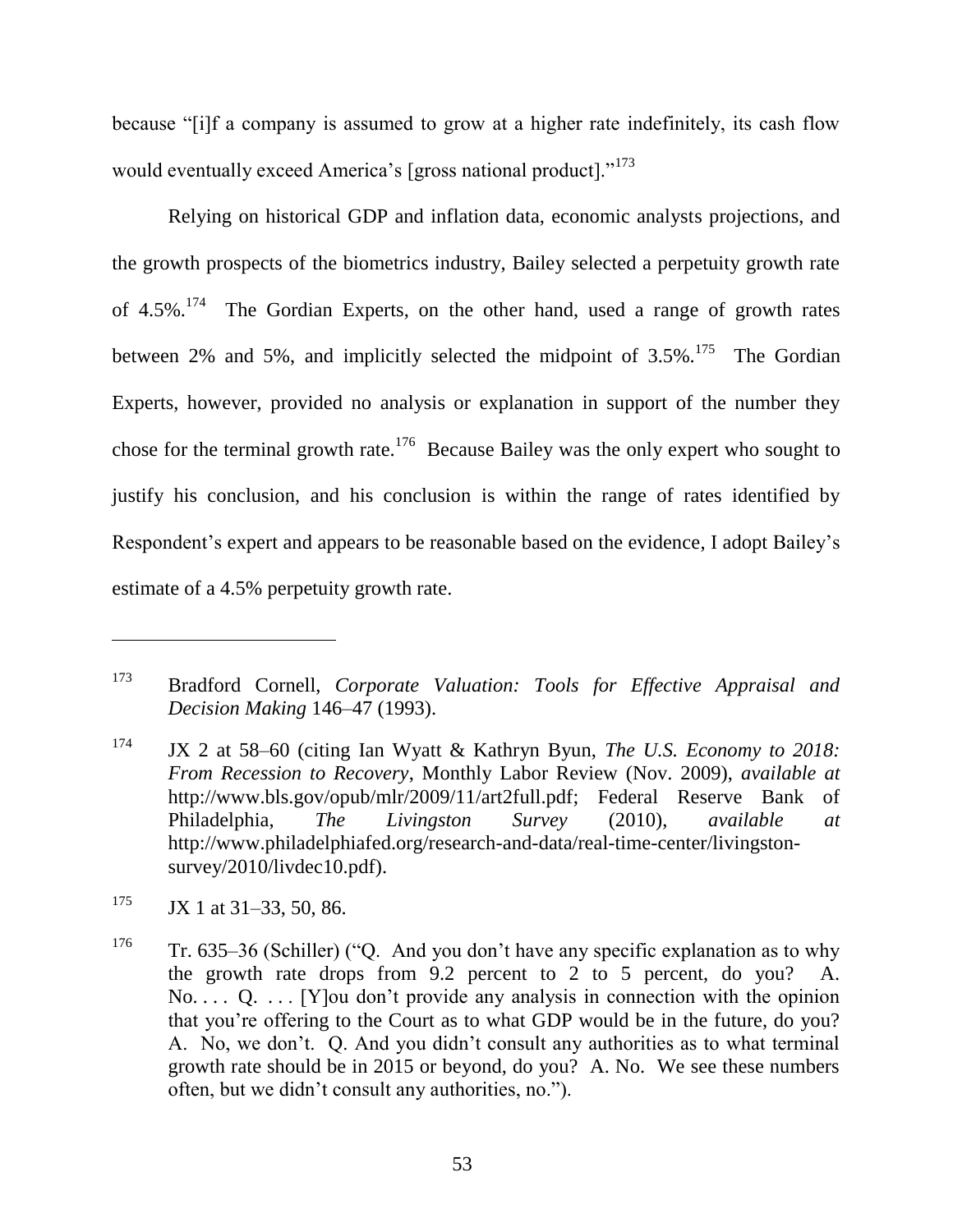The parties also disagree as to whether the Court should use a two-stage or a threestage DCF model. The Gordian Experts used a two-stage model whereby, at the end of the management projections in 2015, they estimated a single percentage figure that they would use as a proxy for Cogent's perpetual rate of growth beyond that period. Bailey, on the other hand, "gradually step[ped] down Cogent's growth rate using a linear progression over the period from 2016 through the terminal year, 2021," before applying his terminal growth percentage. $177$ 

"As a general matter, neither approach is inherently preferable."<sup>178</sup> Damodaran notes, however, that the two-stage model "is best suited for firms that are in high growth and expect to maintain that growth rate for a specific time period, after which the sources of the high growth are expected to disappear."<sup>179</sup> Damodaran provides two examples where this might apply:

> One scenario . . . is when a company has patent rights to a very profitable product for the next few years and is expected to enjoy supernormal growth during this period. Once the patent expires, it is expected to settle back into stable growth. Another scenario where it may be reasonable to make this assumption about growth is when a firm is in an industry that is enjoying super-normal growth, because there are significant barriers to entry (either legal or as a consequence

 $177$  JX 2 at 20.

<sup>178</sup> *Andaloro v. PFPC Worldwide, Inc.*, 2005 WL 2045640, at \*12 (Del. Ch. Aug. 19, 2005).

<sup>179</sup> Aswath Damodaran, *Investment Valuation: Tools and Techniques for Determining the Value of Any Asset* 329 (3d ed. 2012).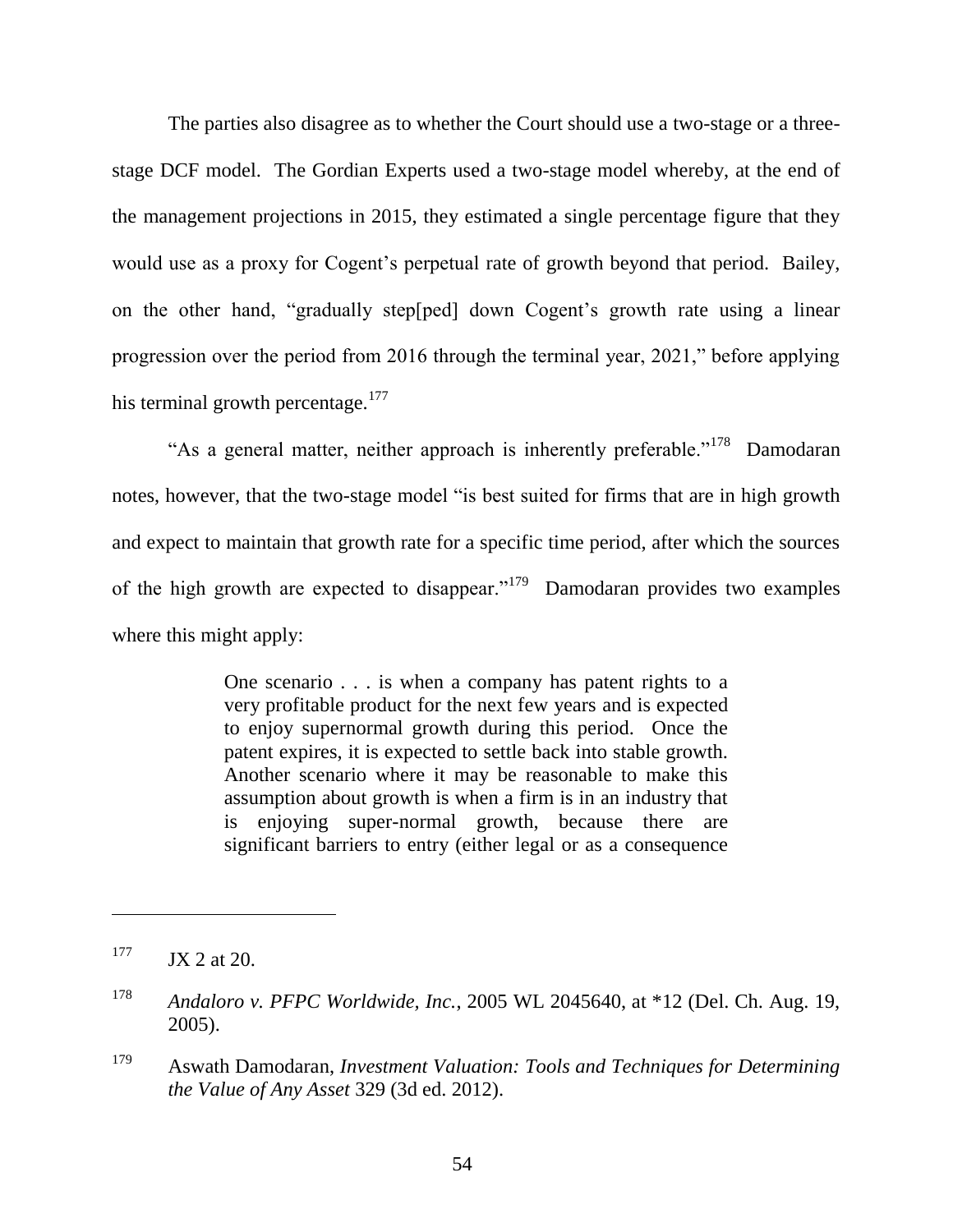of infrastructure requirements), which can be expected to keep new entrants out for several years.<sup>180</sup>

The three-stage model, on the other hand, "is the most general of the models because it does not impose any restrictions on the payout ratio. This model assumes an initial period of stable high growth, a second period of declining growth, and a third period of stable low growth that lasts forever."<sup>181</sup> Damodaran notes that the three-stage model is best suited "for a firm whose earnings are growing at very high rates, are expected to continue growing at those rates for an initial period, but are expected to start declining gradually toward a stable rate as the firm become[s] large and loses its competitive advantages."<sup>182</sup>

Based on my assumptions, Cogent's earnings are expected to grow at a high rate of 11.45% for the initial period before moving to a stable growth rate of  $4.5\%$ .<sup>183</sup> I expect that decline will occur gradually as Cogent loses its competitive advantages in the field. Cogent is not in an industry where there are significant barriers that will disappear after 2015. Nor does Respondent identify any other reason to assume a precipitous dropoff. Accordingly, I believe that Bailey's three-stage model best reflects Cogent's expected growth over time and adopt that approach.

<sup>180</sup> *Id.* at 331.

<sup>181</sup> *Id.* at 340.

<sup>182</sup> *Id.* at 342.

<sup>183</sup> Using management's projections, Bailey calculated a CAGR of 11.45% for the period 2009 through 2015. JX 2 at 21.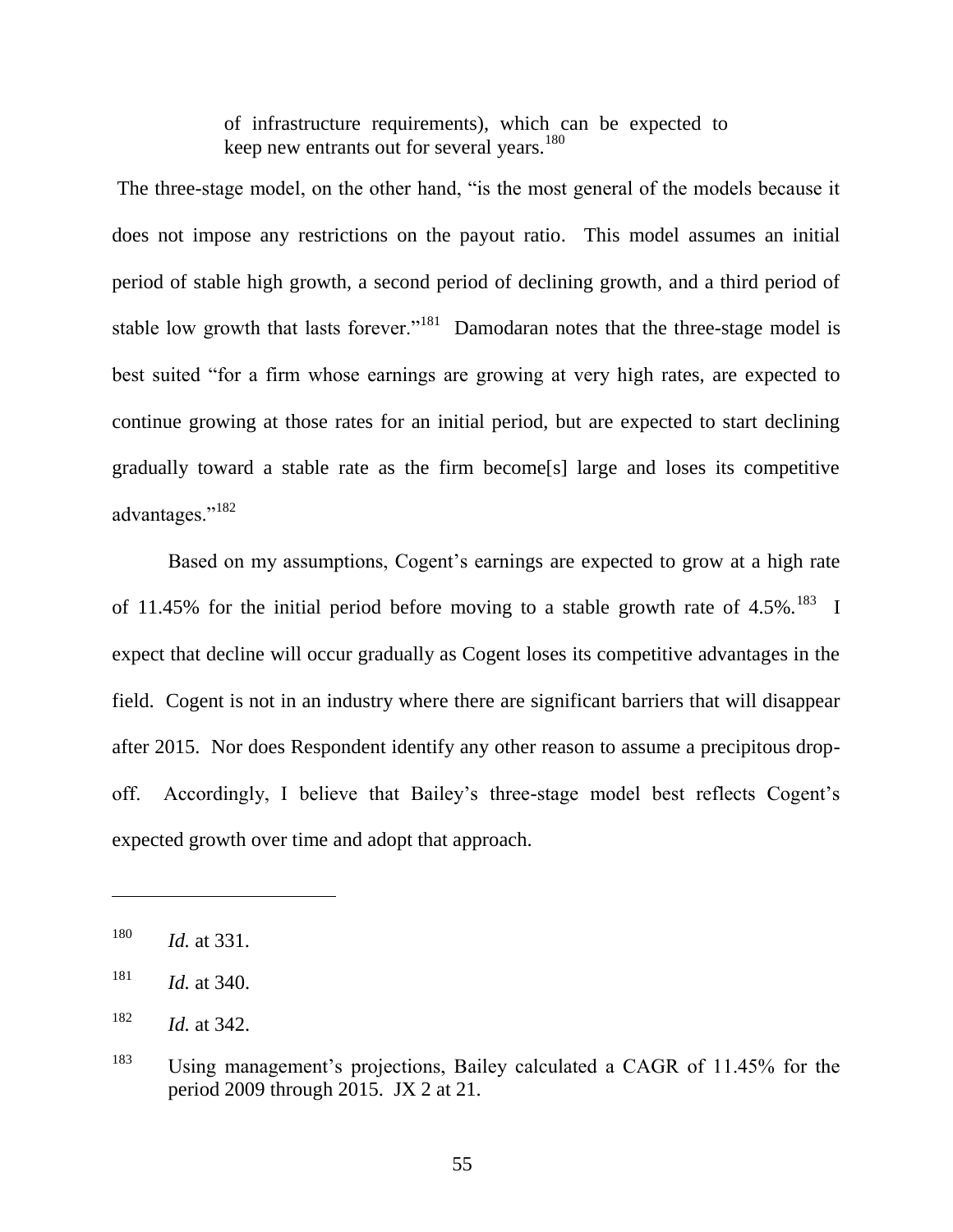The following table represents my calculation of Cogent's unlevered free cash flow for the years 2016 through 2021, using a linear progression to step Cogent's growth rate down to 4.5% in 2021:

| 2016 (\$ millions) $\vert 2017 \vert 2018 \vert 2019 \vert 2020 \vert 2021$ |  |                                    |  |
|-----------------------------------------------------------------------------|--|------------------------------------|--|
| 49.2                                                                        |  | $52.5$   55.7   58.8   61.6   64.4 |  |

Discounting those values back to the Merger Date using the WACC of 11.954% yields the following values:

| 2016 (\$ millions)   2017   2018   2019   2020 |                             |  |
|------------------------------------------------|-----------------------------|--|
| 24.7                                           | $23.6$   22.4   21.1   19.7 |  |

Thus, the sum of the present values of the cash flows for 2016–2020 is \$111.5 million.

Finally, using in the Gordon Growth Model equation for the third and final period, a WACC of 11.954%, a perpetuity growth rate of 4.5%, and free cash flows in 2021 of \$64.4 million, I calculated Cogent's terminal value to be approximately \$864 million.<sup>184</sup> Discounting that value using a WACC of 11.954% leads to a present value of the terminal value of \$276.7 million.

## **b. EBITDA multiples**

―Multiples approaches assume that a company will be worth some multiple of future earnings or book value in the continuing period."<sup>185</sup> "[A] good industry

184 \$  $\frac{$64.4}{$11.954\% - 4.5\%} =$ 

<sup>185</sup> Koller et al., *Valuation*, *supra* note [119,](#page-34-0) at 227.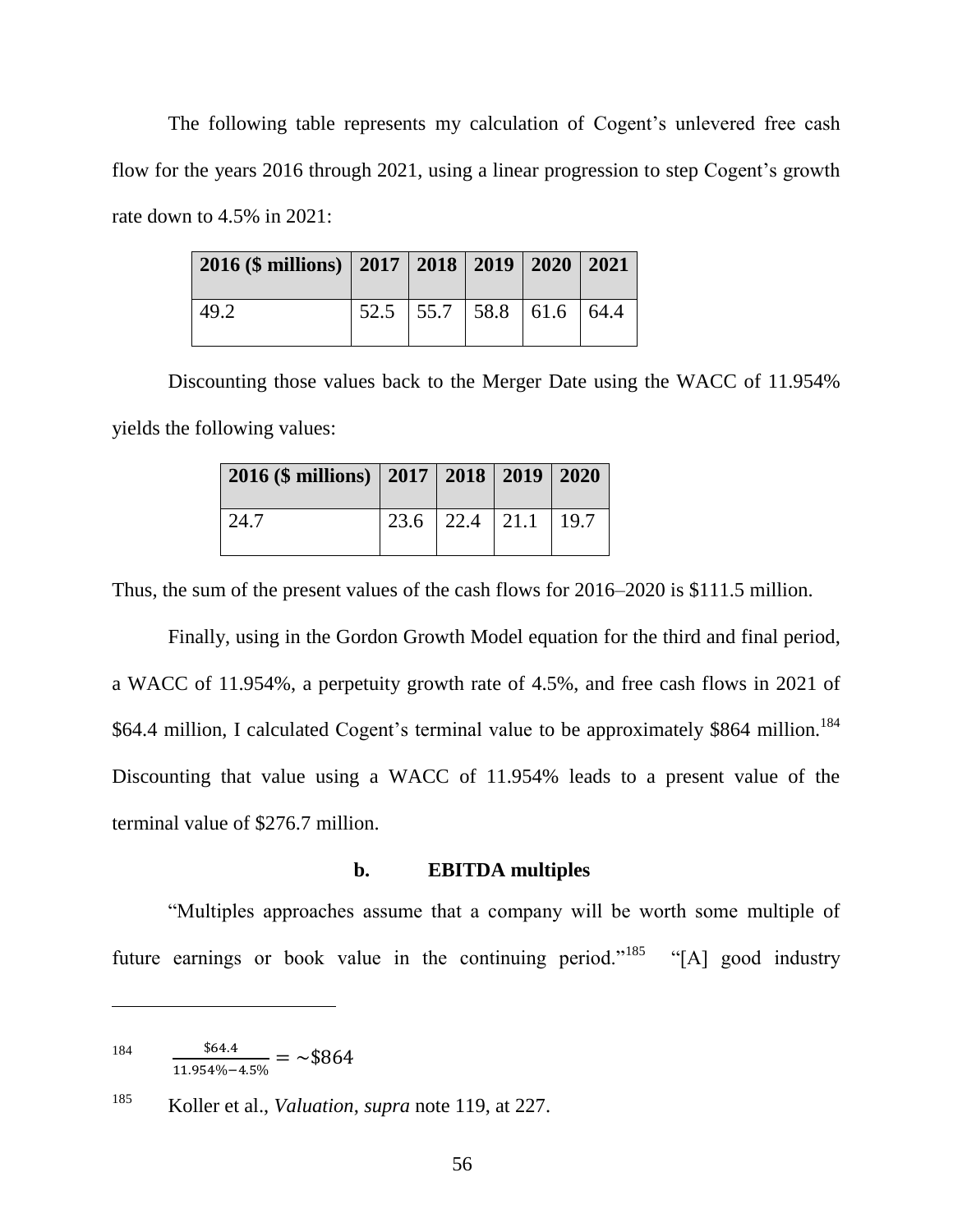comparison is crucial if a multiplier methodology is employed."<sup>186</sup> Here, the Gordian Experts selected a terminal EBITDA multiple range of 6.5x to 8.5x using the companies in their comparable companies analysis. Petitioners seek to exclude Respondent's terminal multiples approach for many of the same reasons they asserted in opposition to Respondent's other market approaches. I agree with Petitioners' objections.

As discussed in Part [II.C.1](#page-14-0) *supra*, the comparable companies selected by the Gordian Experts are not sufficiently comparable to Cogent to support a reliable analysis and do not provide a good industry comparison. There are also serious evidentiary problems with Schiller's trial testimony on this subject.<sup>187</sup> As with the EBITDA multiples analysis of the comparable companies, here only four of the purportedly comparable companies have data from which to calculate an equity value to estimated forward EBITDA ratio.<sup>188</sup>

Furthermore, Owsley's report on this issue is internally inconsistent. At one point, the report states that its range of  $6.5x$  to  $8.5x$  is "based on . . . 1st and 3rd quartile 2011 EBITDA multiples."<sup>189</sup> Elsewhere, the report indicates that the 1st and 3rd quartile 2011 EBITDA multiples were actually 7.5x to 9.8x.<sup>190</sup> At trial, Schiller defended the selection

- <sup>187</sup> *See supra* Part [II.C.3.](#page-21-0)
- $188$  JX 1 at 44, 74.

<sup>186</sup> *Crescent/Mach I P'ship, L.P. v. Turner*, 2007 WL 2801387, at \*14 (Del. Ch. May 2, 2007).

<sup>189</sup> *Id.* at 86 n.1.

<sup>190</sup> *Id.* at 44.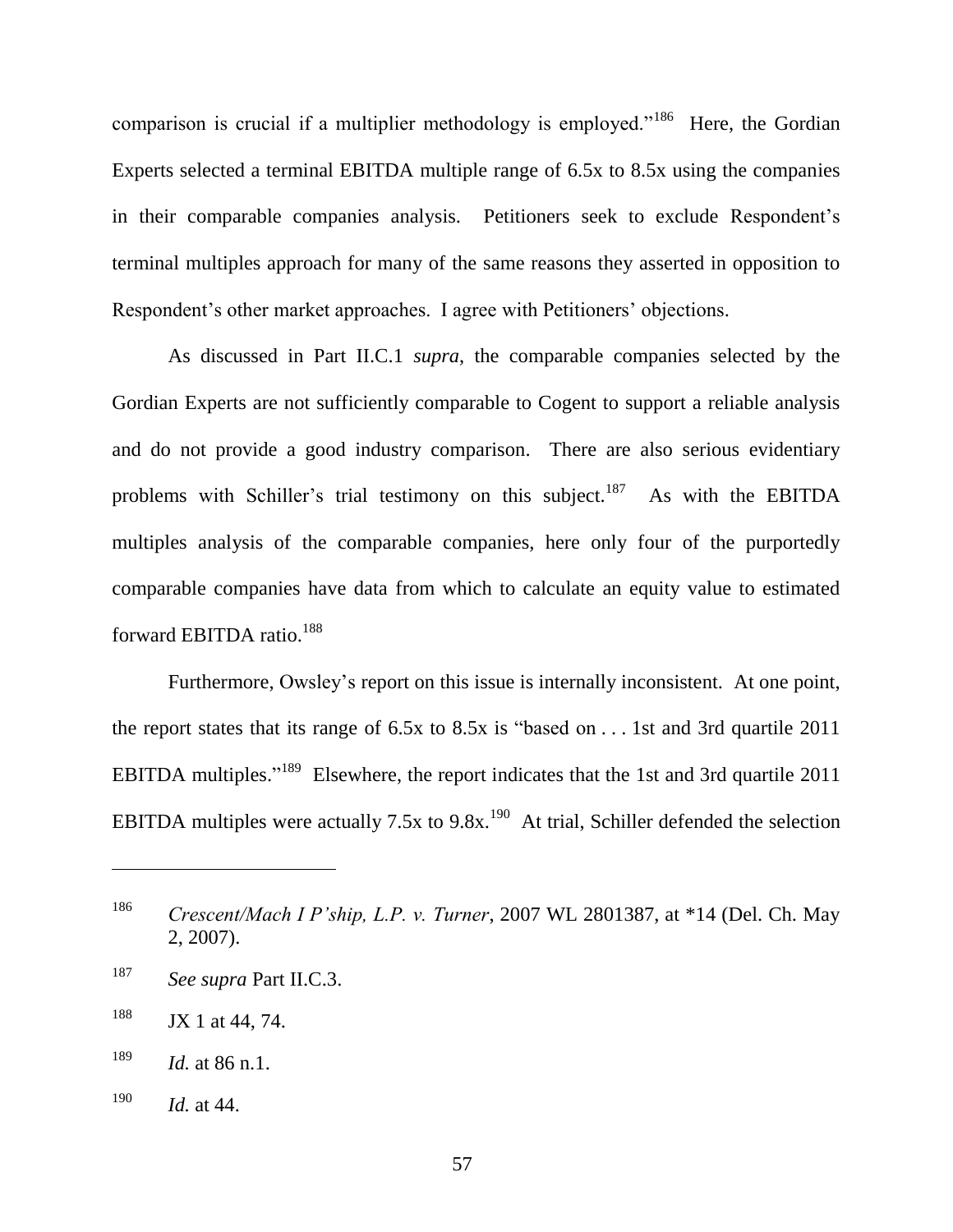of multiples reflected in Owsley's report and described them as a "judgment call" or an ―educated estimate based on what historical multiples have been adjusted for the sense that growth will have slowed to something much closer to GDP growth by that time."<sup>191</sup> Beyond that, however, the Gordian Experts did not provide any authorities or analysis to justify their use of an EBITDA multiples approach to determine terminal value.

For these reasons, I reject Respondent's use of terminal EBITDA multiples and instead rely solely on the Gordon Growth Model for my determination of terminal value.

## **4. DCF Valuation**

The following table represents the Court's calculation of the valuation of Cogent using essentially Bailey's model, the aforementioned assumptions, and Cogent's cash balance of \$533.2 million as of September 30,  $2010^{192}$ :

| <b>Equity Value</b>        | 963.4         |
|----------------------------|---------------|
| Less: Net Debt             | (533.2)       |
| <b>Enterprise Value</b>    | 430.2         |
| PV of Terminal Value       | 276.7         |
| PV of 2016-2020 Cash Flows | 111.5         |
| PV of 2010-2015 Cash Flows | 42.0          |
|                            | (\$ millions) |

 $Tr. 580, 636-37.$ 

<sup>192</sup> *See* JX 3 at 43; JX 153 at 3, 9.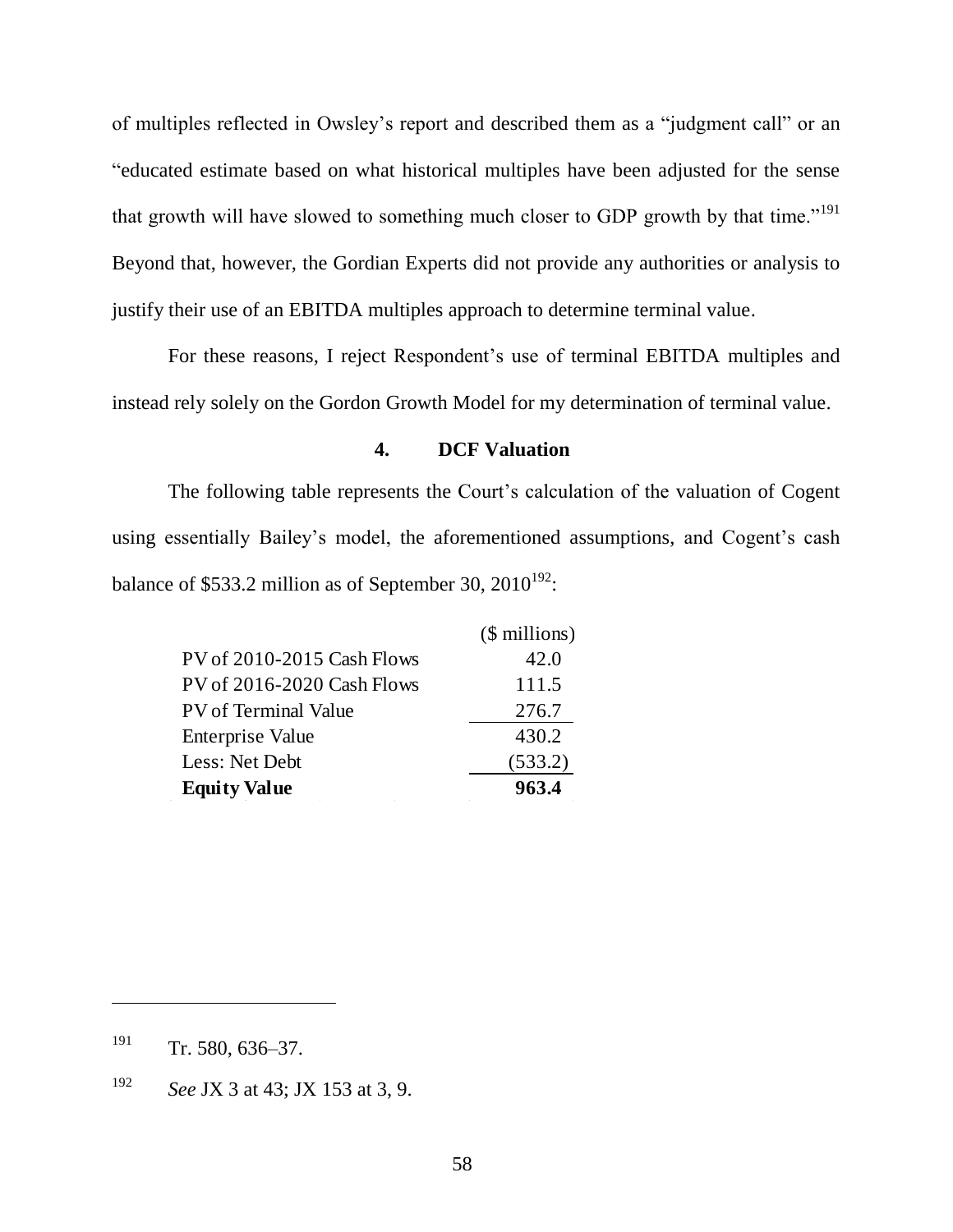In sum, the equity value of Cogent as of the Merger Date was approximately \$963.4 million. Assuming shares outstanding of approximately 88.6 million,<sup>193</sup> the price per share would be  $$10.87$ .<sup>194</sup>

## **E. Are Petitioners Entitled to Statutory Interest at the Legal Rate?**

Section 262(h) of the Delaware appraisal statute provides:

Unless the Court in its discretion determines otherwise for good cause shown, interest from the effective date of the merger through the date of payment of the judgment shall be compounded quarterly and shall accrue at 5% over the Federal Reserve discount rate (including any surcharge) as established from time to time during the period between the effective date of the merger and the date of payment of the judgment.<sup>195</sup>

Nevertheless, "[a]dopting a different rate may be justified where it is necessary to avoid an inequitable result, such as where there has been improper delay or a bad faith assertion of valuation claims."<sup>196</sup>

Here, Respondent argues that this Court should not apply the statutory rate of interest because: (1) awarding prejudgment interest to shareholders who acquired shares after the announcement of the acquisition would be an inequitable result; and (2) Petitioners improperly delayed the resolution of this action. 

<sup>&</sup>lt;sup>193</sup> There were 88.616 million shares issued and outstanding as of November 2, 2012. *See* JX 157 at 2.

<sup>194</sup>  $\frac{903.4}{88.6}$  =

<sup>&</sup>lt;sup>195</sup> 8 *Del. C.* § 262(h); *see also id.* § 262(i) ("The Court shall direct the payment of the fair value of the shares, together with interest, if any.").

<sup>196</sup> *In re Appraisal of Metromedia Int'l Gp., Inc.*, 971 A.2d 893, 907 (Del. Ch. 2009).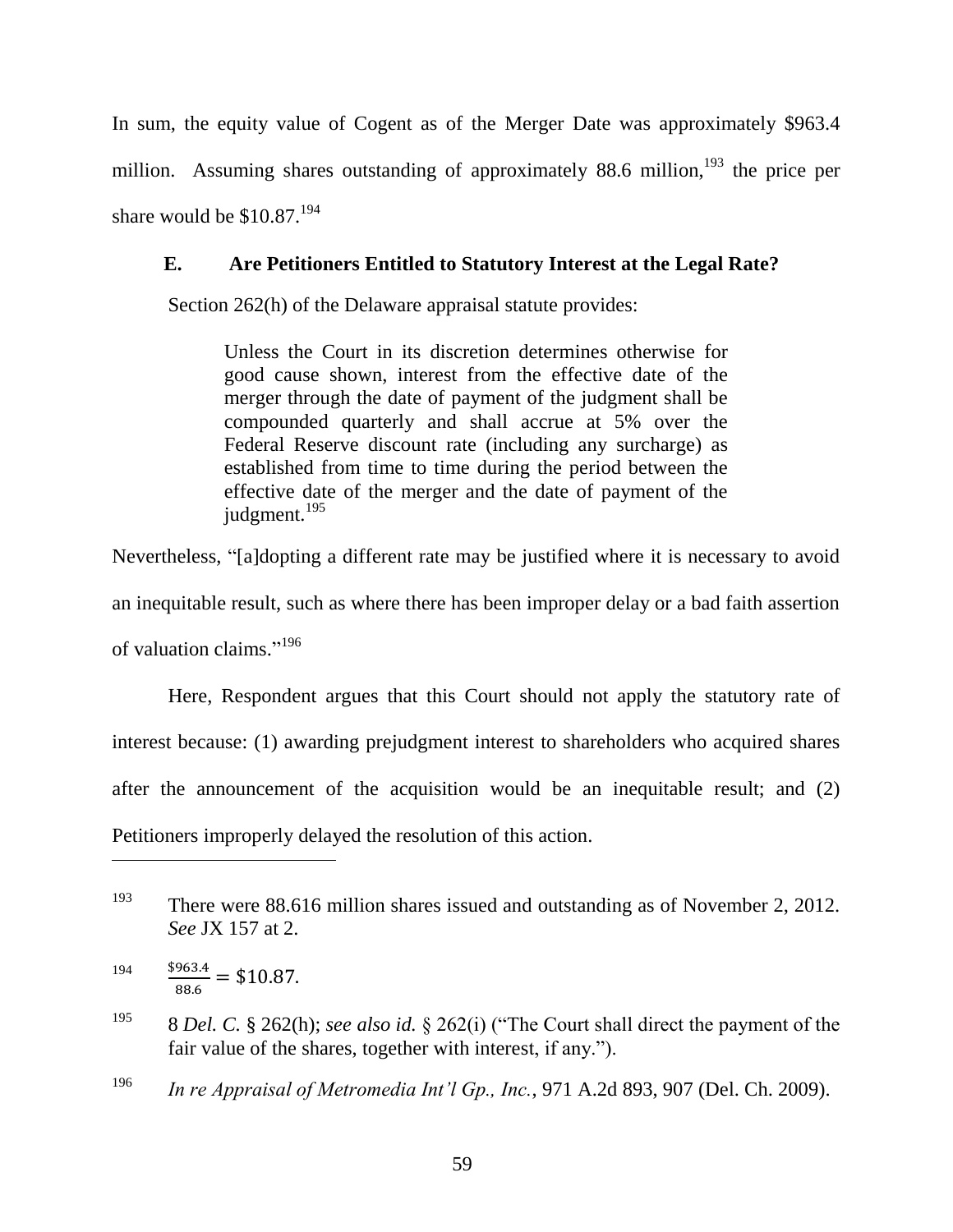### **1. Petitioners' post-merger acquisition of shares**

3M Cogent emphasizes that Petitioners acquired shares after the Merger was announced. In such circumstances, Respondent contends, it would be inequitable to award interest at the legal rate because Delaware law disfavors the purchase of a lawsuit and statutory interest is not intended to benefit purchasers of after-acquired shares.

In *Salomon Brothers Inc. v. Interstate Bakeries Corp.*, <sup>197</sup> this Court addressed whether one who purchases stock after notice of a transaction is entitled to seek appraisal pursuant to 8 *Del. C.* § 262. The Court stated:

> I find nothing in the purpose or language of § 262 that would defeat [petitioner's] entitlement to an appraisal and I find nothing inequitable about an investor purchasing stock in a company after a merger has been announced with the thought that, if the merger is consummated on the announced terms, the investor may seek appraisal.<sup>198</sup>

In other words, Delaware law does not disfavor the purchase of shares after the announcement of a merger. Indeed, after the trial in *Salomon Brothers*, the Court awarded an 11% rate of interest to the petitioner.<sup>199</sup> As 3M Cogent correctly notes, however, the Court in *Salomon Brothers* did not address whether any reduction or elimination of prejudgment interest might be appropriate.

<sup>197</sup> 576 A.2d 650 (Del. Ch. 1989), *appeal refused*, 571 A.2d 787, 1990 WL 18152 (Del. 1990) (ORDER).

<sup>198</sup> *Id.* at 654.

<sup>199</sup> *Solomon Bros. Inc. v. Interstate Bakeries Corp.*, 1992 WL 94367, at \*8 (Del. Ch. May 4, 1992).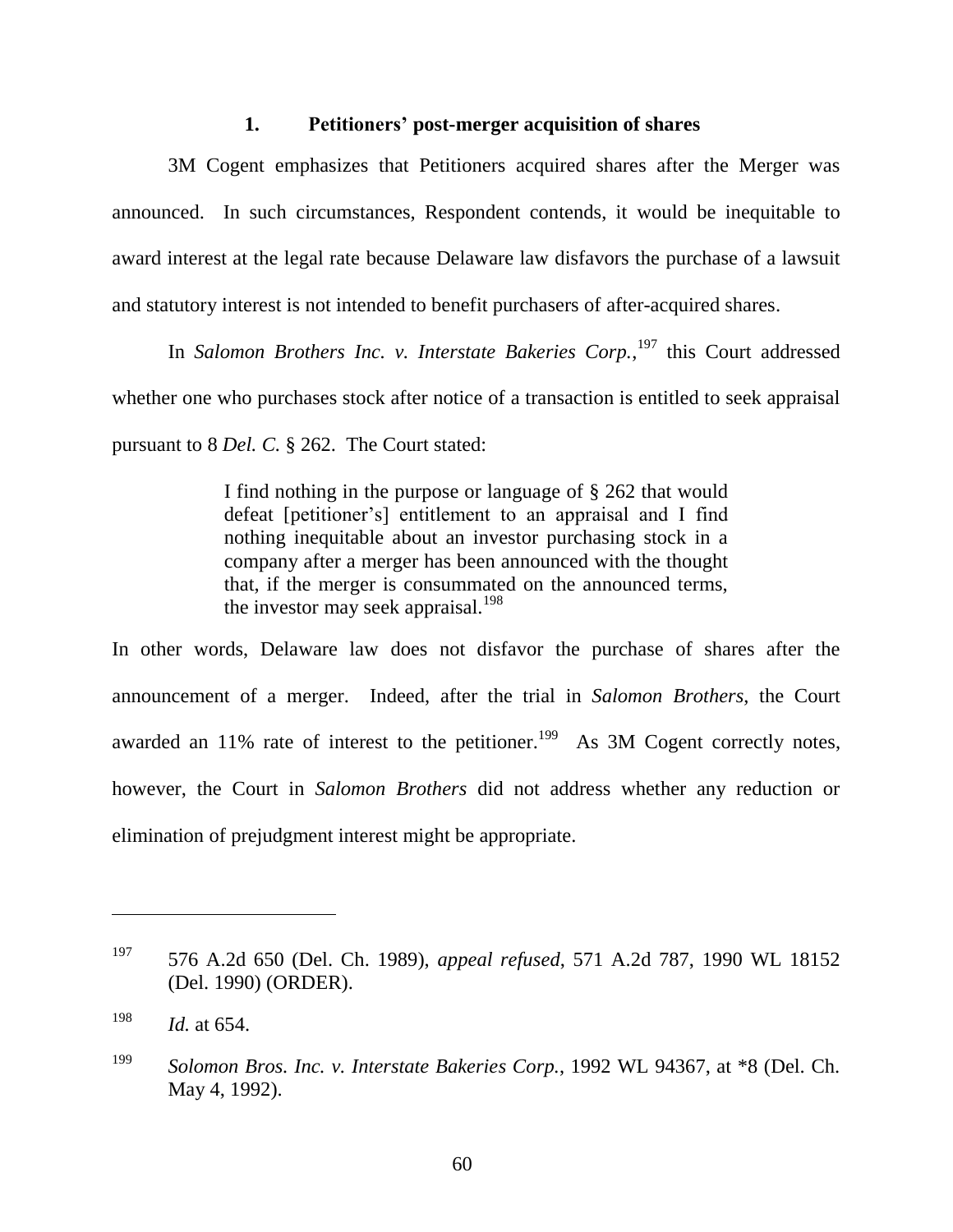In support of denying Petitioners an award of statutory interest, Respondent avers that statutory interest was not intended to compensate shareholders who acquired their shares after the merger was announced. In *Cede & Co. v. Technicolor*, Inc.,<sup>200</sup> for example, the Delaware Supreme Court stated that "[t]he underlying assumption in an appraisal valuation is that the dissenting shareholders would be willing to maintain their investment position had the merger not occurred."<sup>201</sup> In the same vein, Respondent relies on cases that have recognized that the appraisal right was intended to protect ―stockholders—who by reason of the statute lost their common law right to prevent a merger—by providing for the appraisement of their stock and the payment to them of the full value thereof in money." $^{202}$ 

I am mindful, however, that statutory interest also serves to avoid an undeserved windfall to the respondent in an appraisal action, who "would otherwise have had free use of money rightfully belonging to" the petitioners.<sup>203</sup> Even though a respondent may

 $200$  684 A.2d 289 (Del. 1996).

<sup>201</sup> *Id.* at 298 (citing *Cavalier Oil Corp. v. Harnett*, 564 A.2d 1137, 1145 (Del. 1989)).

<sup>202</sup> *Schenley Indus., Inc. v. Curtis*, 152 A.2d 300, 301 (Del. 1959) (citing *Chicago Corp. v. Munds*, 172 A. 452, 455 (Del. Ch. 1934)).

<sup>203</sup> *Lane v. Cancer Treatment Ctrs. of Am., Inc.*, 2004 WL 1752847, at \*36 (Del. Ch. July 30, 2004); *see also Gholl v. Emachines, Inc.*, 2004 WL 2847865, at \*18 (Del. Ch. Nov. 24, 2004) ("An award of interest serves two purposes. It compensates the petitioner for the loss of use of its capital during the pendency of the appraisal process and *causes the disgorgement of the benefit respondent has enjoyed during the same period.*" (emphasis added)).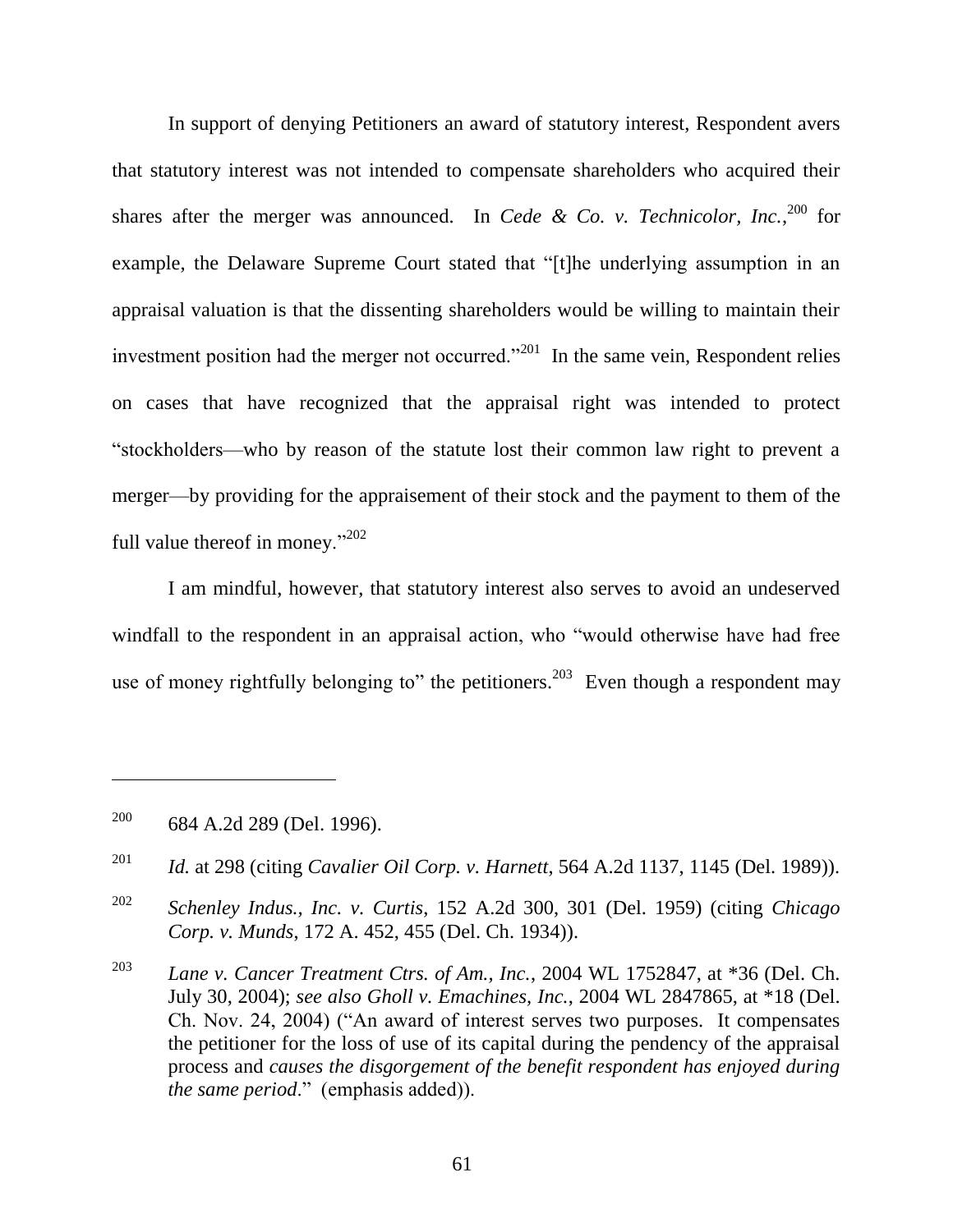have been cash-rich, "the [respondent] derived a benefit from having the use of the [petitioners'] funds at no cost."<sup>204</sup>

In sum, the plain language of the appraisal statute calls for the payment of statutory interest unless the Court determines otherwise for good cause shown. Respondent, 3M Cogent, has not shown that it would be inequitable for Petitioners to receive the legal rate of interest for shares acquired after the merger.<sup>205</sup>

## **2. Petitioners' purported "delay"**

Respondent next argues that the Court should refuse to award any interest for the period from April 28, 2011 to February 2, 2012 because Petitioners unreasonably delayed in prosecuting their case. Specifically, Respondent complains that Petitioners failed to respond in a timely manner to certain discovery requests, as well as to an inquiry by Respondent as to whether Petitioners intended to proceed with this case.

Petitioners counter that Respondent cannot complain about Petitioners' purported delay because Respondent itself failed to move with alacrity. On November 11, 2011, Petitioners proposed a schedule that called for a trial in April 2012. Notably, Respondent

<sup>204</sup> *Ryan v. Tad's Enters., Inc.*, 709 A.2d 682, 705 (Del. Ch. 1996), *aff'd*, 693 A.2d 1082, 1997 WL 188351 (Del. 1997) (ORDER).

<sup>&</sup>lt;sup>205</sup> In a footnote, Respondent argues that in the current interest rate environment where the statutory rate of interest is more than seven times the federal discount rate—Petitioners have distorted incentives to seek appraisal. There are risks to both sides in an appraisal proceeding, however, and the applicable interest rate is only one of them. Moreover, "[i]t is beyond the province of courts to question the policy or wisdom of an otherwise valid law. Rather, [I] must take and apply the law as [I] find it, leaving any desirable changes to the General Assembly." *Sheehan v. Oblates of St. Francis de Sales*, 15 A.3d 1247, 1259 (Del. 2011).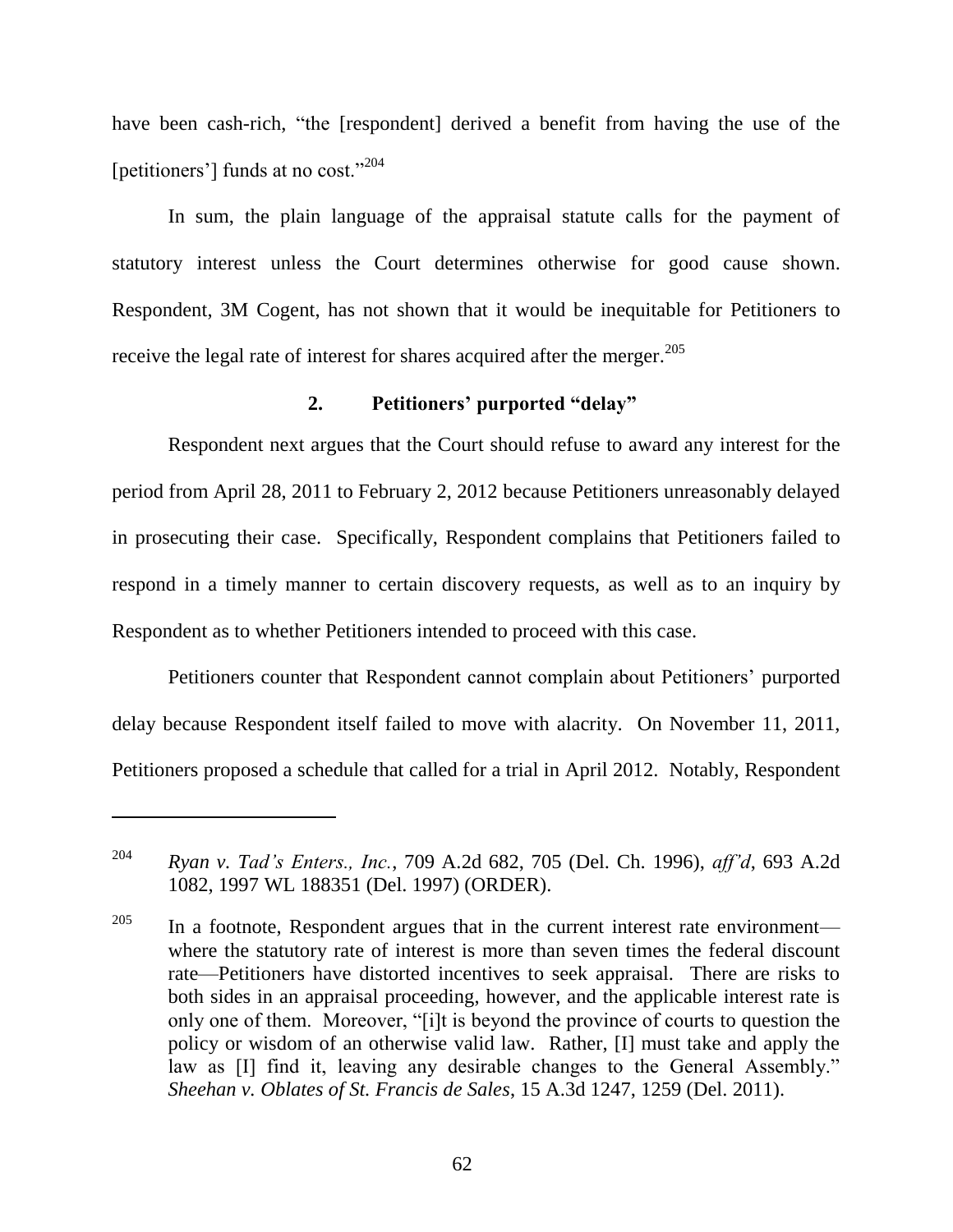counter-offered, seeking a much later, October 2012 trial date. In January 2012, after extensive back-and-forth, I entered a stipulated scheduling order setting the trial for September 5 through 7, 2012. As a result of Owsley's unforeseen unavailability for medical reasons, I later postponed the trial until late November 2012.

For a case of this size and complexity, the trial was completed within a reasonable time period.<sup>206</sup> Even with some excusable delay, the trial was conducted within 20 months of the initial petition. Accordingly, I find that Respondent has not shown any unreasonable or improper delay and, therefore, deny Respondent's request to limit the award of interest on that basis.

### **III. CONCLUSION**

For the reasons discussed in this Memorandum Opinion, I find that the fair value of Cogent as of December 1, 2010 was \$963.4 million or \$10.87 per share.

The parties should confer to verify that the Court accurately has calculated Cogent's value based on the rulings herein and, assuming that it has, present a final judgment using an amount of \$10.87 per share of Cogent, plus interest from December 1,

<sup>206</sup> *See In re Appraisal of Metromedia Int'l Gp., Inc.*, 971 A.2d 893, 907 (Del. Ch. 2009) ("For example, petitioners cannot point to unreasonable or improper delay, as this matter was tried before the Court roughly one year after the first appraisal petition was filed, a remarkably short period of time by appraisal litigation standards."). Although the Court is working to reduce the average time to trial in the future, recent appraisal actions have taken longer than this case. *See, e.g.*, *Towerview LLC v. Cox Radio, Inc.,* 2013 WL 3316186 (Del. Ch. June 28, 2013) (39 months to trial); *Highfields Capital, Ltd. v. AXA Fin., Inc.*, 939 A.2d 34 (Del. Ch. 2007) (30 months to trial).